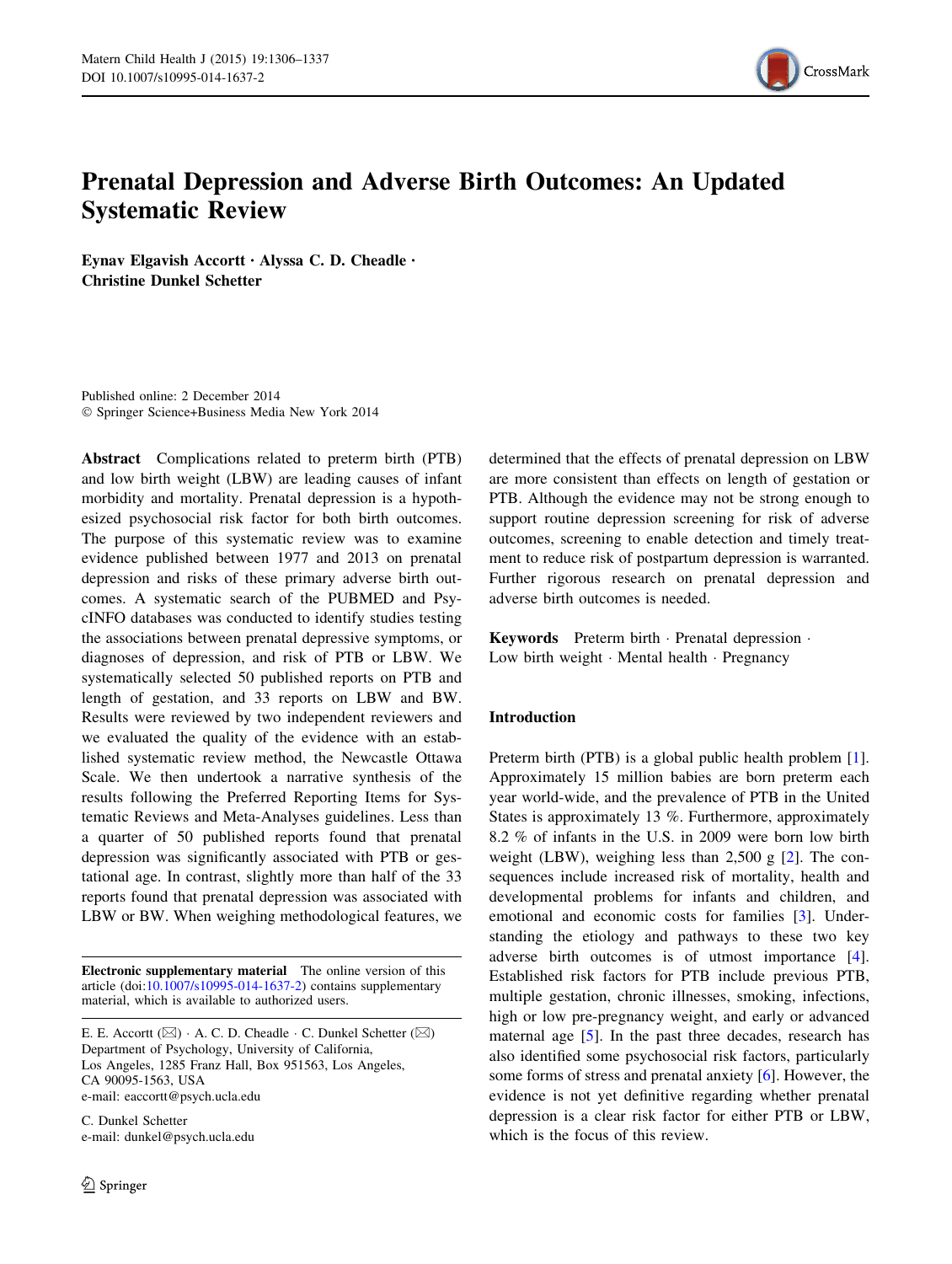The prevalence of depression during the second and third trimesters has been documented to be twice that as in the general female population [[7\]](#page-27-0). Andersson et al. [[8\]](#page-27-0) determined that major depression was present in approximately 3 % and minor depression in 7 % of 1,795 pregnant women, and the majority were found to be undiagnosed and untreated. The trajectory of prenatal depression in 357 pregnant women was characterized by a U-shaped curve decreasing from first trimester (22.1 %) to second trimester (18.9 %) and then increasing again in the third trimester (21.6 %) [[9\]](#page-27-0). More recently, McDonald et al. [[10\]](#page-27-0) reported that prenatal depressive symptoms (using the EPDS  $>13$ ) cutoff) were present in 12 % of 3,024 women in the All Our Babies cohort. Major depression is associated with considerable suffering, disability, and lost productivity, and has been ranked by the World Health Organization as the single most burdensome disease in the world in terms of total disability-adjusted life years [\[11](#page-27-0)]. Depression during pregnancy has been associated with poorer maternal health behavior [[12\]](#page-27-0) and an increased risk of postpartum depression [\[13](#page-27-0)].

Authors of prior literature reviews have remarked on the ''inconclusive and inconsistent'' evidence regarding links between prenatal depression and adverse birth outcomes [\[14–20](#page-27-0)]. We suspected that inconsistencies might be due to differences in methodology, sample size or composition, measurement and timing of depression assessment, and variation in whether studies accounted for potential confounds. Meta-analyses of this relatively small literature cannot easily take all of these design features into account. The specification of the birth outcome is also pertinent; that is, the most precise analyses distinguish spontaneous PTB (SPTB) from medicallyindicated birth, which prior reviews and meta-analyses have not generally highlighted. A previous meta-analysis of 29 studies found small though significant associations between prenatal depressive symptoms and PTB, LBW, or intrauterine growth restriction (IUGR) [[14\]](#page-27-0). In this meta-analysis, studies were categorized into those using a continuous depression measure versus those with categorical variables in which researchers compare groups with little or no risk to groups at high-risk of depressive disorder. In studies examining no/low versus high-risk groups, effect sizes appear to be larger (pooled RRs:  $PTB = 1.39$ ; LBW = 1.49; IUGR = 1.45) than in studies using a continuous depression measure (pooled RRs:  $PTB = 1.03$ ;  $LBW = 1.04$ ;  $IUGR = 1.02$ ). Also, higher risks of adverse birth outcomes were evident in depressed women from developing countries and among depressed women of low SES in the U.S. However, this metaanalysis did not take into account critical design and methodological features in drawing conclusions about birth outcomes.

The present systematic review therefore addressed an important gap in the literature by qualitatively examining each study with respect to study design and methodological criteria using a formal system. Taking into account study quality, we seek to determine if prenatal depression predicts PTB or LBW and to identify specific methodological reasons for inconsistencies.

## Methods

This systematic review utilized state-of-the-art methods per the Preferred Reporting Items for Systematic Reviews and Meta-Analyses (PRISMA) guidelines [[21\]](#page-27-0) and performed quality assessments using the Newcastle Ottawa Scale (NOS) [\[22](#page-27-0)].

#### Search Strategy

We conducted a systematic review of the PubMed and PsycINFO electronic databases for English language publications testing associations between depression and birth outcomes between April 1977 when the first publication appeared, and April 2013 (when we completed data collection and began the systematic review process). Keywords included depression, depressive disorder, prenatal, preterm, premature, prematurity, birth weight, low birth weight, small-for-gestational age, gestational age, fetal maturity, fetal growth retardation/restriction, and intrauterine growth retardation/restriction (see Appendix S1 for keyword combinations). Additional studies were identified by reviewing reference sections of retrieved articles.

## Inclusion and Exclusion Criteria

Published observational studies were included if they used validated self-report screening tools to measure depressive symptoms during pregnancy, structured psychiatric interviews during pregnancy, or medical record chart review for current unipolar depression diagnoses. A published article had to include sufficient details on results on depressive symptoms/diagnosis and at least one birth outcome (PTB or GA, LBW or BW, small for gestational age, SGA, or IUGR) in order to be considered for inclusion. Some studies were not designed with the primary goal of testing prenatal depression and birth outcomes, but if relevant results were sufficiently described, they were included e.g. [\[23–26](#page-27-0)]. Studies were excluded if they: (1) Measured prenatal depression after the birth of a child (retrospectively) [[27–](#page-27-0)[45\]](#page-28-0); (2) Reported pre-pregnancy/postpartum depression [\[42–47](#page-28-0)]; (3) Did not use a reliable and/or valid measure of depression [\[48](#page-28-0)–[55\]](#page-28-0); (4) Did not separate depression in analyses from antidepressant use [[56–58\]](#page-28-0); (5)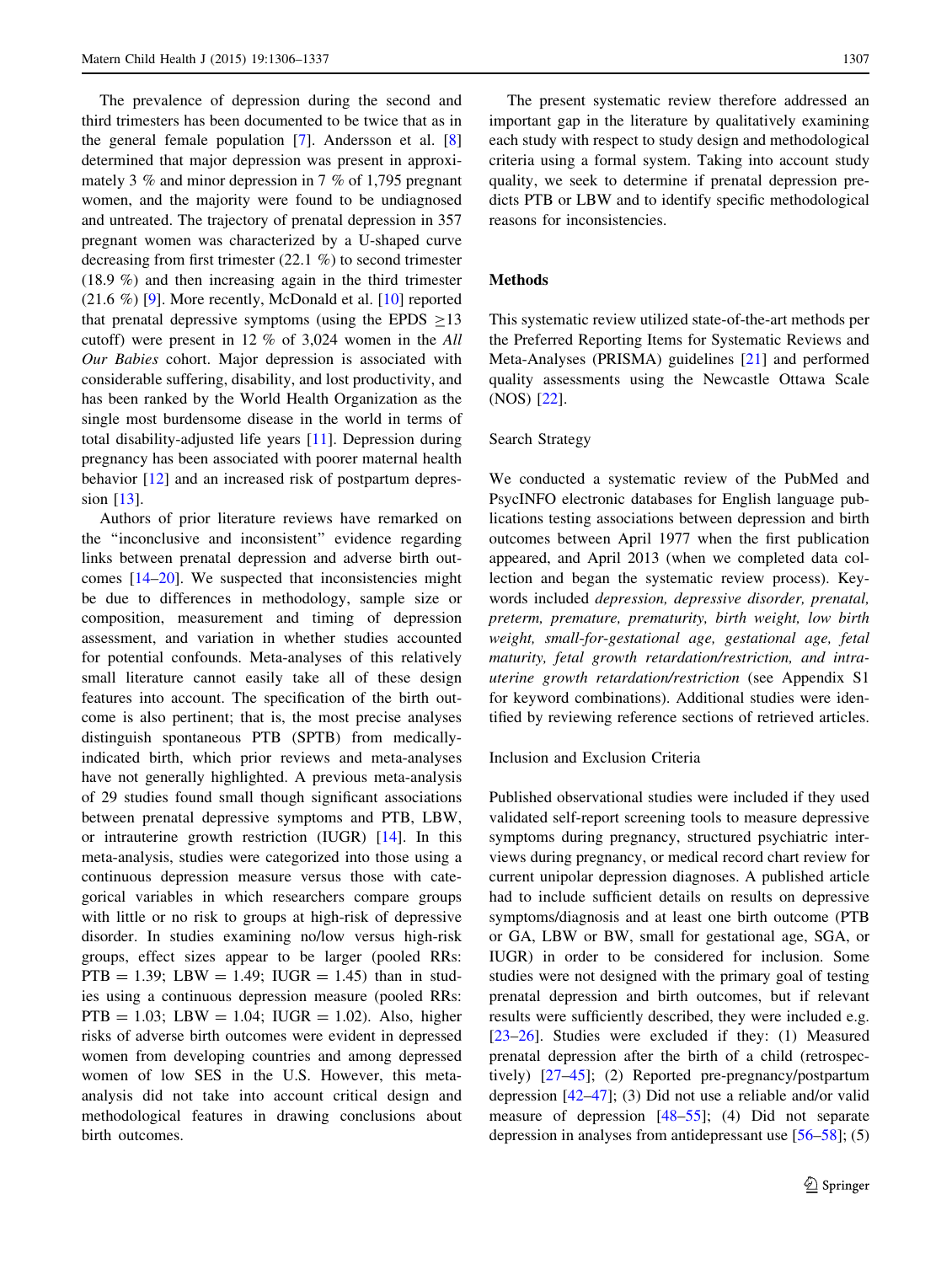Combined unipolar with bipolar depression (or other psychiatric diagnoses) [\[59](#page-28-0)[–67](#page-29-0)]; or (6) Reported the same data as a previous article [[68–72\]](#page-29-0). Bipolar disorder and other psychiatric conditions were excluded from this systematic review due to their differing etiologies, treatments, and potential relationship to adverse birth outcomes compared to depression.

## Study Selection and Data Extraction

Figure 1 provides an overview of the study selection and data extraction process per PRISMA guidelines [\[21](#page-27-0)]. Over 1,300 records were identified, and 142 full-text articles met sufficient criteria for detailed examination. Ninety-five fulllength articles met the full inclusion criteria for this systematic review, and 108 published findings were available in the 95 articles. The total number of findings is greater than the number of articles because a number of studies tested associations of depression with both LBW/BW and PTB/GA. In total, this review includes 50 published

findings on PTB/GA from 47 articles, 33 findings on LBW/ BW from 29 articles, and 25 findings on SGA/IUGR from 19 articles.

Study characteristics regarding design, sample, covariates, and timing and method of depression measurement were extracted (see Tables [1](#page-3-0), [2,](#page-7-0) [3,](#page-15-0) [4](#page-18-0)). In addition, we extracted information regarding whether the outcome was categorical (PTB, LBW) or continuous (GA, BW), and whether analyses were conducted for SPTB as a subset of all PTBs. One author conducted data extraction (EEA) and another verified it (AC). Discrepancies occurred in less than one quarter of results and were resolved through discussion with all authors.

## Quality Assessment of Included Studies

Studies were also evaluated for methodological quality by two authors using the Newcastle-Ottawa Scale for Quality Assessment [\[22](#page-27-0)]. The NOS guidelines judge each study on three broad predefined criteria, some of which require



Fig. 1 PRISMA Flow diagram. \*This total includes 50 published findings on PTB/GA from 47 articles, 33 findings on LBW/BW from 29 articles, and 25 findings on SGA/IUGR from 19 articles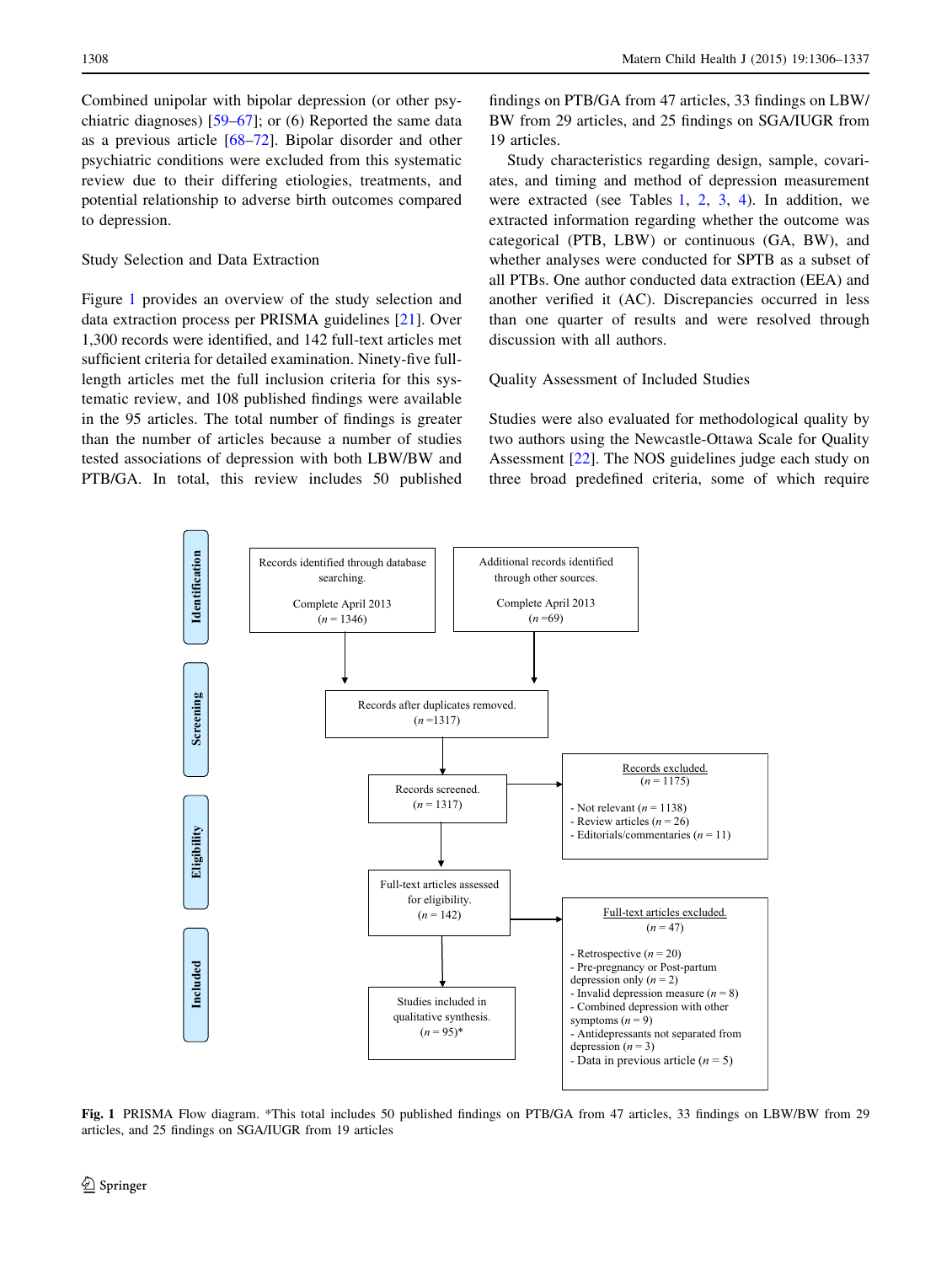<span id="page-3-0"></span>

|              |                            |                                                                                                                                                                                     | <b>Table 1</b> Prenatal depression and $PTB/GA-12$ significant associations in chronological order                                     |                                                                                                                                                                                                                                                                                                                          |                       |                                                                                                                                                                                                                          |                                                             |
|--------------|----------------------------|-------------------------------------------------------------------------------------------------------------------------------------------------------------------------------------|----------------------------------------------------------------------------------------------------------------------------------------|--------------------------------------------------------------------------------------------------------------------------------------------------------------------------------------------------------------------------------------------------------------------------------------------------------------------------|-----------------------|--------------------------------------------------------------------------------------------------------------------------------------------------------------------------------------------------------------------------|-------------------------------------------------------------|
| Nos.         | References                 | Participants (details)                                                                                                                                                              | Study design, timing of assessment<br>and measures                                                                                     | Control variables (NOS guidelines:<br>$0-2$ stars)                                                                                                                                                                                                                                                                       | SPTB?                 | Primary results                                                                                                                                                                                                          | assessment<br>$= 7$<br>$(C-5)$<br>Quality<br>mean<br>stars; |
|              | Steer et al.<br>[129]      | 28.7 % Puerto Rican,<br>adults from the U.S.:<br>Total $N = 712$ inner<br>American, 9.6 $\%$<br>$N = 389$ low SES<br>61.8 % African<br>city adults and<br>adolescents<br>Caucasian. | Prospective cohort study. Assessed<br>once in 3rd trimester (28 weeks)<br>with the BDI                                                 | PTD, BMI, adequate weight gain.<br>Medical: parity, prior LBW, prior<br>Behavioral: smoking, marijuana,<br>alcohol abuse, or a history of<br>Excluded if histories of non-<br>Socio-demographic: Ethnicity,<br>obstetric, chronic disease<br>marital status, Medicaid<br>psychiatric illness<br>2 stars                  | $\mathop{\mathsf{S}}$ | Significant association found in adults<br>only, none with any birth outcomes<br>$OR = 1.06$ for PTB when BDI used<br>OR 3.39 for PTB when depression<br>as a continuous variable<br>cutoff score used<br>in adolescents | $\circ$                                                     |
| $\mathbf{C}$ | Orr et al.<br>[130]        | $N = 1,399$ low income<br>African American<br>women                                                                                                                                 | once during 1st and 2nd trimester.<br>Prospective cohort study. Assessed<br>The median number of weeks of<br>gestation for CESD was 17 | low pre-pregnancy BMI, previous<br>Medical: chronic disease, bleeding,<br>Behavioral: smoking, drug use<br>poor pregnancy outcome<br>Socio-demographic: race<br>2 stars                                                                                                                                                  | Yes                   | Women in top 10 % CESD at greater<br>risk of SPTB (adj. OR 1.96).                                                                                                                                                        | ${}^{\circ}$                                                |
| 3            | Rondó<br>$[127]$<br>et al. | Brazilian women<br>$N = 865$ low SES                                                                                                                                                | Assessed 3 times: $<$ 16; 20-26, and<br>study with 17 sites;<br>30-36 weeks with GHQ-12<br>Regional cohort                             | Medical: pre-pregnancy BMI, age<br>eclampsia, vaginal bleeding and<br>cardiopathy, mental diseases,<br>Socio-demographic: education,<br>diseases, metabolic diseases,<br>hypertension, preeclampsia,<br>Behavioral: smoking, alcohol<br>Excluded: chronic infectious<br>multiple deliveries<br>marital status<br>2 stars | $\tilde{z}$           | GHQ associated with PTB OR 2.32                                                                                                                                                                                          | $\overline{ }$                                              |
|              | Drewett<br>[126]<br>et al. | $= 12,391$ in the UK<br>Z                                                                                                                                                           | Assessed 4 times: 18 and 32 weeks<br>gestation; 8 weeks and 8 months<br>Population-based cohort study.<br>postpartum with the EPDS     | ownership, use of a car, and #kids<br>were<br>specifically mentions home<br>Socio-demographic: None. A<br>"range of social variables"<br>accounted for, but only<br>in regression analyses<br>Behavioral: None<br>Medical: None<br>No stars                                                                              | $\tilde{z}$           | Associated with PTB and failure to<br>thrive. After adjustments, the<br>relative risk for PTB was 1.6                                                                                                                    | 5                                                           |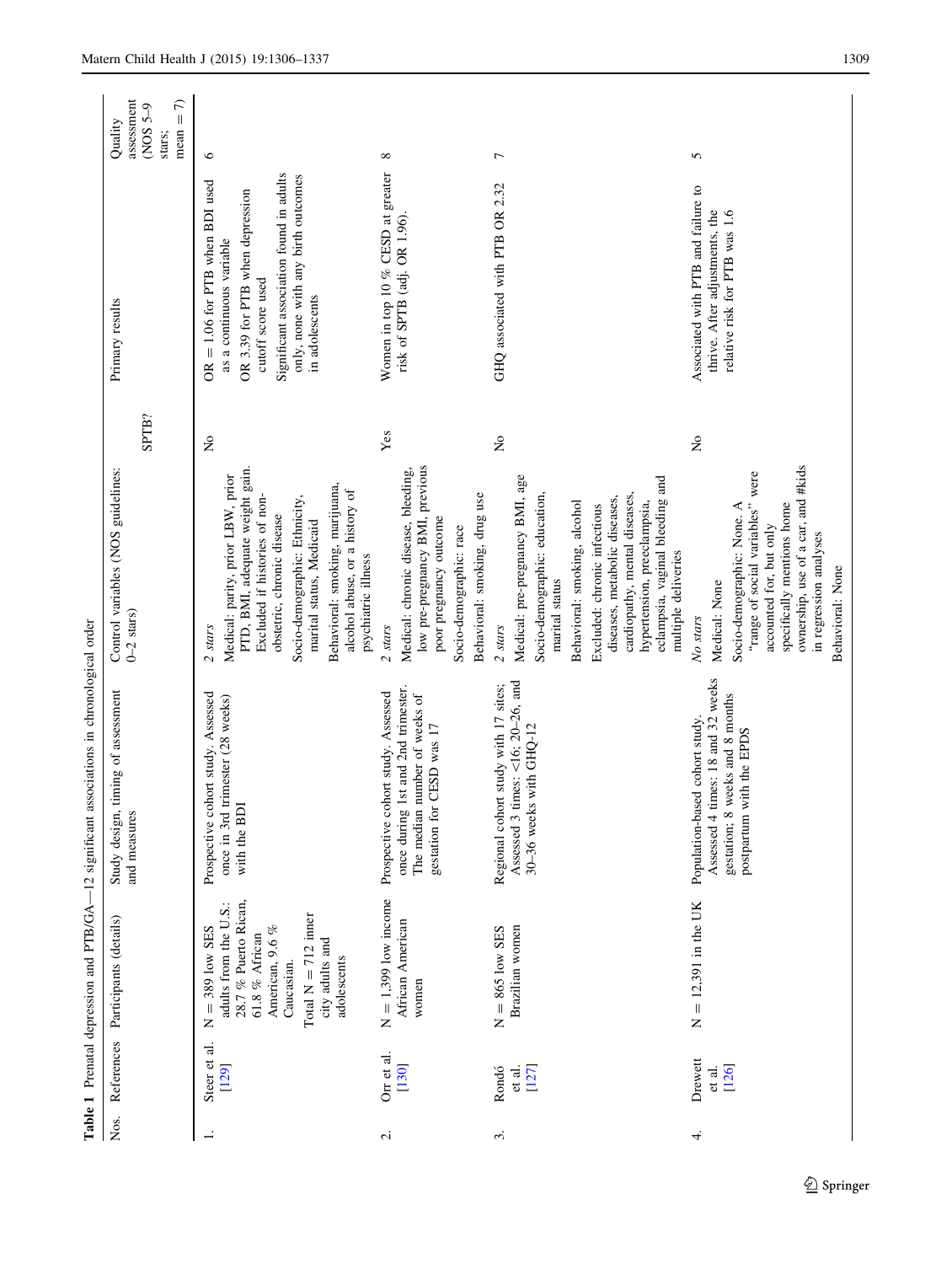| Table 1 continued                                                        |                                                                                                                                                      |                                                                                                                                                                                                                                           |                                                                                                                                                                                                                                                                                                                                     |                                          |                                                                                                                                                                                                                                                                                                                                                                                      |                                                                                         |
|--------------------------------------------------------------------------|------------------------------------------------------------------------------------------------------------------------------------------------------|-------------------------------------------------------------------------------------------------------------------------------------------------------------------------------------------------------------------------------------------|-------------------------------------------------------------------------------------------------------------------------------------------------------------------------------------------------------------------------------------------------------------------------------------------------------------------------------------|------------------------------------------|--------------------------------------------------------------------------------------------------------------------------------------------------------------------------------------------------------------------------------------------------------------------------------------------------------------------------------------------------------------------------------------|-----------------------------------------------------------------------------------------|
| References                                                               | Participants (details)                                                                                                                               | timing of assessment<br>and measures<br>Study design,                                                                                                                                                                                     | Control variables (NOS guidelines:<br>$0-2$ stars)                                                                                                                                                                                                                                                                                  | SPTB?                                    | Primary results                                                                                                                                                                                                                                                                                                                                                                      | $\widehat{\tau}$<br>assessment<br>(NOS 5-9<br>$\mathbf{I}$<br>Quality<br>mean<br>stars; |
| cohort as<br>Dayan<br>[125]<br>Same<br>et al.<br>et al.<br>Dayan<br>[72] | $N = 641$ Caucasian<br>French women                                                                                                                  | Prospective Cohort Study. Assessed<br>once in 2nd trimester, between<br>20-28 weeks with the EPDS                                                                                                                                         | polyhydramnios, preeclampsia, or<br>urinary tract infection, cervical or<br>PTB, parity, pre-pregnancy BMI,<br>Medical: maternal age, previous<br>Socio-demographic: occupation<br>pregnancy: vaginal bleeding,<br>complications of the current<br>gestational hypertension<br>Behavioral: smoking<br>vaginal infection,<br>2 stars | Yes                                      | Adjusted OR of 4.9. Rate of SPTB<br>was higher for women with higher<br>$(1.60-14.90)$ . The association was<br>psychotropic users were excluded.<br>stronger with depression when<br>Associated with PTB: OR 4.90<br>depression scores than non-<br>depressed. OR 3.3                                                                                                               | $\overline{ }$                                                                          |
| Field et al.<br>[96]                                                     | $N = 430$ USA                                                                                                                                        | multiple sites. Assessed at 22 weeks<br>32 weeks with SCID<br>Regional; case-control study with<br>and again at<br>and CESD                                                                                                               | drugs, alcohol, antidepressants or<br>Behavioral: Women weren't on<br>Socio-demographic: None<br>Medical: None<br>smoking<br>No stars                                                                                                                                                                                               | outcome<br>GA (no<br>PTB)<br>$\tilde{R}$ | with significantly lower GA and BW<br>The depressed group had newborns                                                                                                                                                                                                                                                                                                               | 5                                                                                       |
| $[131]$<br>et al.<br>Kabir                                               | Pacific Islander/Asian<br>Hispanic, and 3.2 %<br>Aged 13-21; 32.6 %<br>Caucasian, 31.6 $%$<br>Native American/<br>Black, 32.6 %<br>$N = 1,684$ total | $N = 687$ 1st trimester and $N = 415$<br>again in 3rd tri $N = 667$ 2nd tri. and<br>Assessed 1 or 2 times:<br>361 again in 3rd tri. $N = 330$ with<br>CESD full scale and<br>Non-Somatic CESD Subscale<br>Cohort study.<br>3rd tri. only. | Socio-demographic: education<br>Medical: age, chronic medical<br>conditions excluded<br>Behavioral: support<br>2 stars                                                                                                                                                                                                              | Yes                                      | trimesters were at increased risk for<br>small for gestational age fetuses and<br>inadequate weight gain and both<br>preterm delivery (ORs 1.6-1.8)<br>Held up with CES-D variation<br>depressed in the 2nd and 3rd<br>Adolescent mothers who were                                                                                                                                   | 1                                                                                       |
| Li et al.<br>[91]                                                        | diverse Americans<br>$N = 791$ Ethnically                                                                                                            | 2nd trimester: 10 weeks of gestation<br>study. Assessed once during 1st or<br>Population-based prospective cohort<br>$(6-18$ weeks) with the<br>on average (<br>CESD.                                                                     | Findings maintained after removing<br>Behavioral: vitamin use, vomiting<br>women on antidepressants (only<br>Medical: maternal age, gravidity,<br>history of miscarriage, preterm<br>and smoking during pregnancy<br>Socio-demographic: education,<br>1.5 % of sample)<br>delivery or LBW<br>race/ethnicity<br>2 stars              | $\tilde{z}$                              | Dose-response relationship of risk of<br>symptoms ( $CESD > 16$ ) during early<br>hazard ratio (aHR) = $2.2$ ], whereas<br>women with a CESD score of 16-21<br>pregnancy. Compared with women<br>CESD <16 women with a CESD<br>PTB associated with depressive<br>>22 had a greater than twofold<br>increased risk of PTB [adjusted<br>had about 60 % increased risk<br>$(aHR = 1.6)$ | $\overline{ }$                                                                          |

 $\underline{\textcircled{\tiny 2}}$  Springer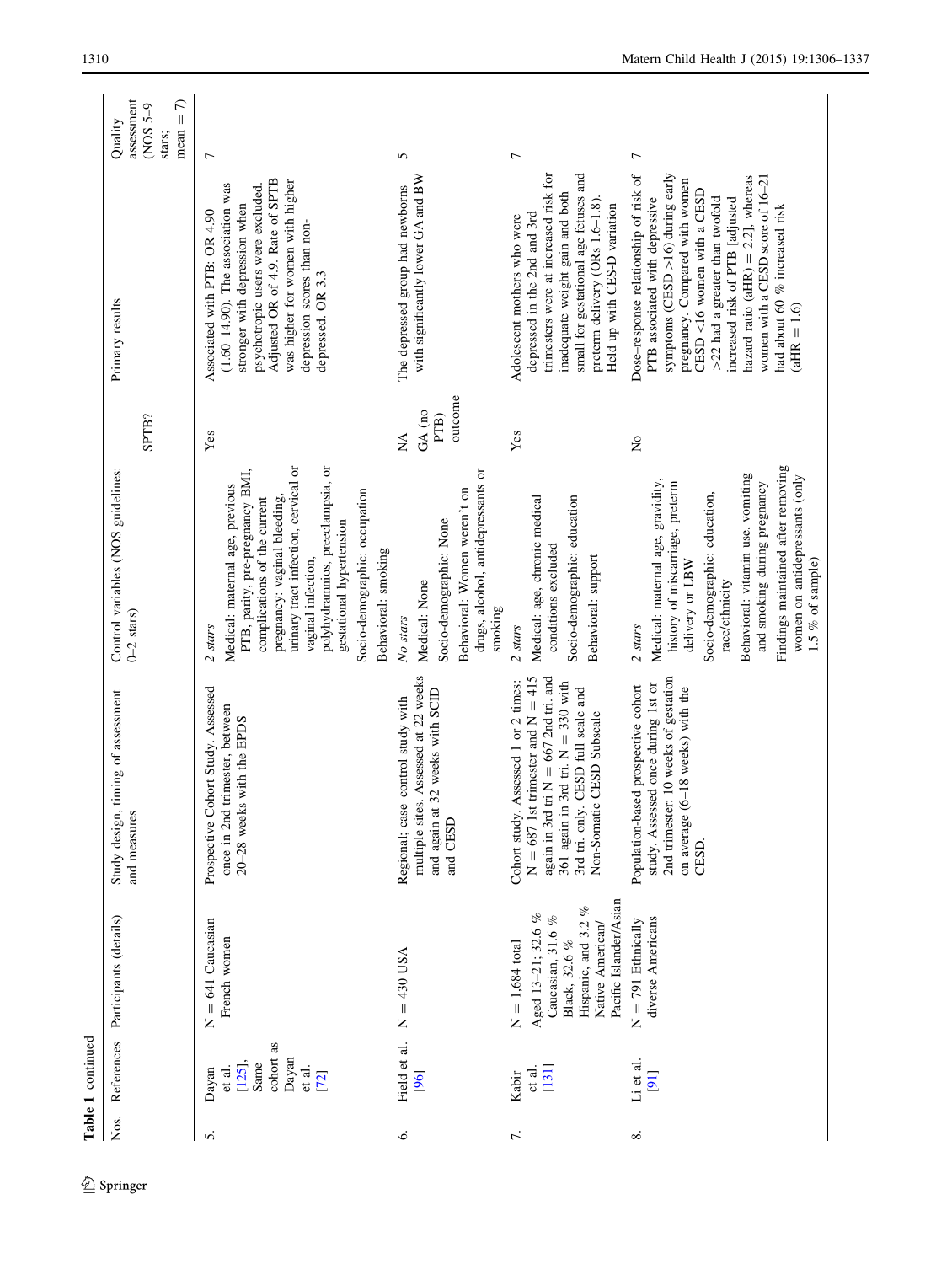|          | Table 1 continued           |                                                                                                                     |                                                                                                                                                                                                                                |                                                                                                                                                                                                                                                                                    |                                                        |                                                                                                                                                                                                                                                                                                                 |                                                                                          |
|----------|-----------------------------|---------------------------------------------------------------------------------------------------------------------|--------------------------------------------------------------------------------------------------------------------------------------------------------------------------------------------------------------------------------|------------------------------------------------------------------------------------------------------------------------------------------------------------------------------------------------------------------------------------------------------------------------------------|--------------------------------------------------------|-----------------------------------------------------------------------------------------------------------------------------------------------------------------------------------------------------------------------------------------------------------------------------------------------------------------|------------------------------------------------------------------------------------------|
| Nos.     | References                  | Participants (details)                                                                                              | Study design, timing of assessment<br>and measures                                                                                                                                                                             | Control variables (NOS guidelines:<br>$0-2$ stars)                                                                                                                                                                                                                                 | SPTB?                                                  | Primary results                                                                                                                                                                                                                                                                                                 | assessment<br>$\widehat{\tau}$<br>$O-5$ SON)<br>$\parallel$<br>Quality<br>mean<br>stars; |
| $\circ$  | Van Dijk<br>et al.<br>[87]  | $N = 4,044$ Amsterdam                                                                                               | Large population-based cohort study.<br>Assessed between 14 and 18 weeks<br>with the CESD                                                                                                                                      | Socio-demographic: education after<br>hypertension, onset of delivery<br>pregnancy BMI, primiparity,<br>Behavioral: smoking, alcohol<br>Medical: maternal age, pre-<br>primary school, ethnicity.<br>consumption<br>2 <sub>stars</sub>                                             | outcome<br>GA (no<br>PTB)<br>$\mathbb{A}^{\mathsf{A}}$ | Significant association between major<br>LBW in the univariate model but not<br>0.0). Mild and major depressive Sx,<br>depressive $Sx$ and $GA$ (-0.2 weeks;<br>as well as the lowest serum folate<br>95 % confidence interval $-0.4$ to<br>quintile, were sig associated with<br>after multivariate adjustment | $^{\circ}$                                                                               |
| 10.      | Fransson<br>et al.<br>[132] | $N = 2,904$ Swedish                                                                                                 | assessment time was 16 weeks (SD<br>national study. The<br>average length of gestation at<br><b>EPDS</b><br>3.4) with the<br>A prospective                                                                                     | employment, marital status, born<br>previous miscarriage, pregnancy<br>Socio-demographic: education,<br>Medical: maternal age, parity,<br>after assisted reproductive<br>technology, and previous<br>Behavioral: smoking<br>infertility $\geq$ 1 year<br>outside Sweden<br>2 stars | ž                                                      | EPDS >12 associated with PTB OR<br>1.56                                                                                                                                                                                                                                                                         | ∞                                                                                        |
| $\equiv$ | et al.<br>Nylen<br>[97]     | Over half 58 % were<br>working mothers<br>Caucasian, 75 %<br>married, 94 $\%$<br>$N = 23586%$<br>primiparous<br>USA | 04 were enrolled in 1st<br>were completed after enrollment (M<br>trimester and 131 were enrolled in<br>the 2nd trimester SCID interviews<br>SD 6.68)<br>17.71 weeks,<br>Cohort study: 1                                        | Medical: age, parity, indices were<br>created by summing number of<br>history and medical conditions<br>risk factors based on obstetric<br>Socio-demographic: education,<br>Behavioral: smoking.<br>ethnicity, income<br>2 stars                                                   | outcome<br>GA (no<br>PTB)<br>$\mathbb{\tilde{A}}$      | support adequacy also predicted GA<br>$p < .001$ , were born earlier $p < .001$<br>predictor of GA. The interaction of<br>Relative to non-depressed, depressed<br>After adjusting for controls, major<br>had babies who weighed less,<br>major depression and partner<br>depression was a significant           | G                                                                                        |
| 12.      | [104]<br>et al.<br>Straub   | $N = 14,175$ pregnant<br>American, 13.7 %<br>70.8 % Caucasian,<br>women in USA<br>7.8 % African<br>Hispanic         | multiple sites. Assessed between 24<br>and 28 weeks gestation with the<br>National case-control study with<br>EPDS                                                                                                             | Socio-demographic: race, insurance<br>Medical: Maternal age, history of<br>Behavioral: None<br>status<br>PTB<br>1 star                                                                                                                                                             | $\tilde{z}$                                            | EPDS associated with PTB adjusted<br>OR 1.3                                                                                                                                                                                                                                                                     | $\overline{ }$                                                                           |
|          |                             | NOS Star system allows for ratings of adequate controls: A<br>Control variables: SPTB addressed adequately          | gestational diabetes, chronic hypertension, infections, pre-pregnancy BMI; (2) sociodemographic factors (e.g. Race/ethnicity, education, employment, SES, marital status etc.) and (3) behavioral factors (e.g. Smoking, alcoh |                                                                                                                                                                                                                                                                                    |                                                        | study that controls for any 3+ variables from two categories (1) medical risk factors (e.g. maternal age, parity, previous PTB,                                                                                                                                                                                 |                                                                                          |

 $\underline{\textcircled{\tiny 2}}$  Springer

stars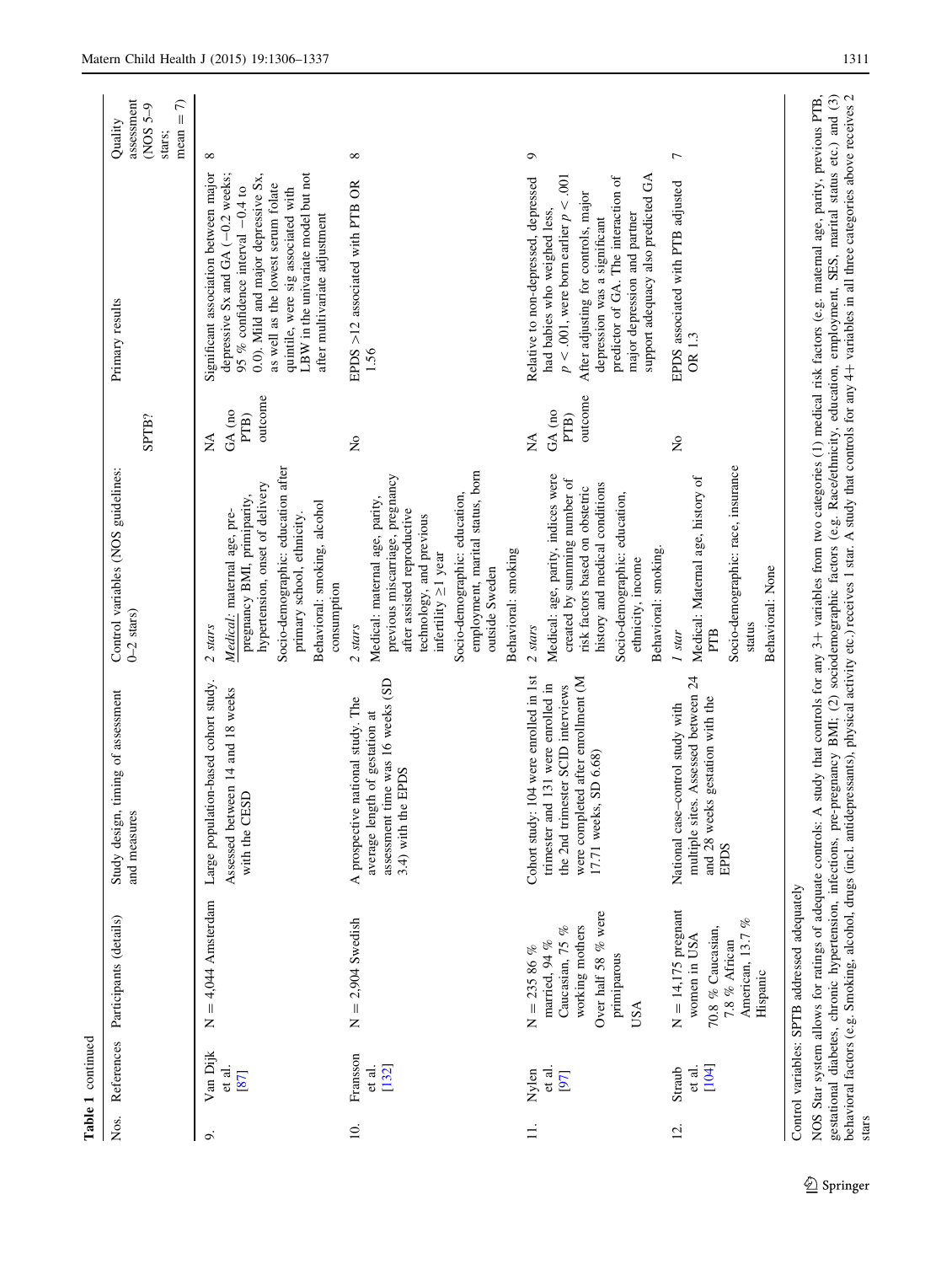further specification for the specific review: (1) the selection of the study groups (0–4 stars possible); (2) the comparability of the groups (0–2 stars possible); and (3) the ascertainment of either the exposure or outcome of interest for case–control or cohort studies respectively (0–3 stars possible). Study ratings then range from 0 to 9 stars.

First, quality of selection refers to sample representativeness; selection and definition of control groups; and type of depression assessment. Second, quality of comparability refers to comparability of cases and controls on the basis of the design or analysis. For example, a study received one star for limiting the sample (e.g. excluding smokers), treating a key variable as an effect measure modifier (e.g. race/ethnicity), or statistically controlling for three or more key variables from at least two categories out of three. The categories of possible control variables were: (1) Medical risk factors (maternal age, parity, previous PTB, etc.); (2) Socio-demographic factors (race/ethnicity, education, etc.); and (3) Behavioral factors (smoking, alcohol, etc.). A study received one additional star if it controlled for at least one variable from each category and a total of four or more variables. Finally, quality of outcome refers to whether information on birth outcome variables were obtained from medical records or patient self report; when it was obtained; and the degree of followup of cases for birth outcomes data. For example, stars were given for use of medical records, birth weight obtained by scale measurements at time of birth, and better than 80 % follow up with description of those lost.

Disagreement between authors involved differences in interpretations of methods or results with consensus easily achieved in all cases through discussion. Studies with scores ranging from 1 to 3 were considered to be of low quality, those with scores of 4–6 of moderate quality, and studies with scores from 7 to 9 of high quality. Finally, although the NOS does not take sample size into account for quality ratings, we provide sample size information for the benefit of readers.

## Definition of Exposure Variable

We included studies of diagnosed depression during pregnancy using criteria from the American Psychiatric Association's (APA) Diagnostic and Statistical Manual of Mental Disorders (DSM) or International Statistical Classification of Diseases (ICD-9 or ICD-10), both of which are widely used classification systems for mental disorders. Validated depression screening tools used in this literature included the Center for Epidemiological Studies Depression Scale (CES-D) [\[73](#page-29-0)], Beck Depression Inventory (BDI) [\[74](#page-29-0)], Edinburgh Postnatal Depression Scale (EPDS) [\[75](#page-29-0)], General Health Questionnaire (GHQ) [[76\]](#page-29-0), Hospital Anxiety and Depression Scale—Subset D (HADS-D) [\[77](#page-29-0)], and the Brief Symptom Inventory (BSI) [[78\]](#page-29-0). Two studies using a brief version of one screening tool (SCL-5), in which a majority of items address anxiety, were excluded [\[52](#page-28-0), [53](#page-28-0)]. Although the EPDS and GHQ also include anxiety items, the majority of items are not anxiety-related and these screening tools are commonly used as to assess prenatal depression, thus they were not excluded.

# Definition of Outcome Variables

PTB was defined according to convention as birth before the 37th week of gestation. Approximately half of PTBs can be categorized as the result of spontaneous preterm labor (SPTB), 30 % result from premature rupture of the membranes (PROM), and 20 % due to medically-induced births which have not been proposed to be associated with maternal depression and no literature on this category exists [[79\]](#page-29-0). GA was defined as weeks of gestation at time of delivery and BW in grams. PTB and GA were determined by various methods including calculation from last menstrual period (LMP), ultrasound, and size by dates. Conventional definitions of LBW and SGA were used (2,500 g or less and weight below the 10th percentile for GA).

The most common definition of SGA refers to a weight below the 10th percentile for gestational age [[80\]](#page-29-0). However, this definition does not make a distinction between infants constitutionally small versus growth-restricted, although a baby can be one or both. IUGR is defined as a condition in the third trimester when the baby is not gaining adequate weight. Fetal growth restriction (FGR), a synonym for IUGR, is the term used to designate a fetus that has not reached its growth potential because of genetic or environmental factors; FGR results in the birth of an infant who is small for gestational age (SGA) [[81\]](#page-29-0).

## Results

A total of 95 studies published between 1977 and 2013 met inclusion criteria. Among these were 76 studies on PTB/ GA and LBW/BW, including a total of 83 distinct findings that were extracted. Another 25 findings in 19 published articles were identified on prenatal depression in relation to SGA or IUGR. However, this set of studies was of substantially lower methodological quality compared to studies on PTB/LBW. For this reason, and to narrow the scope of the review, we excluded SGA and IUGR from our analysis (see Appendix S1), concentrating on the remaining 76 studies which are outlined in Tables [1](#page-3-0), [2,](#page-7-0) [3](#page-15-0) and [4.](#page-18-0)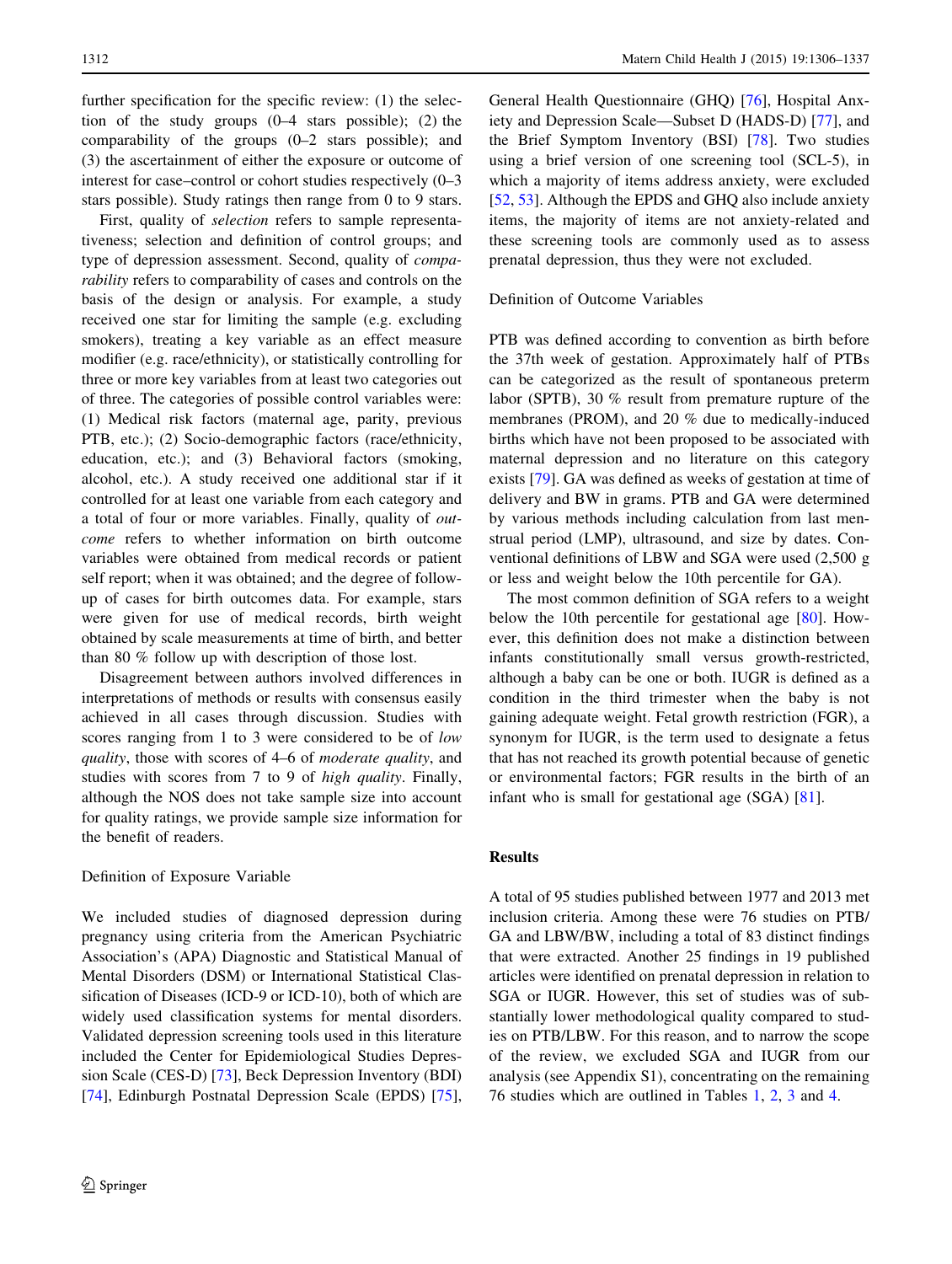<span id="page-7-0"></span>

|        |                             |                                                                                                          | Table 2 Prenatal depression and PTB/GA-35 non-significant associations in chronological order                                                                                                    |                                                                                                                                                                                                                                                     |                                                                         |                                                                                                                                                                                                                                     |                                                                 |
|--------|-----------------------------|----------------------------------------------------------------------------------------------------------|--------------------------------------------------------------------------------------------------------------------------------------------------------------------------------------------------|-----------------------------------------------------------------------------------------------------------------------------------------------------------------------------------------------------------------------------------------------------|-------------------------------------------------------------------------|-------------------------------------------------------------------------------------------------------------------------------------------------------------------------------------------------------------------------------------|-----------------------------------------------------------------|
| Nos.   | References                  | Participants<br>(details)                                                                                | Study design, timing of assessment<br>and measures                                                                                                                                               | Control variables <sup>ª</sup> (NOS guidelines:<br>$0-2$ stars)                                                                                                                                                                                     | SPTB?                                                                   | Primary results                                                                                                                                                                                                                     | 7.2)<br>assessment<br>(NOS 5-9<br>$Mean =$<br>Quality<br>stars; |
|        | Kumar and<br>Robson<br>[93] | time pregnant<br>$= 108$ first-<br>women in<br>London<br>central<br>Z                                    | Regional cohort study with one site.<br>14 weeks gestation with GHQ-30<br>Depression assessed before                                                                                             | Socio-demographic: None<br>Behavioral: None<br>Medical: None<br>$0$ stars                                                                                                                                                                           | $\tilde{z}$                                                             | significantly associated with PTB<br>Maternal prenatal depression not                                                                                                                                                               | $\sigma$                                                        |
| $\sim$ | Perkin et al.<br>[88]       | Caucasian<br>women in<br>$N = 1,515$<br>London.                                                          | Prospective cohort study. Assessed at<br>36 weeks with the<br>GHQ depression subscale.<br>Booking, 28, &                                                                                         | Socio-demographic: education,<br>employment, marital status.<br>Behavioral: alcohol use.<br>Medical: age, parity.<br>2 stars                                                                                                                        | outcomes<br>separated<br>different<br>$\frac{1}{2}$ other<br>PTB<br>Yes | depression or anxiety with PTB<br>No significant association of                                                                                                                                                                     | L                                                               |
| S.     | Copper et al.<br>[120]      | (63 % African<br>educated USA<br>Caucasian)<br>American,<br>Single, low<br>$N = 2,593$<br>35%            | Assessment of Psychosocial Status<br>National sample with multiple sites<br>25-29 weeks gestation with<br>(10); depression assessed at<br>in Pregnancy (incl. CESD)<br>Abbreviated Scale for the | Socio-demographic: race, marital, and<br>cerclage, placenta previa, or major<br>Behavioral: smoking, alcohol, and<br>educational status, insurance<br>Excluded: multiple gestation,<br>Medical: maternal age<br>fetal anomaly<br>drugs<br>$2$ stars | SPTB only<br>Yes                                                        | No significant associations found for<br>Stress was significantly associated<br>with LBW after demographic<br>CESD with PTB or LBW<br>controls                                                                                      | $\overline{ }$                                                  |
| 4.     | Goldenberg<br>et al. [83]   | had previously<br>$(69 %$ African<br>USA-Alabama<br>women who<br>given birth<br>American)<br>$N = 1,491$ | Prospective cohort study. Assessed at<br>24-26 weeks with CESD                                                                                                                                   | Behavioral: smoking, alcohol, drugs<br>hypertension and diabetes, infant<br>Medical: maternal BMI, height,<br>Socio-demographic: race<br>$2$ stars<br>sex                                                                                           | No for PTB<br>assessed<br>GA also                                       | a<br>among African American women;<br>No association of CESD with PTB<br>low positive life events and poor<br>Only hypertension and not having<br>car were significant predictors<br>paint were predictive among<br>Caucasian women | $\overline{ }$                                                  |
| s.     | et al. [124]<br>Nordentoft  | Women from<br>Caucasian<br>$N = 2,432$<br>Denmark                                                        | Cohort Study. Assessed once during<br>2nd trimester (week 20) in clinic<br>with the GHQ-12                                                                                                       | Behavioral: smoking and alcohol,<br>frequency of seeing family and<br>friends, cohabitating, support,<br>Socio-demographic: education,<br>reaction to pregnancy<br>Medical: maternal age<br>tranquilizers<br>$2$ stars                              | $\tilde{z}$                                                             | No significant association of GHQ-12<br>depression with PTB                                                                                                                                                                         | $^{\circ}$                                                      |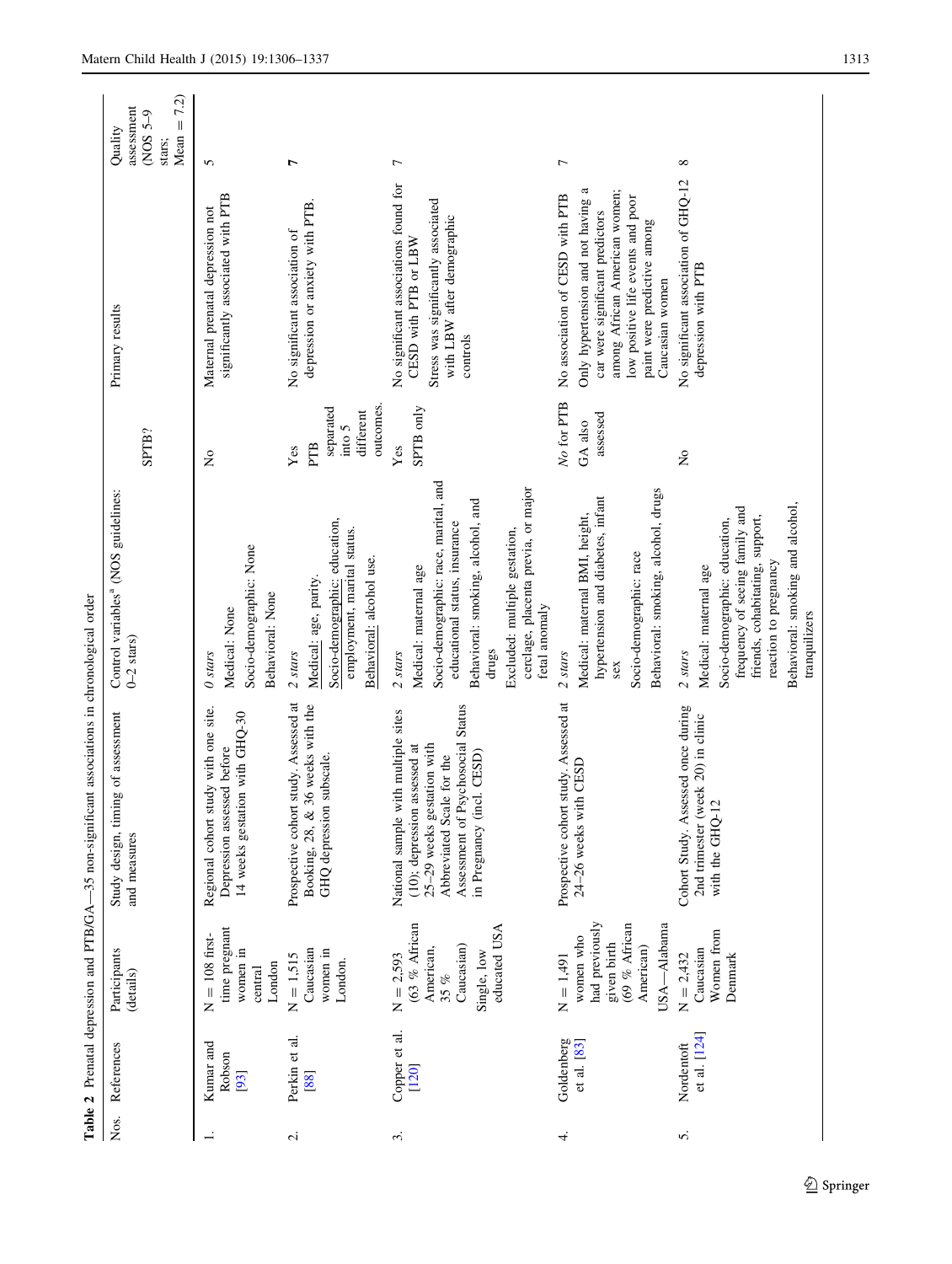|                  | Table 2 continued                                               |                                           |                                                                                                                                            |                                                                                                                                                                                                                                                                     |                                        |                                                                                                                                    |                                                                |
|------------------|-----------------------------------------------------------------|-------------------------------------------|--------------------------------------------------------------------------------------------------------------------------------------------|---------------------------------------------------------------------------------------------------------------------------------------------------------------------------------------------------------------------------------------------------------------------|----------------------------------------|------------------------------------------------------------------------------------------------------------------------------------|----------------------------------------------------------------|
| Nos.             | References                                                      | Participants<br>(details)                 | g of assessment<br>Study design, timin<br>and measures                                                                                     | Control variables <sup>ª</sup> (NOS guidelines:<br>$0-2$ stars)                                                                                                                                                                                                     | SPTB?                                  | Primary results                                                                                                                    | 7.2)<br>assessment<br>$C-SOS$<br>$Mean =$<br>Quality<br>stars; |
| Ġ.               | Hatch [90]<br>Hoffman &<br>2000                                 | 98 % Caucasian.<br>$N = 666$<br>USA       | prospective cohort<br>trimesters with CESD: Mailed at 28<br>study. Assessed during $2^{nd}$ & $3^{rd}$<br>Community-based<br>and 36 weeks. | trimester spontaneous abortions &<br>Socio-demographic: social support,<br>Medical: maternal age, parity, pre-<br>pregnancy weight, pregnancy<br>Excluded multiparious & 2nd<br>Behavioral: smoking.<br>marital events.<br>hypertension.<br>stillbirths.<br>2 stars | assessed.<br>GA also<br>No for<br>PTB. | depression and gestational duration.<br>No significant association for                                                             | $\infty$                                                       |
| $\overline{r}$ . | $et$ al. $[86]$<br>Andersson                                    | $N = 1,465$<br>Sweden                     | Cohort study with 2 sites; depression<br>assessed before ultrasound at<br>16-18 weeks gestation with<br>PRIME-MD                           | Medical: age, chronic disease, BMI,<br>Socio-demographic: marital status,<br>Behavioral: smoking, tobacco use<br>(other than cigarette smoking),<br>socioeconomic status<br>alcohol consumption<br>parity<br>2 stars                                                | Yes                                    | depressive disorders and PTB<br>No significant association of                                                                      | Ó                                                              |
| ∞ं               | Same cohort<br>et al. [70]<br>Dole et al.<br>as Dole<br>$[133]$ | mixed race<br>$\mathrm{N}=1.898$<br>(USA) | study. Assessed<br>once during 2nd or 3rd trimester<br>Prospective cohort<br>with the CESD                                                 | pregnancy BMI, bacterial vaginosis<br>Medical: maternal age, parity, pre-<br>educational and economic status,<br>Behavioral: alcohol and smoking<br>Socio-demographic: marital,<br>and SES<br>2 stars                                                               | Yes                                    | associations with pregnancy anxiety<br>No association of CESD with PTB,<br>Note: Dole 2004 found significant<br>same as Dole 2003. | $\infty$                                                       |
| c.               | Suri et al.<br>[98]                                             | $N = 62$<br>USA                           | depression with the CESD in each<br>study. Assessed<br>trimester. SCID once<br>Prospective cohort                                          | of suicidality, alcohol, cigarettes, or<br>psychotropic medications, presence<br>symptoms, use of meds known to<br>adversely affect the fetus, other<br>Behavioral: Excluded psychotic<br>Socio-demographic: None<br>Medical: None.<br>substances<br>No stars       | No for PTB<br>assessed.<br>GA also     | No significant association of CESD or<br>SCID with GA or BW                                                                        | $\circ$                                                        |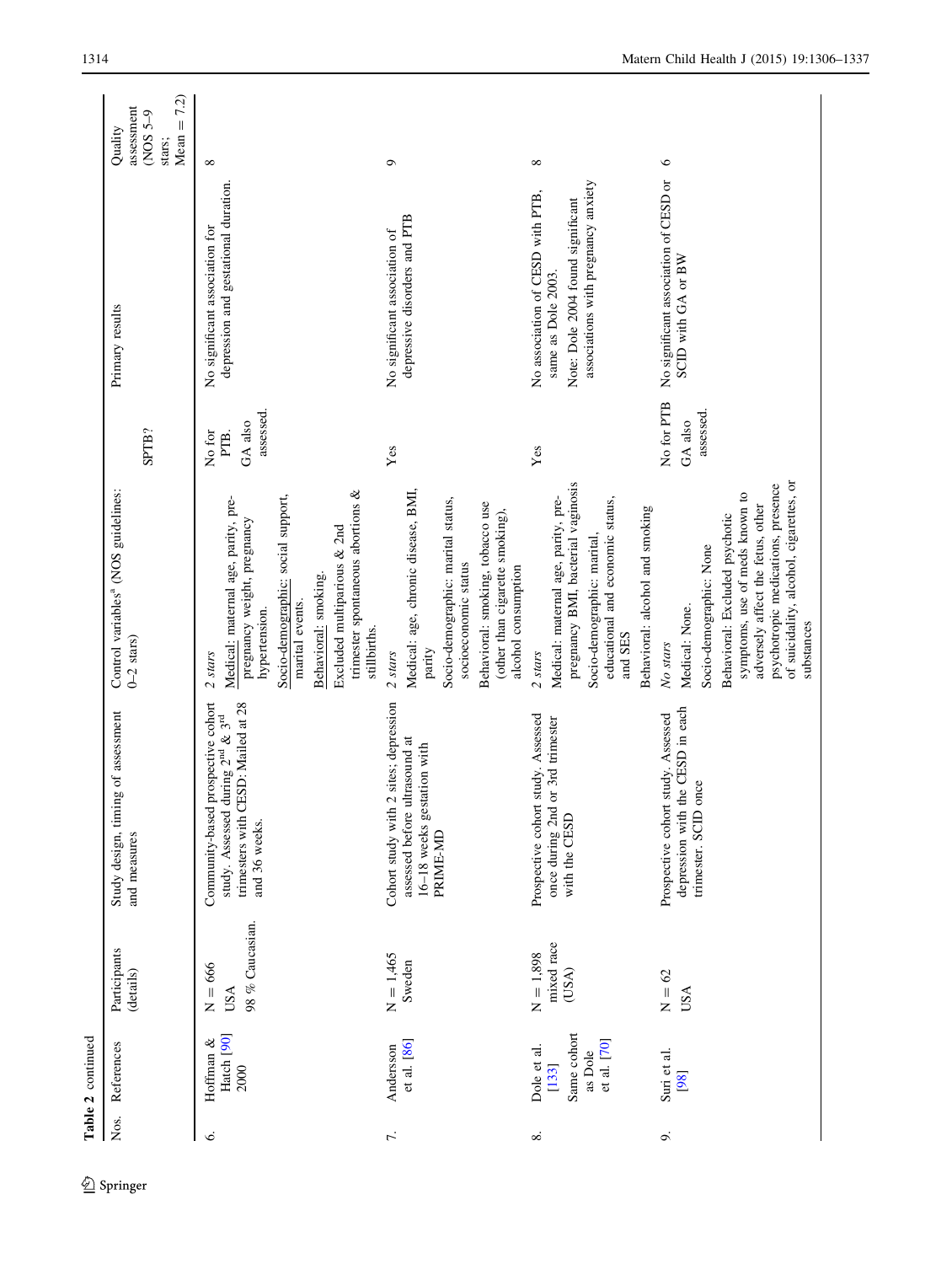|                   | Table 2 continued       |                                                                                                       |                                                                                                                                                                                   |                                                                                                                                                                                                         |                                   |                                                                                                                                                                                                   |                                                                |
|-------------------|-------------------------|-------------------------------------------------------------------------------------------------------|-----------------------------------------------------------------------------------------------------------------------------------------------------------------------------------|---------------------------------------------------------------------------------------------------------------------------------------------------------------------------------------------------------|-----------------------------------|---------------------------------------------------------------------------------------------------------------------------------------------------------------------------------------------------|----------------------------------------------------------------|
| Nos.              | References              | Participants<br>(details)                                                                             | Study design, timing of assessment<br>and measures                                                                                                                                | Control variables <sup>ª</sup> (NOS guidelines:<br>$0-2$ stars)                                                                                                                                         | SPTB?                             | Primary results                                                                                                                                                                                   | $= 7.2$<br>assessment<br>(NOS 5-9<br>Quality<br>Mean<br>stars; |
| $\overline{10}$ . | Berle et al.<br>$[119]$ | Women from<br>Norway<br>$N = 680$                                                                     | trimesters of pregnancy with HADS<br>assessed during 1st, 2nd and 3rd<br>National cohort study; depression                                                                        | Because controls only included in<br>Behavioral: smoking, alcohol, and<br>Socio-demographic: education<br>Medical: maternal age<br>first step of analyses<br>psych medications<br>$1$ star <sup>a</sup> | $\tilde{z}$                       | No significant association of HADS-<br>D with PTB or LBW                                                                                                                                          | $\overline{ }$                                                 |
|                   | Engel et al.<br>[25]    | $N = 52$ women<br>Trade Center,<br>near World<br>NYC, USA                                             | Prospective cohort study. Assessment<br>timing in pregnancy not clear. BDI<br>was used                                                                                            | circumference models were adjusted<br>All birth weight and head<br>for length of gestation<br>Medical: maternal age<br>No stars                                                                         | No for PTB<br>assessed<br>GA also | PTSD associated with longer GA and<br>Depression not associated with LBW<br>smaller head circumference<br>or SGA                                                                                  | $\circ$                                                        |
| 12.               | Haas et al.<br>[134]    | Mixed race<br>Americans<br>$N = 1,619$                                                                | twice during 2nd and 3rd trimesters<br>with the CESD. Depressive Sx if<br>Prospective cohort study. Assessed<br>CESD > 10                                                         | Behavioral: smoking, drugs, exercise<br>Medical: maternal age, parity, BMI,<br>Socio-demographic: race/ethnicity,<br>medical conditions<br>education<br>2 stars                                         | $\mathsf{S}^{\mathsf{o}}$         | associated with PTB in any model<br>Depressive symptoms were not                                                                                                                                  | $\overline{ }$                                                 |
| 13.               | Messer et al.<br>[135]  | USA-North<br>$N = 1,908$<br>Carolina                                                                  | Prospective cohort study. Assessed at<br>CESD. Higher cutpoints than are<br>$(\geq 25, 17$ through <25 and <17)<br>for the CES-D<br>24-29 weeks by mail with the<br>commonly used | alcohol, but don't seem to include in<br>Socio-demographic: race, education,<br>Behavioral: Measured smoking and<br>and marital status<br>Medical: age<br>analyses<br>1 star                            | Ş                                 | Medium and high levels of depression<br>were not associated with PTB                                                                                                                              | 7                                                              |
| 14.               | Neggers et al.<br>[102] | $N = 3,149$ low-<br>81 % African<br>County, AL;<br>women in<br>American<br><b>Jefferson</b><br>income | CESD-incorporated into a 28 item<br>Regional cohort study with multiple<br>once during 2nd<br>trimester $(22-23$ weeks) with<br>Psychosocial Scale<br>sites. Assessed             | Medical: maternal age, parity, pre-<br>Behavioral: smoking and alcohol<br>pregnancy BMI, hypertension,<br>Socio-demographic: education<br>diabetes, and infant gender<br>$2$ stars                      | Yes                               | which includes trait anxiety, stress<br>Psychosocial distress (larger scale),<br>etc., was significantly associated<br>Negative affect alone was not<br>significant for SPTB<br>with PTB, OR 1.30 | $\circ$                                                        |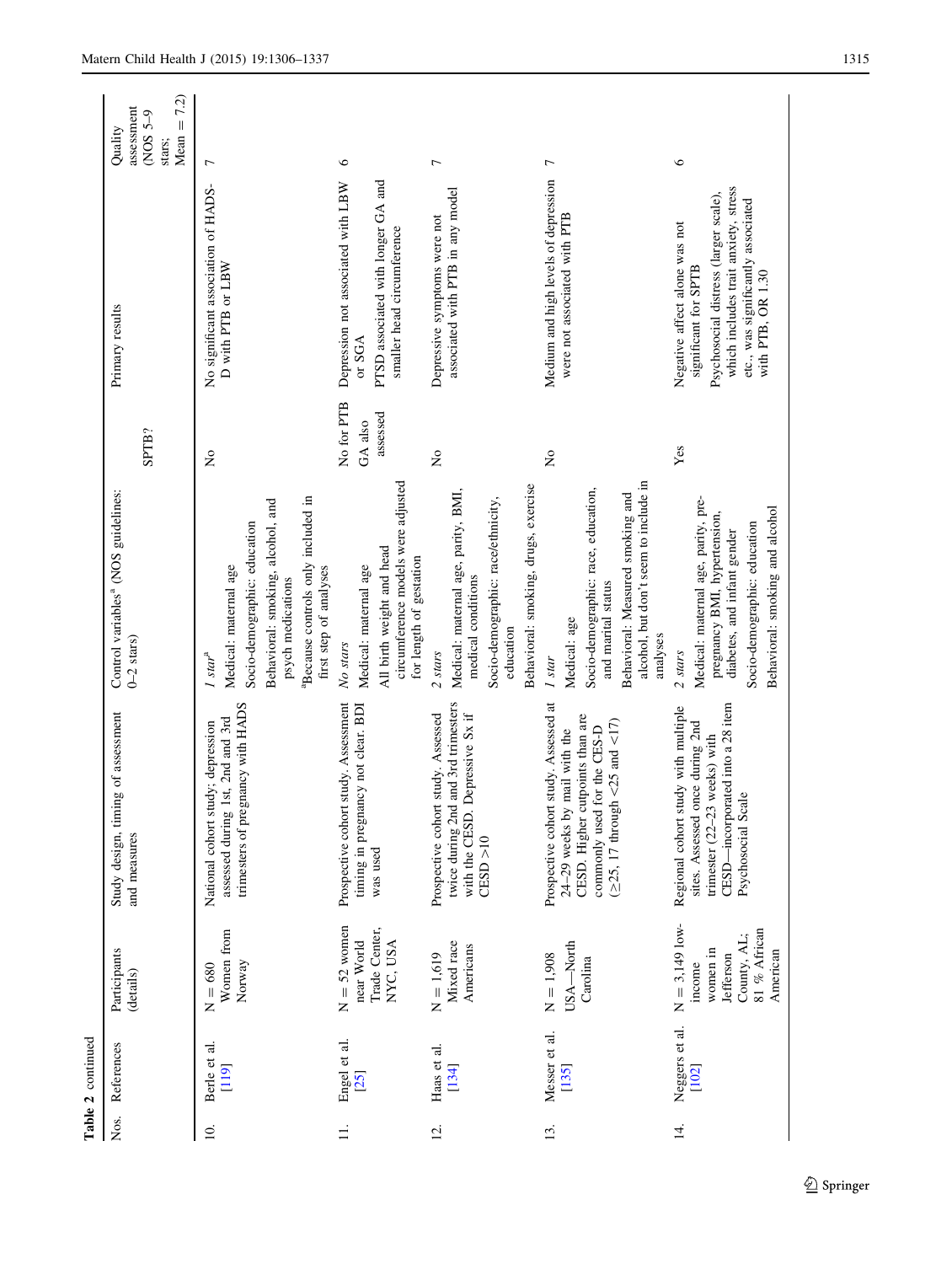|      | Table 2 continued                                                       |                                                                                              |                                                                                                                                                                                             |                                                                                                                                                                                                                                                                                                                                                                                                        |                                    |                                                                                                                                                                                                                                |                                                                           |
|------|-------------------------------------------------------------------------|----------------------------------------------------------------------------------------------|---------------------------------------------------------------------------------------------------------------------------------------------------------------------------------------------|--------------------------------------------------------------------------------------------------------------------------------------------------------------------------------------------------------------------------------------------------------------------------------------------------------------------------------------------------------------------------------------------------------|------------------------------------|--------------------------------------------------------------------------------------------------------------------------------------------------------------------------------------------------------------------------------|---------------------------------------------------------------------------|
| Nos. | References                                                              | Participants<br>(details)                                                                    | Study design, timing of assessment<br>and measures                                                                                                                                          | Control variables <sup>ª</sup> (NOS guidelines:<br>$0-2$ stars)                                                                                                                                                                                                                                                                                                                                        | SPTB?                              | Primary results                                                                                                                                                                                                                | 7.2)<br>assessment<br>$C-SOS$<br>$\parallel$<br>Quality<br>Mean<br>stars; |
| 15.  | Rogal et al.<br>95                                                      | $N = 1,100$ USA<br>87 % non-<br>Caucasian                                                    | Regional cohort study with multiple<br>sites; depression assessed at any<br>point during pregnancy with the<br>PRIME-MD BHQ                                                                 | Socio-demographic: race, language<br>Behavioral: tobacco, alcohol, and<br>illicit drug use in pregnancy<br>Medical: maternal age<br>$2$ stars                                                                                                                                                                                                                                                          | $\tilde{z}$                        | No significant association of prenatal<br>depression with PTB                                                                                                                                                                  | 7                                                                         |
| 16.  | Not the same<br>Suri et al.<br>cohort as<br>Suri et al.<br>[85]<br>[98] | $N = 90$<br>USA                                                                              | Diagnosed with depression (SCID),<br>$\overline{2}$<br>depression monthly Ham-D and<br>and assessed (49 Tx for MDD,<br>MDD no Tx, 19 comparisons)<br>Prospective naturalistic study.<br>BDI | pre-eclampsia, maternal weight gain<br>Medical: maternal age, number of<br>prior pregnancies, hypertension,<br>GA confounds controlled for:<br>No stars                                                                                                                                                                                                                                                | No for PTB<br>assessed.<br>GA also | beyond the impact of depression and<br>significant effect on GA at birth,<br>depression with PTB or LBW<br>Antidepressant status has a<br>No significant association of<br>maternal risk factors                               | 7                                                                         |
| 17.  | Xiong et al.<br>$[122]$                                                 | immediately<br>Hurricane<br>during or<br>pregnant<br>Katrina<br>women<br>$N = 301$<br>after  | Regional cohort study with two sites;<br>depression assessed once at any<br>point in pregnancy with EPDS                                                                                    | Socio-demographic: education, race,<br>Medical: age, parity, LBW history<br>Behavioral: smoking, alcohol use<br>marital status, family income<br>2 stars                                                                                                                                                                                                                                               | $\tilde{z}$                        | decreased risk of PTB and increased<br>LBW (OR 3.3) and PTB (OR 2.3)<br>Note: High hurricane exposure was<br>associated with increased risk of<br>associated with a non-significant<br>Depression and PTSD were<br>risk of LBW | 7                                                                         |
| 18.  | Diego et al.<br>[100]                                                   | 9 % Caucasian<br>59 % Hispanic,<br>32 % African<br>$N = 79$ mixed<br>race (USA)<br>American, | depression assessed at enrollment<br>at 18-20 weeks gestation with<br>Regional case-control study;<br>CES-D; SCID used for<br>categorization                                                | anemia, vaginal bleeding; IUGR;<br>Socio-demographic: marital status<br>Excluded: hypertensive disorders,<br>condition other than depression,<br>pregnancy complication; HIV,<br>abnormal pre-pregnancy BMI,<br>antidepressants or other psych<br>metabolic or any psychiatric<br>Behavioral: See exclusions<br>smoking, alcohol, drugs,<br>Medical: maternal age<br>medications<br>and SES<br>2 stars | No for PTB<br>assessed.<br>GA also | No statistically significant association<br>of depression and GA                                                                                                                                                               | $\infty$                                                                  |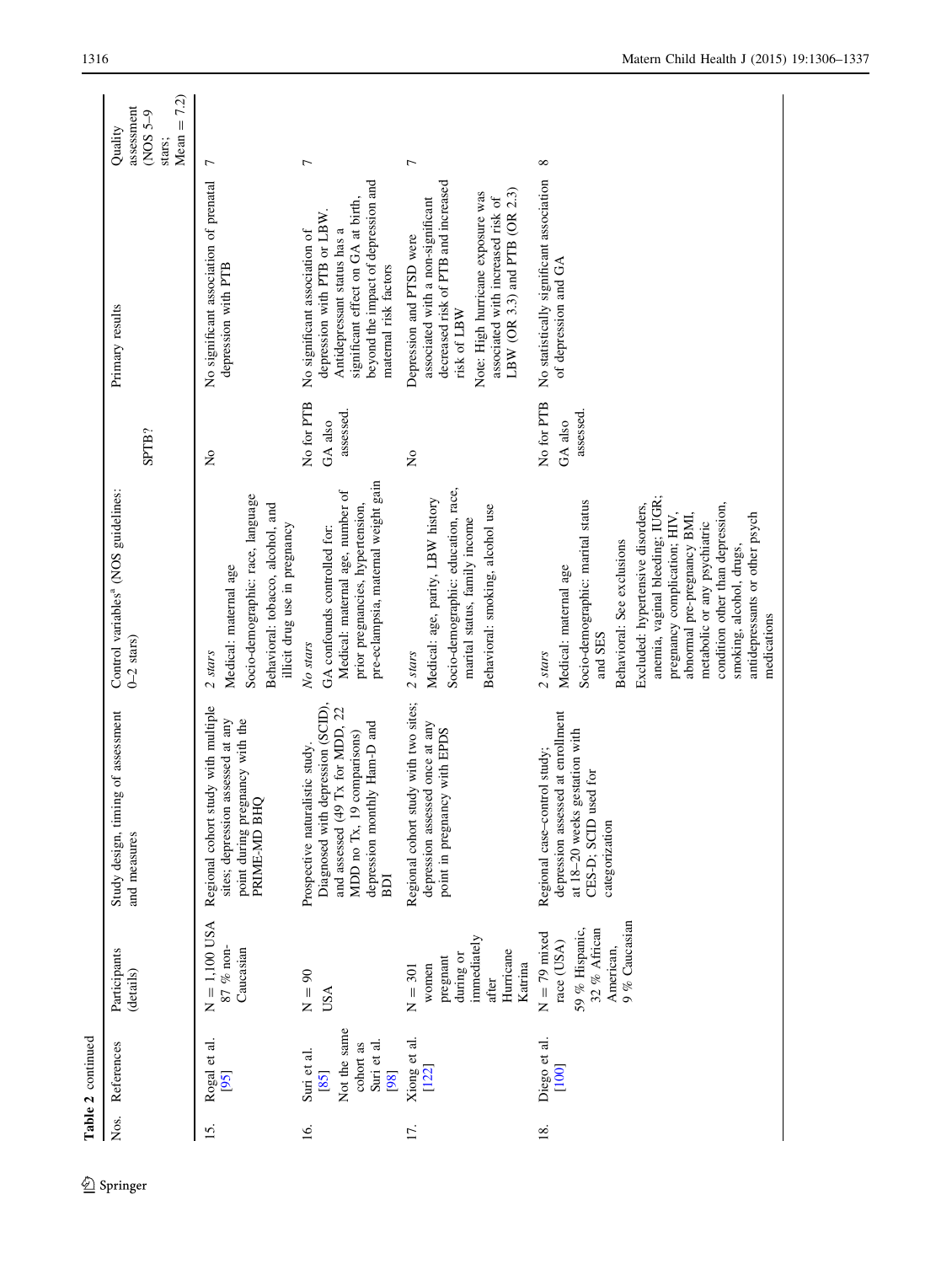|                | Table 2 continued     |                                                                                                                                       |                                                                                                                                                                                    |                                                                                                                                                                                                                                                                                     |                           |                                                                                                                                                                                             |                                                                   |
|----------------|-----------------------|---------------------------------------------------------------------------------------------------------------------------------------|------------------------------------------------------------------------------------------------------------------------------------------------------------------------------------|-------------------------------------------------------------------------------------------------------------------------------------------------------------------------------------------------------------------------------------------------------------------------------------|---------------------------|---------------------------------------------------------------------------------------------------------------------------------------------------------------------------------------------|-------------------------------------------------------------------|
| Nos.           | References            | Participants<br>(details)                                                                                                             | Study design, timing of assessment<br>and measures                                                                                                                                 | Control variables <sup>ª</sup> (NOS guidelines:<br>$0-2$ stars)                                                                                                                                                                                                                     | SPTB?                     | Primary results                                                                                                                                                                             | 7.2)<br>assessment<br>$O-5$ SON)<br>$Mean =$<br>Quality<br>stars; |
| $\overline{9}$ | Gavin et al.<br>[46]  | Caucasian, 25 %<br>American, and<br>The cohort was<br>$10\%$ other<br>Americans<br>$65~\%$ non-<br>$N = 3,019$<br>Hispanic<br>African | once during 2nd<br>Prospective multicenter (5) cohort<br>weeks) with<br>trimester $(15-27)$<br>study. Assessed<br>CESD                                                             | BMI, alcohol use, caffeine use, and<br>Mediators: smoking, pre-pregnancy<br>Socio-demographic: race, Medicaid<br>Medical: maternal age, parity, BMI<br>illicit drug/substance use<br>Behavioral: smoking<br>2 Stars                                                                 | Yes                       | psych meds were not significantly<br>Depressive symptoms and use of<br>related to PTB                                                                                                       | $\infty$                                                          |
| 20.            | Kramer et al.<br>[89] | Canadian<br>$N = 5,337$<br>Women                                                                                                      | of a prospective<br>at 24-26 weeks<br>cohort and a nested case-control<br>4 item CDS<br>ty, etc.<br>Combines features<br>design. Assessed<br>with CESD $>16$ ,<br>pregnancy-anxiet | Behavioral: smoking at the time of the<br>Socio-demographic: education, living<br>arrangement, birthplace, language<br>Medical: maternal age and height,<br>parity, pre-pregnancy BMI, and<br>2nd-trimester interview<br>spoken, family income<br>medical/obstetric risk<br>2 Stars | Yes                       | significantly associated with the risk<br>prenatal depression over and above<br>Note: Pregnancy-related anxiety was<br>No significant association with<br>of SPTB<br>anxiety                | ${}^{\circ}$                                                      |
| 21.            | Bae et al.<br>$[118]$ | $N = 114$ South<br>Korean                                                                                                             | Regional case-control study with one<br>1st, 2nd, 3rd trimesters with BDI;<br>site. Depression assessed during<br>BDI <10: low depression, BDI<br>>10: high depression             | Medical: pre-pregnancy BMI<br>Socio-demographic: None<br>Behavioral: alcohol<br>No stars                                                                                                                                                                                            | $\mathsf{S}^{\mathsf{o}}$ | No significant differences in BW or<br>GA were observed between two<br>examined for GA results only,<br>Note: PTB cutoff was 38.5, so<br>although the findings were<br>consistent<br>groups | 5                                                                 |
| 22.            | Benute et al.<br>[94] | women with<br>disorders in<br>pregnancy<br><b>Brazilian</b><br>$N = 326$<br>medical                                                   | Regional case-control study with one<br>site; depression assessed at mean<br>gestational age 28.2 weeks with<br>PRIME-MD                                                           | medical disorders i.e. pre-eclampsia<br>Sample was specifically recruited for<br>disease, diabetes mellitus, anemia,<br>collagenosis, and risk for preterm<br>delivery. 22 (6.8 %) women had<br>or chronic hypertension, heart<br>two associated disorders<br>No stars              | $\tilde{z}$               | presented with major depression and<br>delivery, birth weight or low Agpar<br>significant differences in preterm<br>Comparison between women who<br>those who did not revealed no<br>scores | S                                                                 |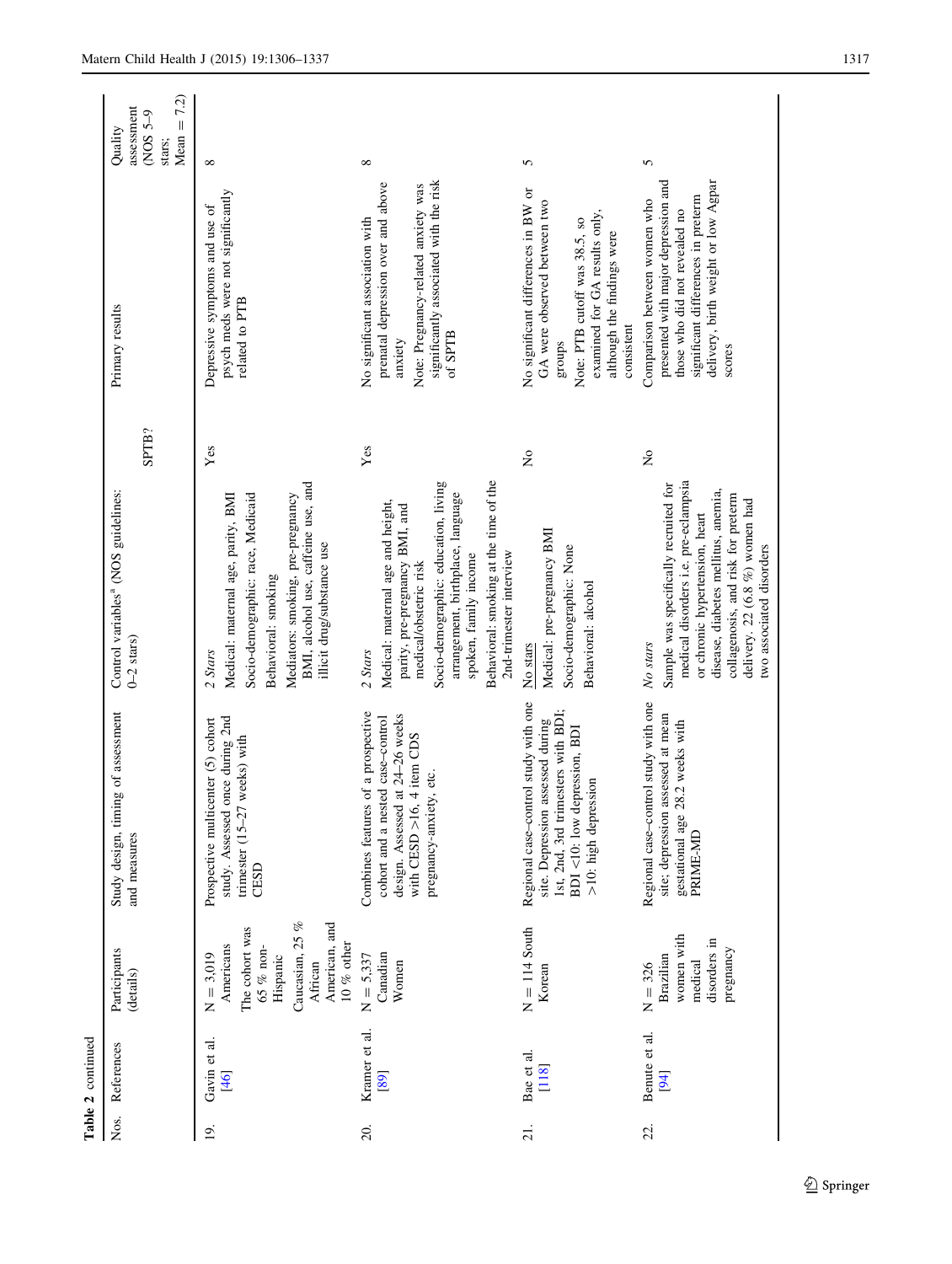|      | Table 2 continued         |                                       |                                                                                                                                                                         |                                                                                                                                                                                                                                                 |                                    |                                                                                                                                                                                                                                  |                                                                                 |
|------|---------------------------|---------------------------------------|-------------------------------------------------------------------------------------------------------------------------------------------------------------------------|-------------------------------------------------------------------------------------------------------------------------------------------------------------------------------------------------------------------------------------------------|------------------------------------|----------------------------------------------------------------------------------------------------------------------------------------------------------------------------------------------------------------------------------|---------------------------------------------------------------------------------|
| Nos. | References                | Participants<br>(details)             | g of assessment<br>Study design, timin<br>and measures                                                                                                                  | Control variables <sup>ª</sup> (NOS guidelines:<br>$0-2$ stars)                                                                                                                                                                                 | SPTB?                              | Primary results                                                                                                                                                                                                                  | 7.2)<br>assessment<br>$Q-5$ SON<br>$\lvert \rvert$<br>Quality<br>Mean<br>stars; |
| 23.  | et al. [136]<br>Goedhart  | Amsterdam<br>Women in<br>$N = 8,050$  | multicenter, cohort study. Assessed<br>with mailed CESD. Used cutoff of<br>visit (12 weeks)<br>Prospective, community-based,<br>>16 for depressed<br>after 1st prenatal | Medical: maternal age, parity, pre-<br>Found a small mediation effect of<br>Behavioral: alcohol and drug use<br>pregnancy BMI, hypertension<br>Socio-demographic: education,<br>maternal smoking<br>ethnicity<br>2 stars                        | $\tilde{\mathsf{z}}$               | No association of CESD with PTB                                                                                                                                                                                                  | $\infty$                                                                        |
| 24.  | Chen $[123]$<br>Wang and  | Taiwan, mod-<br>high SES<br>$N = 431$ | 17-38 weeks gestation with EPDS<br>Cohort study with multiple sites;<br>depression assessed at                                                                          | Socio-demographic: None<br>Behavioral: None.<br>Medical: None<br>$\it{O}~stars$                                                                                                                                                                 | $\tilde{z}$                        | significantly associated with any<br>obstetric outcomes studied<br>Prenatal depression was not                                                                                                                                   | $\overline{ }$                                                                  |
| 25.  | Bodecs et al.<br>[92]     | Hungarian<br>women<br>$N = 261$       | at average of 8.13 weeks gestation<br>depression assessed at enrollment<br>Cohort study with multiple sites;<br>with 9-item BDI                                         | Behavioral: smoking, alcohol, and<br>educational and socioeconomic<br>Medical: maternal age, parity<br>Socio-demographic: marital,<br>vitamins<br>status<br>2 stars                                                                             | No for PTB<br>assessed.<br>GA also | association with birth outcomes<br>Maternal depression had no                                                                                                                                                                    | $\infty$                                                                        |
| 26.  | Shaikh et al.<br>[137]    | $N = 132$<br>Pakistani                | Prospective cohort study. Assessed at<br>28-30 weeks with the CESD                                                                                                      | heart disease, or uterine and cervical<br>Behavioral: Excluded antidepressants<br>Medical: Excluded diabetes mellitus,<br>thyroid disorder, chronic renal or<br>or other psychotropic drugs<br>Socio-demographic: None<br>abnormality<br>1 star | $\tilde{z}$                        | In the univariable logistic regression<br>analysis depression was not<br>associated with PTB                                                                                                                                     | 7                                                                               |
| 27.  | El Marroun<br>et al. [82] | Netherlands<br>$N = 7,696$            | $\frac{3}{2}$ estational age 20.6 weeks with BSI<br>depression assessed at mean<br>Regional case-control study;                                                         | Medical: maternal age, body mass<br>Behavioral: smoking and drinking<br>habits, and benzodiazepine use<br>Socio-demographic: maternal<br>index, parity, sex of child<br>education, ethnicity<br>2 stars                                         | No for PTB<br>assessed.<br>GA also | SSRI-exposed were at higher risk for<br>using GA or PTB, but only in those<br>PTB (OR 2.14). No sig association<br>of PTB and depression in women<br>Results were consistent, whether<br>not treated with SSRI<br>not using SSRI | ${}^{\infty}$                                                                   |

 $\underline{\textcircled{\tiny 2}}$  Springer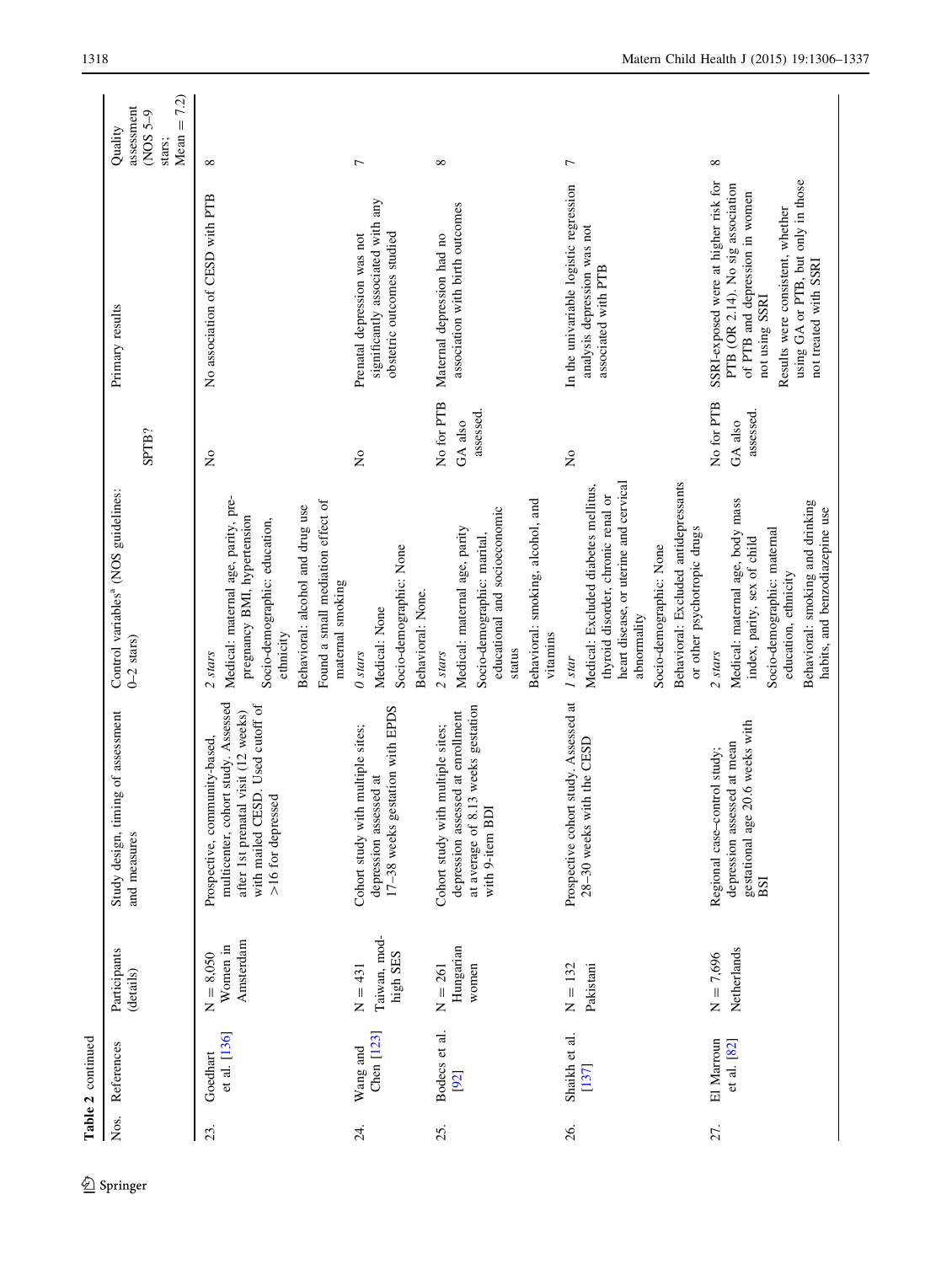|      | Table 2 continued      |                                                                             |                                                                                                                                                                                                      |                                                                                                                                                                                                                                                 |                            |                                                                                                                                                                                                                                                          |                                                                              |
|------|------------------------|-----------------------------------------------------------------------------|------------------------------------------------------------------------------------------------------------------------------------------------------------------------------------------------------|-------------------------------------------------------------------------------------------------------------------------------------------------------------------------------------------------------------------------------------------------|----------------------------|----------------------------------------------------------------------------------------------------------------------------------------------------------------------------------------------------------------------------------------------------------|------------------------------------------------------------------------------|
| Nos. | References             | Participants<br>(details)                                                   | Study design, timing of assessment<br>and measures                                                                                                                                                   | Control variables <sup>ª</sup> (NOS guidelines:<br>$0-2$ stars)                                                                                                                                                                                 | SPTB?                      | Primary results                                                                                                                                                                                                                                          | 7.2)<br>assessment<br>$(NOS5-9)$<br>$\parallel$<br>Quality<br>Mean<br>stars; |
| 28.  | Hayes et al.<br>$[23]$ | $N = 228,876$<br>Tennessee<br>USA-                                          | Retrospective cohort study. Collected<br>and antidepressant<br>(included if diagnosed DURING<br>ICD9 codes for depression<br>fillings in<br>Medicaid database<br>pregnancy only)<br>prescription and | Medical: maternal age, parity, infant<br>Socio-demographic: race, education<br>sex, adequacy of prenatal care<br>Behavioral: smoking, comorbid<br>anxiety, substance abuse Dx,<br>coexisting Psych Dx, and<br>antidepressants b4 LMP<br>2 stars | $\frac{1}{2}$              | Second trimester anti-depressant use,<br>not depression diagnosis, was<br>associated with PTB                                                                                                                                                            | $\circ$                                                                      |
| 29.  | Ibanez et al.<br>[84]  | entire sample)<br>French women<br>$N = 1,624$ in<br>$(N = 2,002)$<br>models | Case-control study in two regions in<br>France. Assessed between 24 and<br>28 weeks with CESD                                                                                                        | pregnancy BMI, hypertension, and<br>infant sex. Excluded Hx diabetes<br>Medical: maternal age, parity, pre-<br>Socio-demographic: level of<br>education, and center<br>Behavioral: smoking<br>2 stars                                           | assessed<br>GA also<br>Yes | just depressed (CESD >16) and not<br>No association for women who were<br>also anxious                                                                                                                                                                   | $^{\circ}$                                                                   |
| 30.  | Okun et al.<br>[26]    | $N = 217$<br><b>USA</b>                                                     | Assessed at 20, 30, and 36 weeks<br>Prospective Observational Study<br>gestation with the SCID                                                                                                       | Medical: maternal age and history of<br>Socio-demographic: employment,<br>No stars (for relevant analyses)<br>Behavioral: MDD and SSRI<br>For sleep analyses<br>marital status<br>PTB                                                           | $\mathsf{S}^{\mathsf{o}}$  | There were no overall differences in<br>medications at 20 and 30 weeks<br>PTB occurred more often among<br>women who were using SSRI<br>the number of PTBs between<br>depressed and non-depressed<br>gestation<br>women                                  | $\overline{ }$                                                               |
| 31.  | Ruiz et al.<br>[138]   | $N = 470$<br>Hispanic<br>USA                                                | Cross-sectional study. Assessed at<br>22-24 weeks with the CESD                                                                                                                                      | Socio-demographic: marital status<br>preeclampsia, infections during<br>antidepressants were excluded<br>Medical: history of PTB,<br>Behavioral: those using<br>pregnancy, age, BMI<br>2 stars                                                  | $\tilde{z}$                | symptoms with progesterone and E3<br>Depressive symptoms did not directly<br>predict PTB in the model; however,<br>predicted PTB, indicating that the<br>combined impact of these factors<br>the combination of depressive<br>produced the greatest risk | $\circ$                                                                      |
| 32.  | Savitz et al.<br>[128] | $N = 4,251$ USA<br>PIN Study                                                | Prospective cohort study. Assessed<br>CESD and Medical Outcomes<br>during 24-29 weeks with the<br>Study Social Support Survey                                                                        | Behavioral: exercise, smoking, social<br>Socio-demographic: race and<br>Medical: age, parity, BMI<br>education<br>support<br>$2$ stars                                                                                                          | Yes                        | depression, smoking, exercise etc.)<br>CESD alone was not significantly<br>In high risk group (including<br>they did find a significant<br>association with PTB<br>associated with PTB                                                                   | $^{\circ}$                                                                   |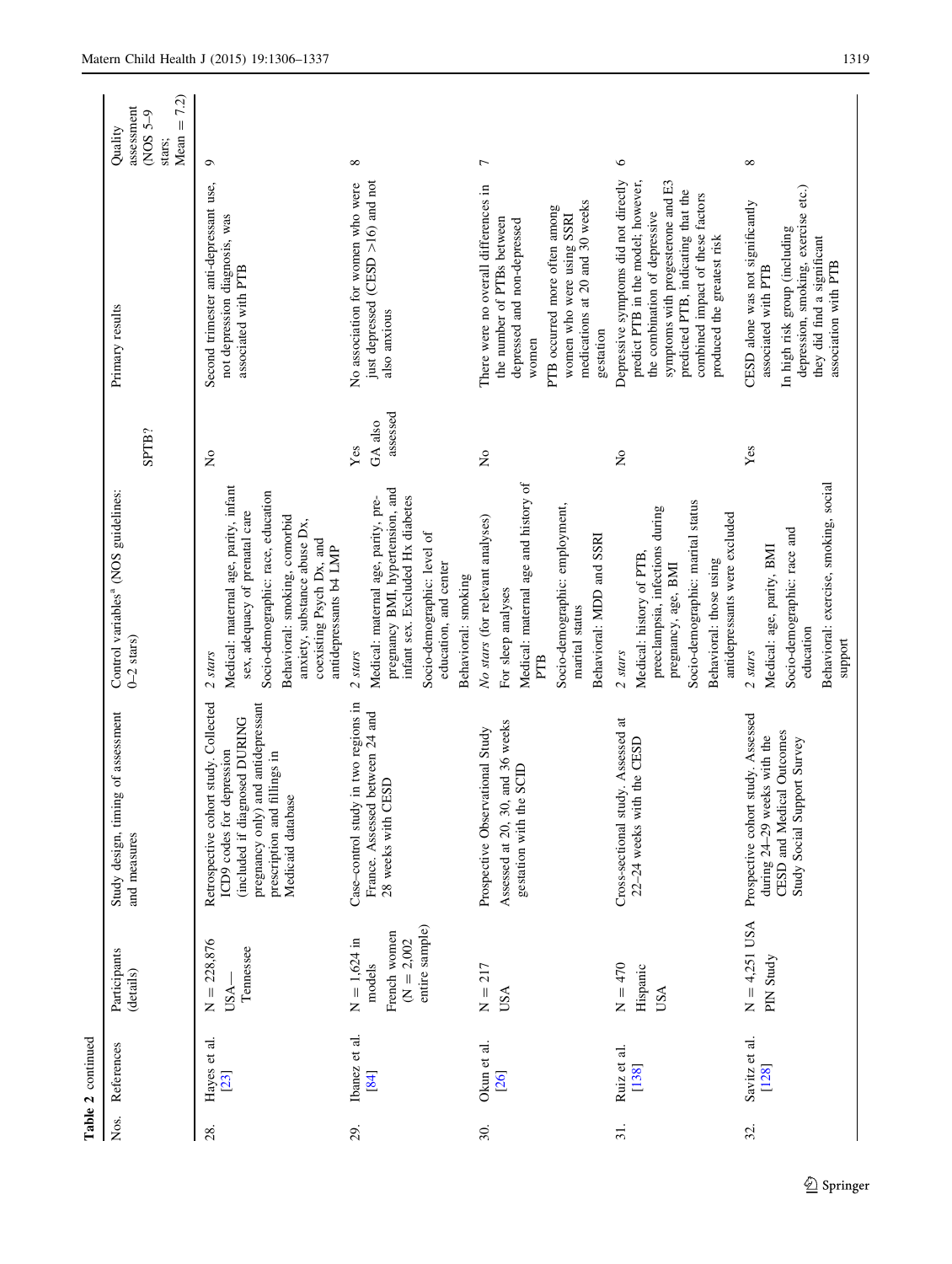|      | Table 2 continued           |                                                           |                                                                                                                                                                                                                                            |                                                                                                                                                                                                                                                                                                                                                                                                  |                                   |                                                                                                                                                                                                               |                                                                  |
|------|-----------------------------|-----------------------------------------------------------|--------------------------------------------------------------------------------------------------------------------------------------------------------------------------------------------------------------------------------------------|--------------------------------------------------------------------------------------------------------------------------------------------------------------------------------------------------------------------------------------------------------------------------------------------------------------------------------------------------------------------------------------------------|-----------------------------------|---------------------------------------------------------------------------------------------------------------------------------------------------------------------------------------------------------------|------------------------------------------------------------------|
| Nos. | References                  | Participants<br>(details)                                 | Study design, timing of assessment<br>and measures                                                                                                                                                                                         | Control variables <sup>ª</sup> (NOS guidelines:<br>$0-2$ stars)                                                                                                                                                                                                                                                                                                                                  | SPTB?                             | Primary results                                                                                                                                                                                               | 7.2)<br>assessment<br>$NOS 5-9$<br>$Mean =$<br>Quality<br>stars; |
| 33.  | Subramanian<br>et al. [121] | $N = 970$ low<br>American<br>African<br>income<br>women   | Regional case-control intervention<br>trimester, and postpartum with<br>enrollment, 2nd trimester, 3rd<br>study; depression assessed at<br>7-item BDI and HSCL-D                                                                           | outcomes, diabetes, hypertension<br>Behavioral: drug and alcohol use<br>Socio-demographic: education,<br>marital status, employment,<br>Medical: age, previous birth<br>Medicaid/WIC status<br>2 stars                                                                                                                                                                                           | $\tilde{\mathsf{z}}$              | depression and any birth outcomes<br>No significant associations between<br>(not PTB, LBW, or SGA)                                                                                                            | $\infty$                                                         |
| 34.  | Yonkers et al.<br>[24]      | $N = 2,793$<br>USA                                        | study. Assessed at<br>Depression module of World Mental<br>gestation; $28 \pm 2$ weeks gestation;<br>Health Composite Int'l Diagnostic<br>17 weeks<br>$8 \pm 4$ weeks postpartum)<br>3 time points $(<$<br>Prospective cohort<br>Interview | disorder in pregnancy, and suicidal<br>hospitalizations, age of depressive<br>Socio-demographic: education, race<br>Medical: mother's age, history of<br>PTB. Excluded if suffered from<br>Behavioral: smoking, illicit drug<br>episodes, PTSD, GAD, panic<br>Further adjusted for # lifetime<br>onset, # of prior depressive<br>insulin-dependent diabetes<br>thoughts in pregnancy<br>$2stars$ | Yes                               | Uncertain risk of PTB associated with<br>depression. Ns are small for SPTB<br>SRI use (separate from illness) is a<br>$(MDD + SRI N = 2; MDD-SRI)$<br>clear risk factor for PTB<br>$N = 6$                    | ó                                                                |
| 35.  | Gawlik et al.<br>[99]       | German<br>$N = 273$                                       | (>24 weeks), mean 32 weeks, with<br>Assessed late 2nd or 3rd trimester<br>Prospective case-control study.<br>EPDS (phone SCID for those<br>EPDS)<br>screened $>12$ on                                                                      | Medical: Maternal age and infant sex<br>condition. No antidepressants<br>Excluded if serious medical<br>1 star                                                                                                                                                                                                                                                                                   | No for PTB<br>assessed<br>GA also | There was no significant influence of<br>depression or state anxiety on GA or<br>Note: Of the 14 women above EPDS<br>anxiety disorders and only 4 for<br>cutoff, 10 met SCID criteria for<br>depression<br>BW | $\overline{ }$                                                   |
|      |                             | <sup>a</sup> Control variables: SPTB addressed adequately | NOS Star system allows for ratings of adequate controls: A                                                                                                                                                                                 | study that controls for any $3+$ variables from two categories (1) medical risk factors (e.g. maternal age, parity, previous PTB,                                                                                                                                                                                                                                                                |                                   |                                                                                                                                                                                                               |                                                                  |

<sup>2</sup> Springer

gestational diabetes, chronic hypertension, infections, pre-pregnancy BMI; (2) sociodemographic factors (e.g. Race/ethnicity, education, employment, SES, marital status etc.) and (3)

+

variables in all three categories above receives 2

behavioral factors (e.g. Smoking, alcohol, drugs (incl. antidepressants), physical activity etc.) receives 1 star. A study that controls for any 4

stars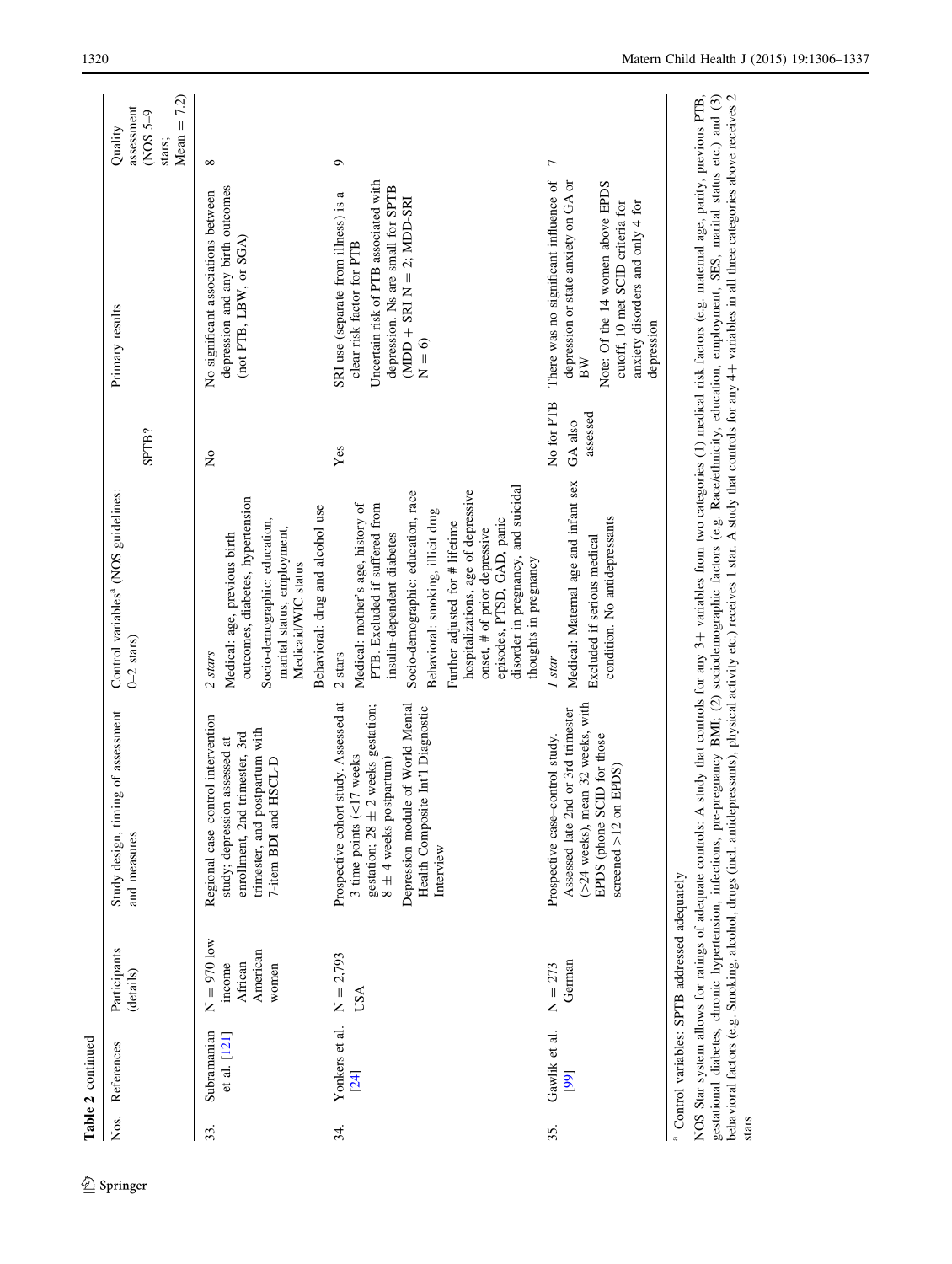<span id="page-15-0"></span>

|        |                                                                              |                                                                                                          | Table 3 Prenatal depression and LBW/BW—11 significant associations in chronological order                                                                                            |                                                                                                                                                                                                                                                                                                                                                                                                              |                           |                                                                                                                                                                                                          |                                                                              |
|--------|------------------------------------------------------------------------------|----------------------------------------------------------------------------------------------------------|--------------------------------------------------------------------------------------------------------------------------------------------------------------------------------------|--------------------------------------------------------------------------------------------------------------------------------------------------------------------------------------------------------------------------------------------------------------------------------------------------------------------------------------------------------------------------------------------------------------|---------------------------|----------------------------------------------------------------------------------------------------------------------------------------------------------------------------------------------------------|------------------------------------------------------------------------------|
| Nos.   | References                                                                   | Participants (details)                                                                                   | timing of assessment<br>and measures<br>Study design,                                                                                                                                | Control variables (NOS guidelines: 0-2<br>${\rm stars})^{\rm a}$                                                                                                                                                                                                                                                                                                                                             | $\Im$                     | Primary results                                                                                                                                                                                          | 6.5)<br>assessment<br>$(NOS5-9)$<br>$\mid \mid$<br>Quality<br>Mean<br>stars; |
|        | [127]<br>Rondó<br>et al.                                                     | women in Jundiaí,<br>$N = 865$ pregnant<br>Brazil                                                        | Regional cohort study with 17 sites;<br>depression assessed at 16, 20-26,<br>and 30-36 weeks with GHQ-12                                                                             | Behavioral: smoking, alcohol use, coffee<br>marital status, education, per capita<br>Medical: age, parity, prior<br>Socio-demographic: SES,<br>history of LBW<br>income<br>2 stars<br>use                                                                                                                                                                                                                    | $\overline{\mathsf{z}}$   | (20-26 weeks) were more likely to<br>Mothers with GHQ scores higher<br>than 3 at the second interview<br>have LBW infant (RR 1.97,<br>$p = 0.019$                                                        | $\overline{ }$                                                               |
| $\sim$ | cohort as<br>Rahman<br>Rahman<br>$[103]$<br>et al.<br>et al.<br>Same<br>[71] | pregnant women and<br>pregnant women in<br>147 non-depressed<br>$N = 143$ depressed<br>rural Pakistan    | depression assessed during 3rd<br>Regional case-control study;<br>trimester with SCAN                                                                                                | Socio-demographic: social support, age of<br>nuclear family, maternal empowerment,<br>physical illness treatment, 'eventful'<br>Excluded: premature births, smokers,<br>Socio-demographic: relative poverty,<br>Medical: low BMI, firstborn<br>Medical: age, maternal BMI<br>antenatal consultation<br>Behavioral: None<br>Behavioral: None<br>other children<br>pregnancies<br>2007: 1 star<br>2004: 1 star | $\mathsf{S}^{\mathsf{o}}$ | 2004: Depressed mothers more likely<br>had lower BW than those of non-<br>2007: Infants of depressed mothers<br>to have LBW infant than non-<br>depressed mothers (OR 2.2)<br>depressed mothers (RR 2.1) | ${}^{\circ}$                                                                 |
| 3.     | Neggers<br>[102]<br>et al.                                                   | women in Jefferson<br>County, AL; 81 $\%$<br>$N = 3,149$ pregnant<br>African American<br>U.S. low-income | of Psychosocial Status in Pregnancy<br>Regional cohort study with multiple<br>Scale for Assessment<br>22-23 weeks gestation with the<br>sites; depression assessed at<br>Abbreviated | history, parity, history of hypertension<br>Behavioral: alcohol and tobacco use.<br>Socio-demographic: race, education<br>Medical: pre-pregnancy BMI, PTB<br>Excluded: multiple pregnancies<br>and diabetes, infant gender<br>$2$ stars                                                                                                                                                                      | $\mathsf{S}^{\mathsf{o}}$ | persistent for low-BMI women<br>Negative affect was significantly<br>associated with BW and LBW<br>(AOR 1.4); Association only                                                                           | $\circ$                                                                      |
| 4.     | Patel and<br>Prince<br>[139]                                                 | women in Mapusa,<br>$N = 245$ pregnant<br>Goa, India                                                     | Cohort study with one site; depression<br>assessed at more than 30 weeks<br>with GHQ-12<br>$(\text{mean} = 34)$                                                                      | IPV, maternal and paternal education<br>Socio-demographic: income, antenatal<br>Excluded: premature births<br>Behavioral: None<br>Medical: age<br>1 star                                                                                                                                                                                                                                                     | $\mathsf{S}^{\mathsf{O}}$ | (OR 1.53 for each quartile increase<br>Depression associated with LBW<br>in GHQ score)                                                                                                                   | $\circ$                                                                      |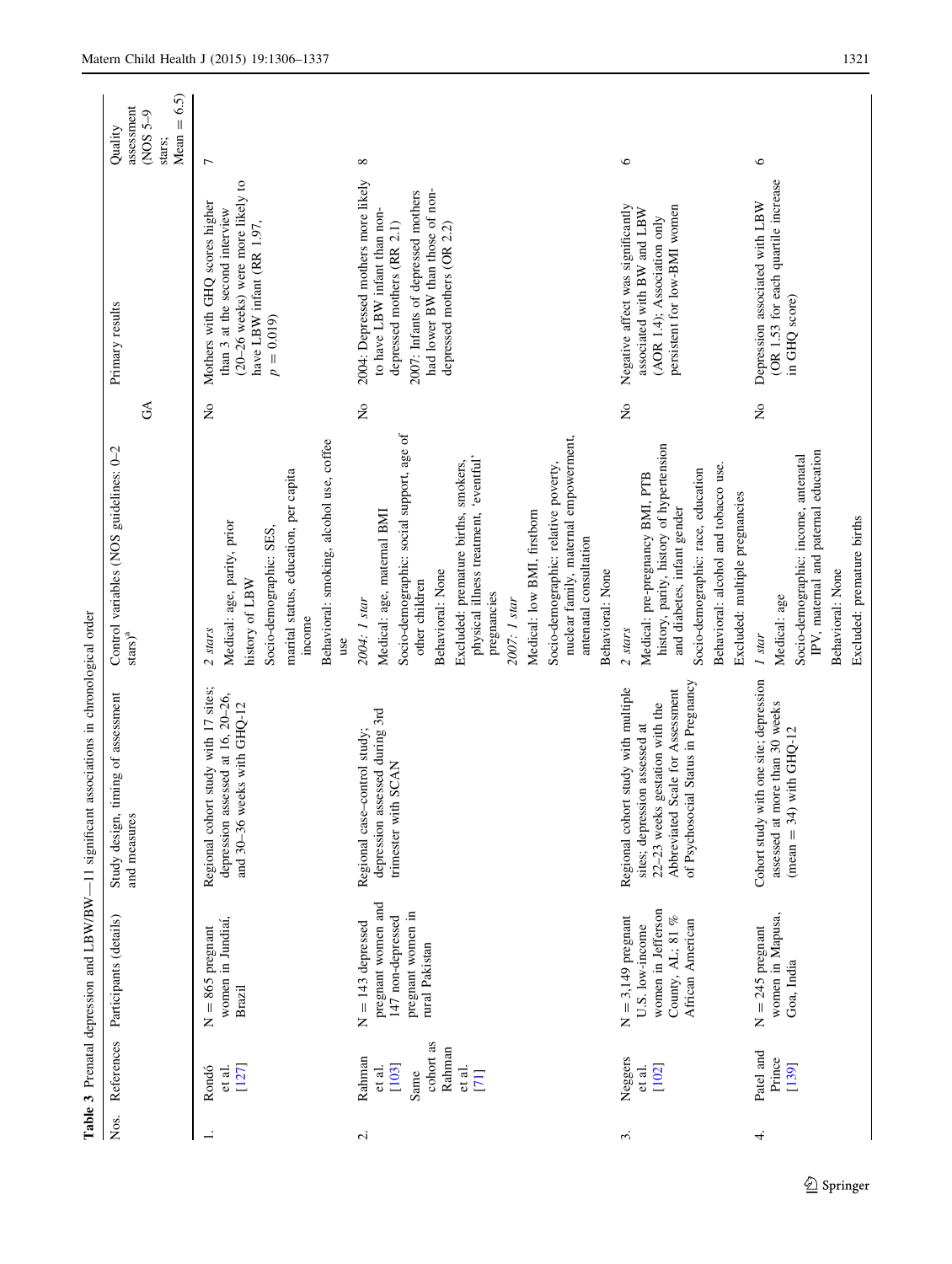|                | Table 3 continued          |                                                                                                             |                                                                                                                                                                                    |                                                                                                                                                                                                                                                                                                                                                                                                                                             |                           |                                                                                                                                                                                                                         |                                                                                |
|----------------|----------------------------|-------------------------------------------------------------------------------------------------------------|------------------------------------------------------------------------------------------------------------------------------------------------------------------------------------|---------------------------------------------------------------------------------------------------------------------------------------------------------------------------------------------------------------------------------------------------------------------------------------------------------------------------------------------------------------------------------------------------------------------------------------------|---------------------------|-------------------------------------------------------------------------------------------------------------------------------------------------------------------------------------------------------------------------|--------------------------------------------------------------------------------|
| Nos.           | References                 | Participants (details)                                                                                      | Study design, timing of assessment<br>and measures                                                                                                                                 | Control variables (NOS guidelines: 0-2<br>${\rm stars})^{\rm a}$                                                                                                                                                                                                                                                                                                                                                                            | E                         | Primary results                                                                                                                                                                                                         | (5.5)<br>assessment<br>$($ NOS 5-9<br>$\parallel$<br>Quality<br>Mean<br>stars; |
| ົ              | et al.<br>[95]<br>Rogal    | 87 % non-Caucasian<br>U.S. women in CT;<br>$N = 1,100$ pregnant                                             | t study with multiple<br>point during pregnancy with the<br>sites; depression assessed at any<br><b>DHS</b><br>Regional cohort<br>PRIME-MD I                                       | Behavioral: tobacco, alcohol, illicit drug<br>Medical: age, panic disorder, PTSD<br>Socio-demographic: race<br>2 stars<br>use                                                                                                                                                                                                                                                                                                               | $\overline{\mathsf{X}}$   | Mothers with minor depression more<br>likely to have LBW infant (OR<br>1.91; OR 1.82 in final model)                                                                                                                    | $\overline{ }$                                                                 |
| Ġ.             | Field et al.<br>[96]       | non-Hispanic White<br>pregnant women;<br>American, 22 %<br>55 % Hispanic,<br>23 % African<br>$N = 430$ U.S. | 32 weeks, after delivery with CES-<br>depression assessed<br>Regional; case-control study with<br>at $20-24$ weeks (mean = 2),<br>to categorize<br>multiple sites;<br>D; SCID used | during pregnancy or antidepressants<br>Excluded: smoking, alcohol or drugs<br>Socio-demographic: None<br>Behavioral: None<br>Medical: None<br>$0$ stars                                                                                                                                                                                                                                                                                     | $\overline{\mathsf{z}}$   | Depressed group had newborns with<br>lower birth weight (3332.3 vs.<br>$3093.3 \text{ g}; p < .05$                                                                                                                      | 5                                                                              |
| $\overline{r}$ | [100]<br>et al.<br>Diego   | in Miami, FL; 59 %<br>$N = 79$ U.S. women<br>African American,<br>Hispanic, 32 %<br>9 % Caucasian           | depression assessed at enrollment at<br>18-20 weeks gestation with CES-D;<br>SCID used for categorization<br>Regional case-control study;                                          | abnormal pre-pregnancy BMI, metabolic<br>Excluded: hypertensive disorders, anemia,<br>complication; HIV or infectious disease;<br>other than depression; smoking, alcohol,<br>disorders or any psychiatric condition<br>Socio-demographic: SES, marital status<br>vaginal bleeding, IUGR; pregnancy<br>drugs, antidepressants or other<br>Medical: age, see exclusions<br>psychotropic medications<br>Behavioral: See exclusions<br>2 stars | Yes                       | Prenatal depression was significantly<br>depressed women $(89.1 \text{ vs. } 81.4 \text{ g})$<br>Depressed women had 15 % greater<br>incidence of LBW than non-<br>gestational week; $p = .008$ )<br>associated with BW | ${}^{\circ}$                                                                   |
| ∞ं             | Nasreen<br>[140]<br>et al. | below poverty level<br>Bangladesh; 50 %<br>$N = 583$ pregnant<br>women in                                   | Cohort study with multiple sites;<br>depression assessed during 3rd<br>EPDS<br>trimester with                                                                                      | Socio-demographic: household economic<br>status, emotional support, joint family<br>Excluded: multiple pregnancies<br>Medical: maternal malnutrition<br>Behavioral: None<br>status, anxiety<br>1 star                                                                                                                                                                                                                                       | $\mathsf{S}^{\mathsf{o}}$ | significantly associated with LBW<br>Depressive symptoms were<br>(OR 2.24)                                                                                                                                              | $\circ$                                                                        |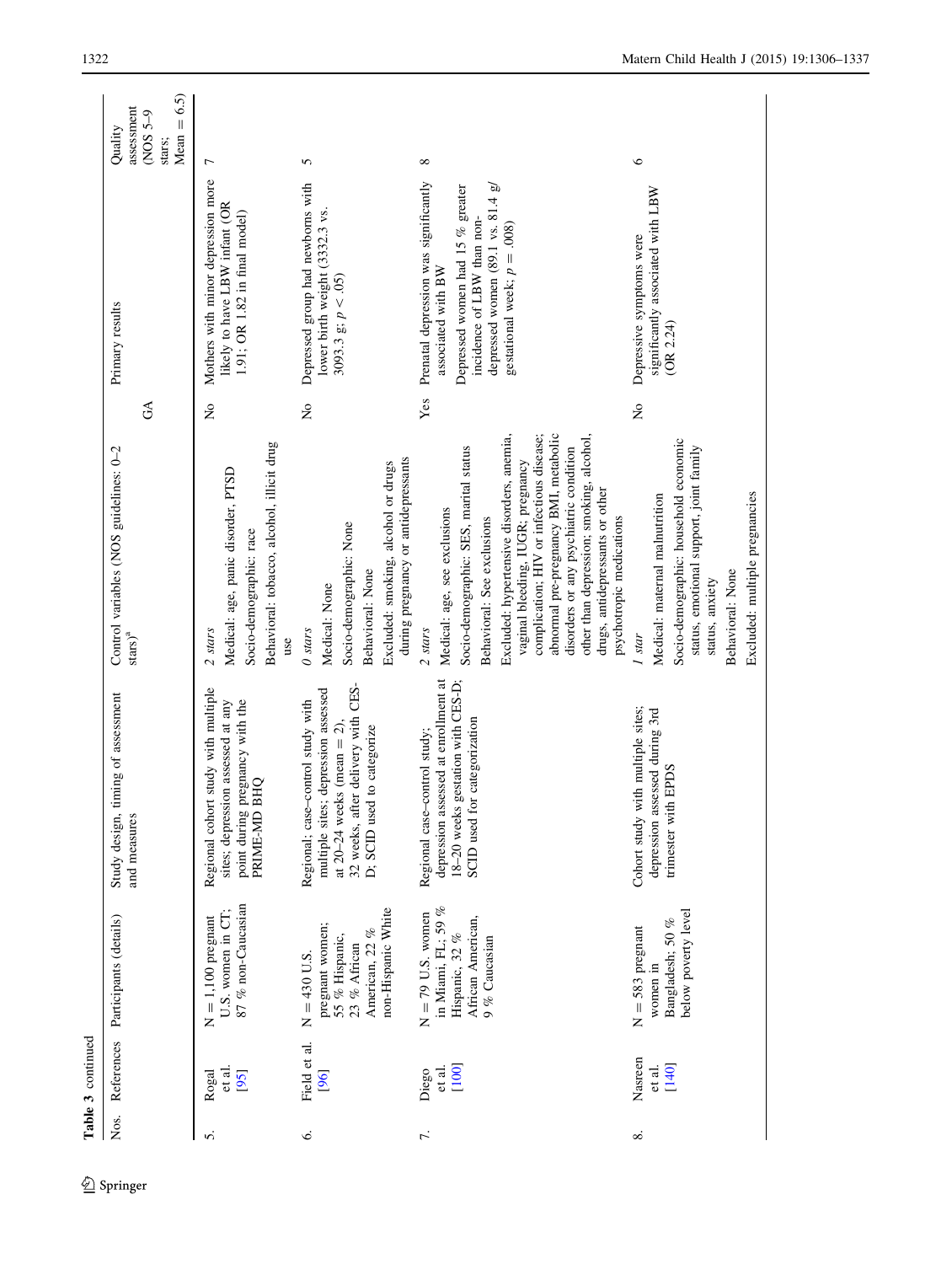|       |                               | Nos. References Participants (details)                                                                    | Study design, timing of assessment<br>and measures                                                                                                                              | Control variables (NOS guidelines: 0-2<br>${\rm stars})^{\rm a}$                                                                                                                                                                                                                                                                                                                                             | $\mathfrak{S}$ | Primary results                                                                                                                                                            | Mean $= 6.5$ )<br>assessment<br>$O-SON$<br>Quality<br>stars; |
|-------|-------------------------------|-----------------------------------------------------------------------------------------------------------|---------------------------------------------------------------------------------------------------------------------------------------------------------------------------------|--------------------------------------------------------------------------------------------------------------------------------------------------------------------------------------------------------------------------------------------------------------------------------------------------------------------------------------------------------------------------------------------------------------|----------------|----------------------------------------------------------------------------------------------------------------------------------------------------------------------------|--------------------------------------------------------------|
| ö     | Liu et al.<br>[106]           | pregnant women in<br>Durham NC; 56 %<br>African American,<br>44 % Caucasian<br>$N = 755$ U.S.             | Regional cohort study with five sites;<br>depression assessed at enrollment at<br>$4-32.5$ weeks (mean = 12) with<br>CES-D                                                      | BMI, delivery mode, parity, PTB history<br>Medical: pre-pregnancy/early prenatal<br>psychotropic medication use during<br>Behavioral: smoking, folic acid use,<br>Socio-demographic: education<br>pregnancy<br>2 stars                                                                                                                                                                                       | ş              | with higher risk of LBW (OR 3.6);<br>association limited to black women<br>(OR 7.2) and more pronounced for<br>Severe depressed mood associated<br>female infants (OR 7.5) | ७                                                            |
| $\Xi$ | [104]<br>Straub<br>et al.     | U.S. women; 70.8 %<br>$N = 14,175$ pregnant<br>African American,<br>Caucasian, 7.8 %<br>13.7 % Hispanic   | at 24-28 weeks with EPDS; EPDS<br>multiple sites; depression assessed<br>self-harm question<br>National case-control study with<br>risk<br>$\geq$ 12 or yes to<br>considered at | Medical: age, preterm delivery history<br>Socio-demographic: race/ethnicity,<br>Excluded: multiple pregnancies<br>insurance status<br>Behavioral: None<br>1 star                                                                                                                                                                                                                                             | $\frac{1}{2}$  | infants with lower birth weight than<br>Women at risk for depression had<br>those not at risk $(p = 0.019)$                                                                | Γ                                                            |
|       | Earnshaw<br>et al.<br>$[101]$ | aged 14-21 in NYC;<br>$N = 420$ U.S. women<br>62 % Latina, 38 %<br>African American;<br>28 % foreign born | sites; depression assessed at 14-24,<br>Regional cohort study with multiple<br>postpartum with CES-D with<br>$32-42$ weeks, $6-12$ months<br>somatic symptoms dropped           | individual care, multiple pregnancies<br>Excluded: medical problems requiring<br>Socio-demographic: None<br>Behavioral: None<br>Medical: None<br>$0$ stars                                                                                                                                                                                                                                                   | Yes            | Depressive symptoms associated with<br>decreased BW (correlation $-15^\circ$ ;<br>$-.13b$ in final path model). Also<br>associated with LBW                                | $\circ$                                                      |
|       |                               |                                                                                                           |                                                                                                                                                                                 | <sup>3</sup> Control variables: NOS Star system allows for ratings of adequate controls: A study that controls for any 3+ variables from two categories (1) medical risk factors (e.g. maternal age, parity,<br>previous PTB, gestational diabetes, chronic hypertension, infections, pre-pregnancy BMI; (2) sociodemographic factors (e.g. Race/ethnicity, education, employment, SES, marital status etc.) |                |                                                                                                                                                                            |                                                              |

and (3) behavioral factors (e.g. Smoking, alcohol, drugs (incl. antidepressants), physical activity etc.) receives 1 star. A study that controls for any 4+ variables in all three categories above receives 2 stars and (3) behavioral factors (e.g. Smoking, alcohol, drugs (incl. antidepressants), physical activity etc.) receives 1 star. A study that controls for any 4+ variables in all three categories above receives 2 stars

Table 3 continued

Table 3 continued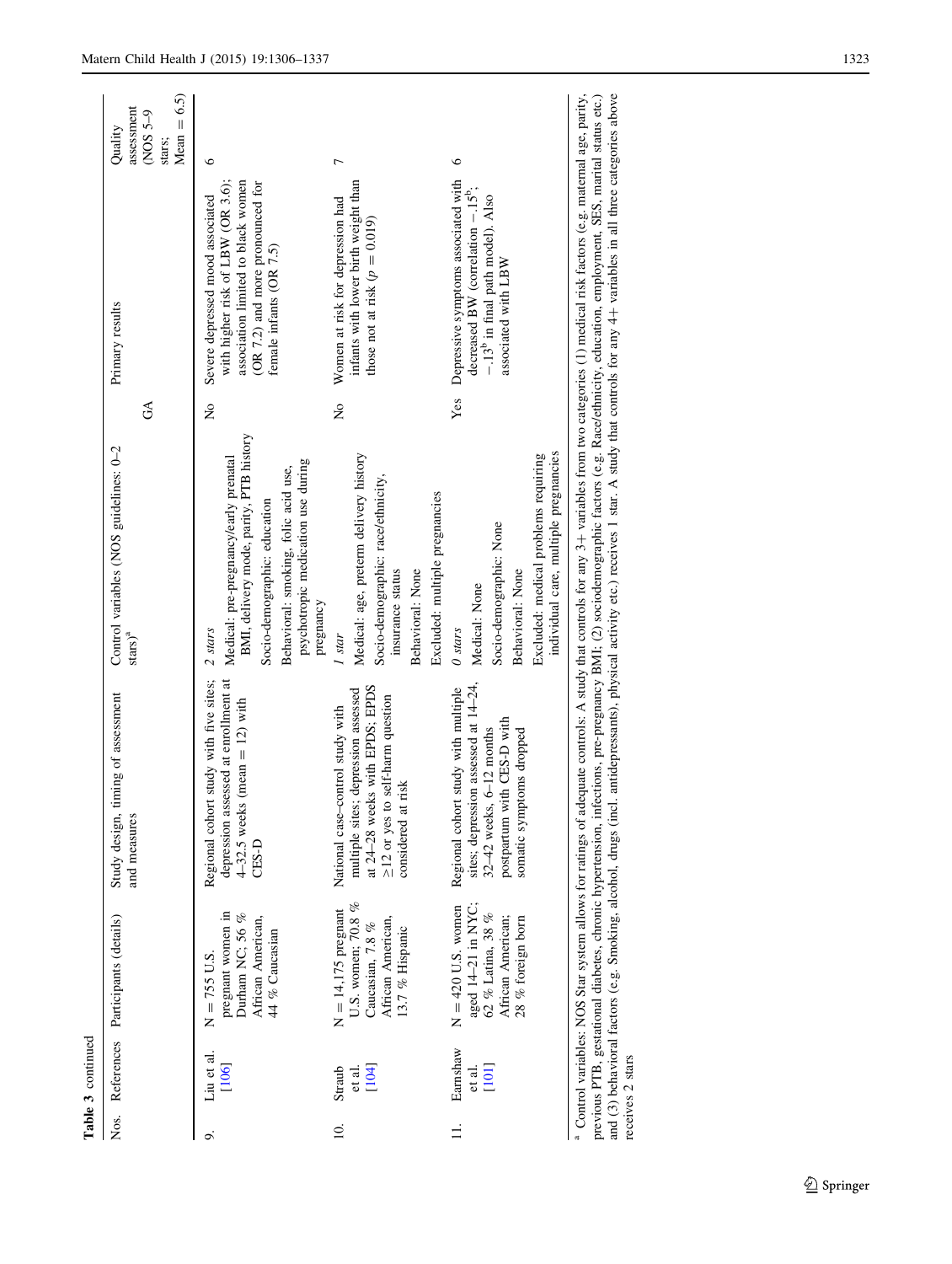<span id="page-18-0"></span>

| Nos.                     | References                | Participants (details)                                                                                                                                                  | Study design, timing of assessment<br>and measures                                                                                                                                         | Control variables (NOS<br>guidelines: 0-2 stars) <sup>a</sup>                                                                                                                                                                                           | $\mathbb{S}^4$           | Primary results                                                                     | 7.2)<br>assessment<br>$O-SON$<br>$Mean =$<br>Quality<br>stars; |
|--------------------------|---------------------------|-------------------------------------------------------------------------------------------------------------------------------------------------------------------------|--------------------------------------------------------------------------------------------------------------------------------------------------------------------------------------------|---------------------------------------------------------------------------------------------------------------------------------------------------------------------------------------------------------------------------------------------------------|--------------------------|-------------------------------------------------------------------------------------|----------------------------------------------------------------|
|                          | Copper et al.<br>[120]    | women; 63 % Black, 35 %<br>Caucasian, 1 % Hispanic<br>$N = 2,593$ pregnant U.S.                                                                                         | Assessment of Psychosocial<br>Status in Pregnancy (incl. CESD)<br>National sample with multiple<br>sites; depression assessed at $25-29$ weeks gestation with<br>Abbreviated Scale for the | Behavioral: tobacco, alcohol,<br>insurance status, education<br>drug use during pregnancy<br>marital status, government<br>Socio-demographic: race,<br>pregnancies, pregnancy<br>Excluded: multiple<br>complications<br>Medical: age<br>2 stars         | $\rm{No}^b$              | Depression was not significantly<br>associated with LBW                             | $\overline{ }$                                                 |
| $\overline{\mathcal{L}}$ | Goldenberg<br>et al. [83] | income, women; 69 % Black,<br>$N = 1,491$ pregnant U.S. low-<br>31 % Caucasian                                                                                          | Prospective cohort study. Assessed<br>depression at 24-26 weeks<br>gestation with CESD                                                                                                     | Behavioral: smoking, alcohol,<br>height, hypertension and<br>Socio-demographic: race<br>Medical: Maternal BMI,<br>diabetes, infant sex<br>drugs<br>2 stars                                                                                              | $\mathrm{No}^\mathrm{a}$ | No significant associations with BW<br>or $LBW$                                     | $\overline{ }$                                                 |
| $\ddot{\mathrm{c}}$      | Shiono et al.<br>$[141]$  | $N = 1,150$ pregnant U.S. women<br>15 % Mexican, 11 % Puerto<br>in Chicago and NYC; 30 %<br>Chinese, 13 % Dominican,<br>African American, 13 %<br>Rican, 19 % Caucasian | Cohort study with six sites in two<br>regions; depression assessed at<br>16-28, 32 weeks with CES-D                                                                                        | heart disease, kidney disease<br>Socio-demographic: ethnicity,<br>marital status, education,<br>medications for diabetes,<br>poverty, insurance type<br>Excluded: women using<br>Behavioral: smoking<br>Medical: age, BMI<br>or hypertension<br>2 stars | $\mathsf{R}^\mathtt{b}$  | associated with birth weight<br>Depression not significantly                        | 7                                                              |
| 4.                       | Lundy et al.<br>[142]     | American, 13 % non-Hispanic<br>46 % Hispanic, 41 % African<br>$N = 63$ , USA<br>White                                                                                   | Case-control study with one-site;<br>gestation) with CES-D and DIS<br>depression assessed during 3rd<br>trimester (mean $=$ 32.3 weeks                                                     | Socio-demographic: None<br>Behavioral: None<br>Medical: None<br>$0$ stars                                                                                                                                                                               | Ş                        | No significant differences in BW<br>between depressed and non-<br>depressed mothers | $\circ$                                                        |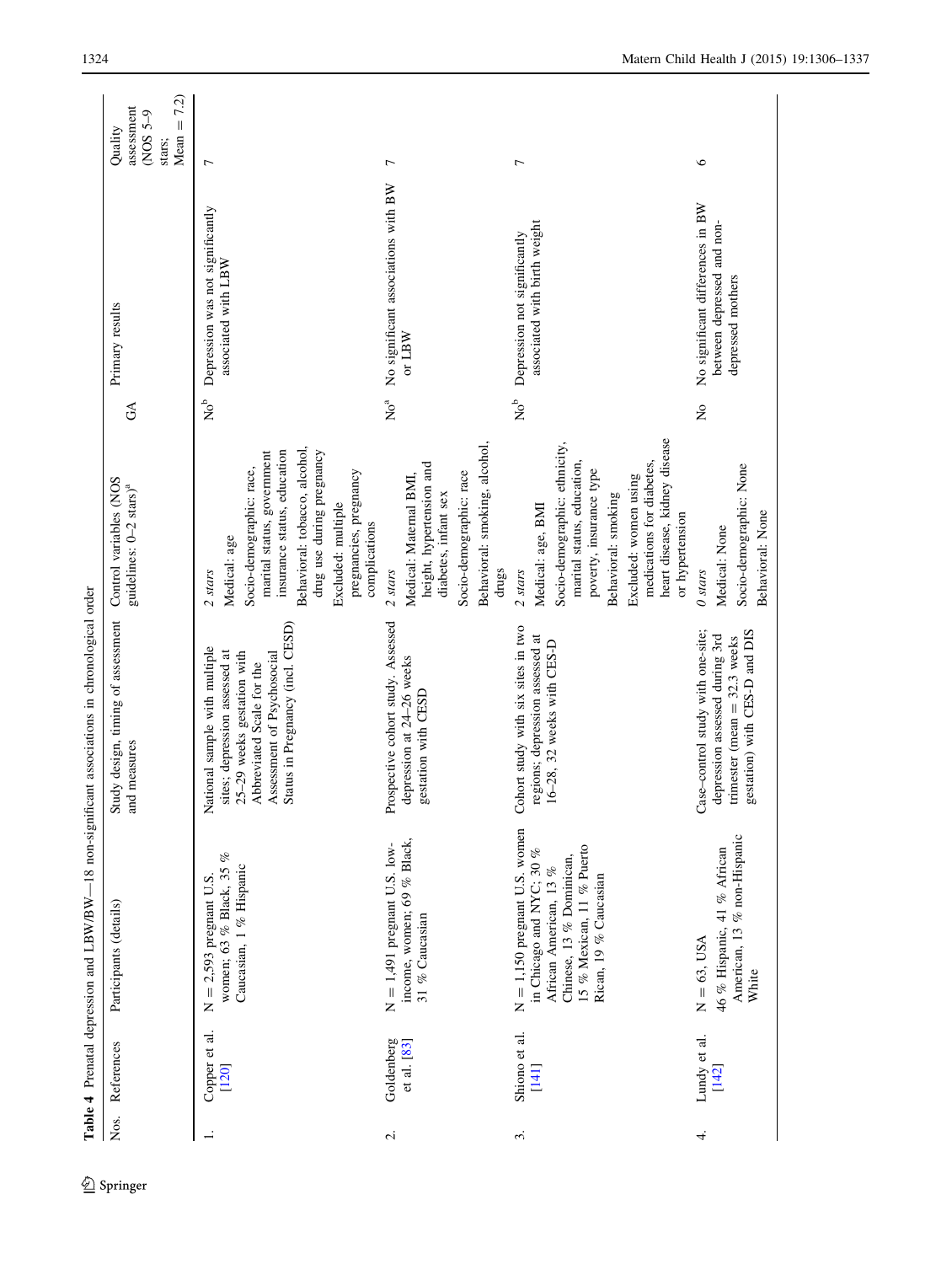|                | Table 4 continued          |                                                                                    |                                                                                                                                                                                 |                                                                                                                                                                                                                |                           |                                                                                                                        |                                                                              |
|----------------|----------------------------|------------------------------------------------------------------------------------|---------------------------------------------------------------------------------------------------------------------------------------------------------------------------------|----------------------------------------------------------------------------------------------------------------------------------------------------------------------------------------------------------------|---------------------------|------------------------------------------------------------------------------------------------------------------------|------------------------------------------------------------------------------|
| Nos.           | References                 | Participants (details)                                                             | Study design, timing of assessment<br>and measures                                                                                                                              | Control variables (NOS<br>guidelines: 0-2 stars) <sup>a</sup>                                                                                                                                                  | $\Im$                     | Primary results                                                                                                        | 7.2)<br>assessment<br>$Q-5$ SON)<br>$\parallel$<br>Quality<br>Mean<br>stars; |
| $\dot{\delta}$ | et al. [86]<br>Andersson   | $N = 1,465$ pregnant women in<br>Sweden                                            | Depression assessed before<br>ultrasound at 16-18 weeks<br>gestation with PRIME-MD<br>Cohort study with two sites.                                                              | Socio-demographic: marital<br>Behavioral: smoking, oral<br>trimester BMI, chronic<br>Medical: age, parity, 1st<br>status, occupation<br>tobacco use<br>disease<br>2 stars                                      | $N_{\rm O}^{\rm b}$       | rates between women with prenatal<br>No significant differences in LBW<br>depressive disorders and healthy<br>subjects | ٥                                                                            |
| Ġ.             | Berle et al.<br>$[119]$    | $N = 680$ pregnant women in<br>Norway                                              | assessed during 1st, 2nd and 3rd<br>National cohort study; depression<br>trimesters of pregnancy with<br><b>HADS</b>                                                            | <sup>a</sup> Because ctrls only included in<br>Socio-demographic: education<br>psychotropic medication use<br>Behavioral: smoking, alcohol,<br>first step of analyses<br>Medical: age<br>$1$ star <sup>a</sup> | $\tilde{\mathsf{z}}$      | No significant differences in LBW<br>presented major depression and<br>rates between women who<br>those that did not   | $\overline{ }$                                                               |
| 7.             | et al. [143]<br>Elsenbruch | $N = 896$ pregnant women in<br>Germany                                             | Cohort study; depression assessed<br>in 1st trimester with ADS-K<br>(German version of CES-D)                                                                                   | Socio-demographic: education,<br>Medical: age, BMI, chronic<br>Behavioral: smoking<br>employment<br>disease<br>2 stars                                                                                         | $\overline{\mathsf{z}}$   | Depression did not significantly<br>predict BW                                                                         | $\overline{ }$                                                               |
| $\infty$       | Xiong et al.<br>[122]      | $N = 301$ pregnant U.S. women<br>in LA; 43.8 % non-hispanic<br>White, 41.6 % Black | sites; depression assessed once at<br>Regional cohort study with two<br>any point in pregnancy with<br><b>EPDS</b>                                                              | Socio-demographic: education,<br>Behavioral: smoking, alcohol<br>race, marital status, family<br>Medical: age, parity, LBW<br>income<br>history<br>$2$ stars<br>use                                            | $\mathsf{S}^{\mathsf{o}}$ | associated with an increased LBW<br>Depression not significantly<br>risk                                               | $\overline{ }$                                                               |
| o,             | Bae et al.<br>$[118]$      | $N = 114$ pregnant women in<br>Seoul, Korea                                        | Regional case-control study with<br>during 1st, 2nd, 3rd trimesters<br>one site; depression assessed<br>depression, BDI >10: high<br>with BDI; BDI <10: $\rm low$<br>depression | Excluded: multiple pregnancies<br>Behavioral: annual alcohol use,<br>frequency of coffee intake<br>Socio-demographic: None<br>Medical: age<br>0 stars                                                          | $\tilde{z}$               | between high and low depression<br>No significant differences in BW<br>groups                                          | 5                                                                            |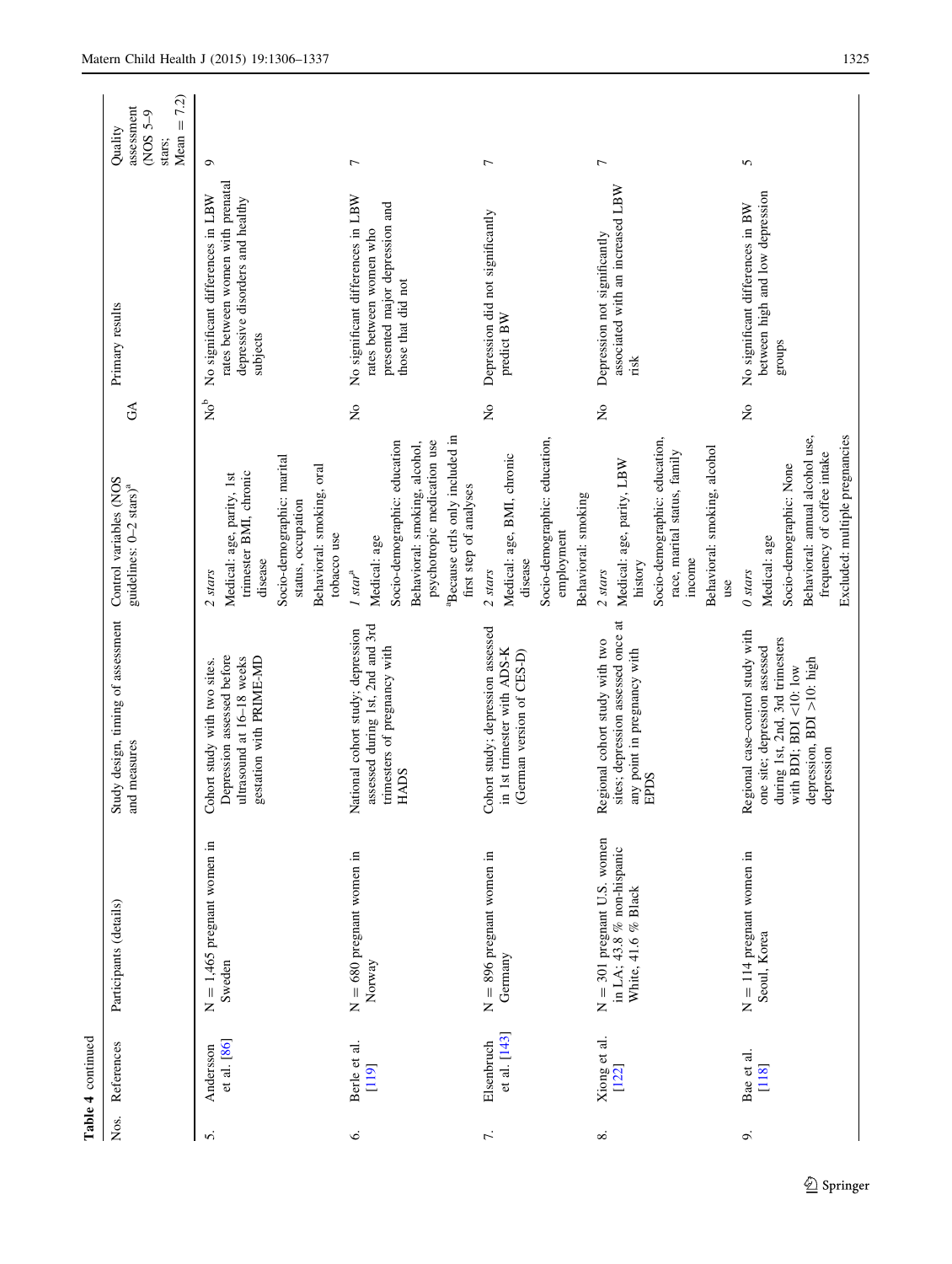|                   | Table 4 continued           |                                                                                              |                                                                                                                                          |                                                                                                                                                                                                                                        |                           |                                                                                                                                                                                                     |                                                                         |
|-------------------|-----------------------------|----------------------------------------------------------------------------------------------|------------------------------------------------------------------------------------------------------------------------------------------|----------------------------------------------------------------------------------------------------------------------------------------------------------------------------------------------------------------------------------------|---------------------------|-----------------------------------------------------------------------------------------------------------------------------------------------------------------------------------------------------|-------------------------------------------------------------------------|
| Nos.              | References                  | Participants (details)                                                                       | Study design, timing of assessment<br>measures<br>and                                                                                    | Control variables (NOS<br>guidelines: 0-2 stars) <sup>a</sup>                                                                                                                                                                          | S                         | Primary results                                                                                                                                                                                     | 7.2)<br>assessment<br>$(NOS5-9)$<br>$\mid$<br>Quality<br>Mean<br>stars; |
| $\overline{10}$ . | Benute et al.<br>[94]       | $N = 326$ pregnant women with a<br>medical disorder in Sao Paulo,<br>Brazil                  | mean gestational age 28.2 weeks<br>Regional case-control study with<br>one site; depression assessed at<br>with PRIME-MD                 | Socio-demographic: None<br>Behavioral: None<br>Medical: None<br>$0$ stars                                                                                                                                                              | $\overline{\mathsf{z}}$   | with depression and those who did<br>No significant differences in BW<br>between women who presented<br>not                                                                                         | 5                                                                       |
| $\equiv$          | Field et al.<br>[69]        | $N = 911$ pregnant U.S. women;<br>59 % Hispanic, 32 % Black,<br>9 % Caucasian                | 20 weeks gestation with CES-D;<br>SCID used to categorize<br>Regional case-control study with<br>one site; depression assessed at        | Socio-demographic: None<br>Behavioral: None<br>Medical: None<br>0 stars                                                                                                                                                                | $\mathop{\sim}\limits$    | No significant differences in BW<br>between depressed and non-<br>depressed mothers                                                                                                                 | 5                                                                       |
| 12.               | Chen [123]<br>Wang and      | $N = 431$ pregnant women in<br>Taiwan                                                        | Cohort study with multiple sites;<br>$17-38$ weeks gestation with EPDS<br>depression assessed at                                         | Socio-demographic: None<br>Behavioral: None<br>Medical: None<br>$0$ stars                                                                                                                                                              | $\mathsf{S}^{\mathsf{O}}$ | associated with birth weight<br>Depression not significantly                                                                                                                                        | 7                                                                       |
| 13.               | Bodecs et al.<br>[92]       | $N = 261$ pregnant women in<br>Hungary                                                       | depression assessed at enrollment<br>Cohort study with multiple sites;<br>gestation with 9-item BDI<br>average of 8.13 weeks<br>$\sharp$ | Behavioral: smoking, alcohol,<br>Medical: maternal age, parity<br>Socio-demographic: marital,<br>socioeconomic status<br>educational and<br>and vitamins<br>2 stars                                                                    | $\tilde{z}$               | Depression not significantly<br>associated with BW                                                                                                                                                  | ${}^{\circ}$                                                            |
| $\overline{14}$ . | El Marroun<br>et al. $[82]$ | the Netherlands; $52%$ Dutch,<br>40 % non-Dutch/non-Western<br>$N = 7,696$ pregnant women in | gestational age 20.6 weeks with<br>BSI<br>depression assessed at mean<br>Regional case-control study;                                    | Medical: age, enrollment BMI,<br>Socio-demographic: ethnicity,<br>Behavioral: smoking, alcohol,<br>Excluded: SSRI use before<br>obstetric information<br>pregnancy, multiple<br>marijuana use<br>pregnancies<br>education<br>$2$ stars | $\mathsf{S}^{\mathsf{o}}$ | No significant differences in BW or<br>LBW rates between mothers with<br>SSRIs, mothers using SSRIs, and<br>depressive symptoms not using<br>mothers without depressive<br>symptoms not using SSRIs | $^{\circ}$                                                              |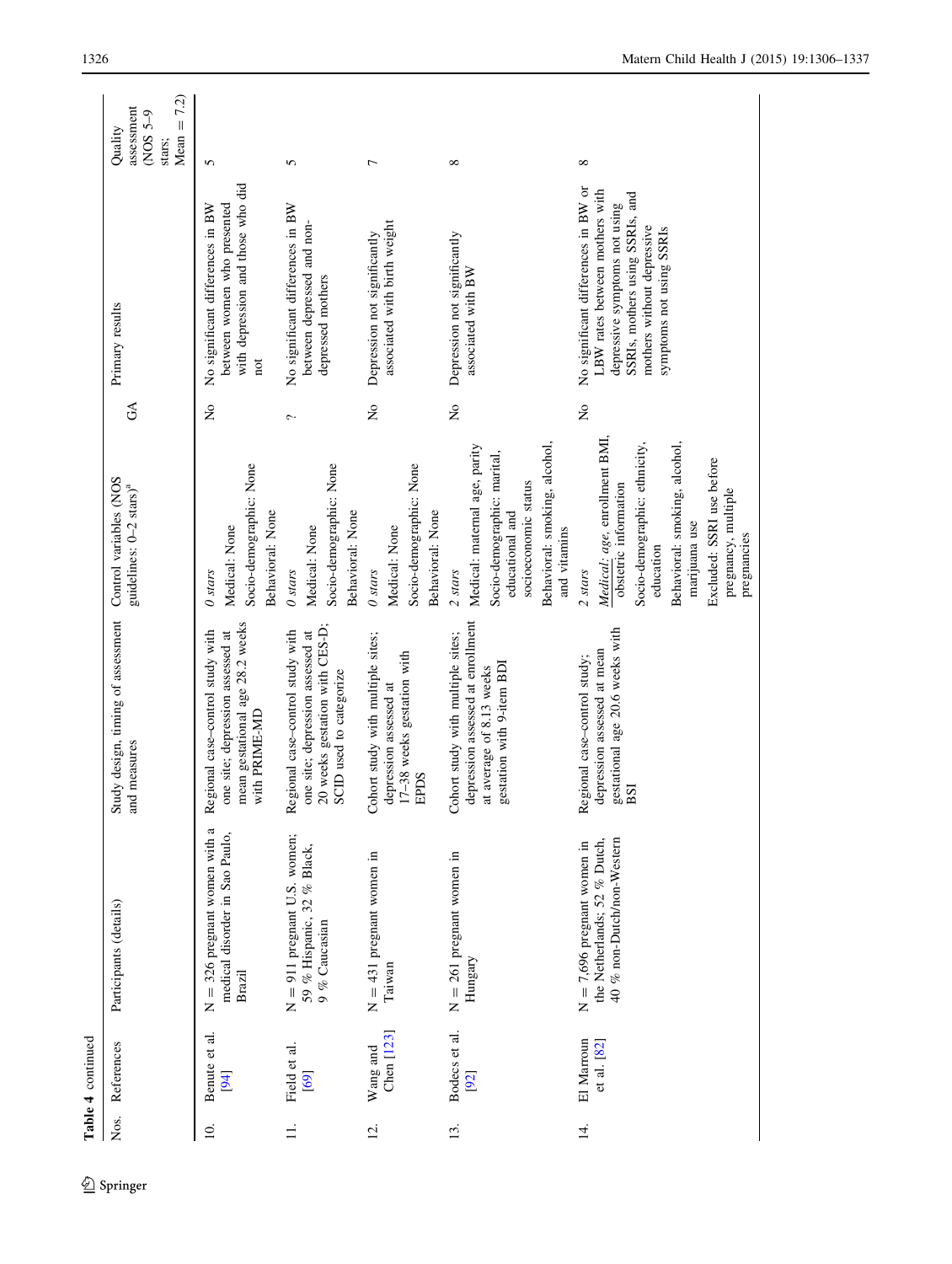|      | Table 4 continued               |                                                                                                                                      |                                                                                                                                                           |                                                                                                                                                                                                                                                                                                                                                                       |                          |                                                              |                                                                                                                                          |
|------|---------------------------------|--------------------------------------------------------------------------------------------------------------------------------------|-----------------------------------------------------------------------------------------------------------------------------------------------------------|-----------------------------------------------------------------------------------------------------------------------------------------------------------------------------------------------------------------------------------------------------------------------------------------------------------------------------------------------------------------------|--------------------------|--------------------------------------------------------------|------------------------------------------------------------------------------------------------------------------------------------------|
| Nos. | References                      | Participants (details)                                                                                                               | Study design, timing of assessment<br>and measures                                                                                                        | Control variables (NOS<br>guidelines: 0-2 stars) <sup>a</sup>                                                                                                                                                                                                                                                                                                         | $\Im$                    | Primary results                                              | 7.2)<br>assessment<br>(NOS 5-9<br>$\label{eq:1} \prod_{i=1}^n \left\{ \prod_{i=1}^n \frac{1}{n_i} \right\}$<br>Quality<br>Mean<br>stars; |
| 15.  | Ibanez et al.<br>[84]           | $N = 1,719$ pregnant women in<br>France                                                                                              | Case-control study in two regions<br>24-28 weeks gestation with<br>in France. Assessed at<br>CES-D                                                        | Socio-demographic: education<br>pregnancy BMI, infant sex,<br>Medical: age, parity, pre-<br>pregnancies, history of<br>Behavioral: smoking<br>Excluded: multiple<br>hypertension<br>diabetes<br>2 stars                                                                                                                                                               | $\mathsf{R}^\mathtt{b}$  | No significant differences in BW<br>between women            | $\infty$                                                                                                                                 |
| 16.  | Nylen et al.<br>[6]             | Over half 58 % were primiparous<br>86 % married, 94 % Caucasian,<br>$N = 211$ pregnant U.S. women<br>75 % working mothers<br>in $IA$ | in 1st [104] or 2nd [131] trimester<br>Cohort study; depression assessed<br>using the SCID-I                                                              | hypertension, anemia, HIV or<br>Excluded: multiple pregnancies<br>ethnic minority status, social<br>support, number of children,<br>Socio-demographic: income,<br>disease, epilepsy, diabetes,<br>medical condition (kidney<br>pregnancy complications,<br>infectious disease, etc.)<br>Medical: age, previous<br>Behavioral: smoking<br>planned pregnancy<br>2 stars | Yes                      | No significant main effects of<br>depression on birth weight | ٥                                                                                                                                        |
| 17.  | Subramanian<br>$et$ al. $[121]$ | $N = 1,044$ pregnant U.S. low<br>women in Washington, DC<br>income African American                                                  | Regional case-control intervention<br>trimester, and postpartum with<br>enrollment, 2nd trimester, 3rd<br>study; depression assessed at<br>BDI and HSCL-D | Socio-demographic: education,<br>marital status, employment,<br>Behavioral: drug and alcohol<br>Medical: age, previous birth<br>Medicaid/WIC status<br>outcomes, diabetes,<br>hypertension<br>2 stars<br>$_{\text{use}}$                                                                                                                                              | $\mathrm{No}^\mathrm{b}$ | associated with LBW or VLBW<br>Depression not significantly  | ${}^{\circ}$                                                                                                                             |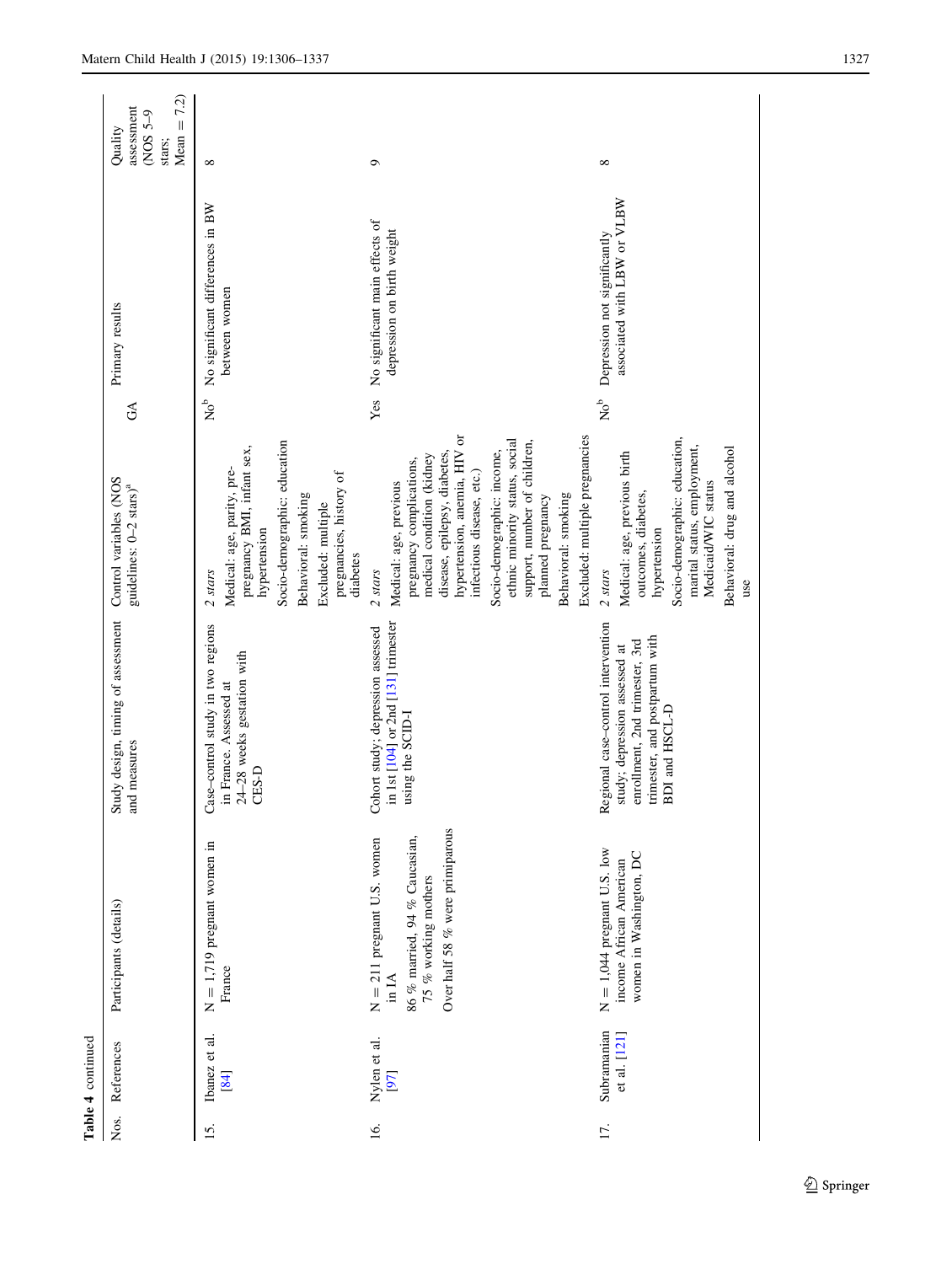| Table 4 continued        |                                                                                                       |                                                                                                                                                                                                                                                                                                                                                                                                                                                                                                                                                                                                                                      |                                                                                                                                                                                                                                                 |       |                                                                                                                                      |                                                                |
|--------------------------|-------------------------------------------------------------------------------------------------------|--------------------------------------------------------------------------------------------------------------------------------------------------------------------------------------------------------------------------------------------------------------------------------------------------------------------------------------------------------------------------------------------------------------------------------------------------------------------------------------------------------------------------------------------------------------------------------------------------------------------------------------|-------------------------------------------------------------------------------------------------------------------------------------------------------------------------------------------------------------------------------------------------|-------|--------------------------------------------------------------------------------------------------------------------------------------|----------------------------------------------------------------|
| Nos. References          | Participants (details)                                                                                | Study design, timing of assessment Control variables (NOS<br>and measures                                                                                                                                                                                                                                                                                                                                                                                                                                                                                                                                                            | guidelines: $0-2$ stars) <sup>a</sup>                                                                                                                                                                                                           | $\Im$ | Primary results                                                                                                                      | Mean $= 7.2$ )<br>assessment<br>$(NOS-9)$<br>Quality<br>stars; |
| Wisner et al.<br>$[143]$ | $N = 238$ pregnant U.S. women<br>Caucasian, 18 % African<br>in OH and PA; 80 %<br>American, 2 % other | Cohort study with two sites in two $2$ stars<br>regions; depression assessed 20,<br>30, 36 weeks gestation with the<br>SCID                                                                                                                                                                                                                                                                                                                                                                                                                                                                                                          | Medical: age, exposure to FDA<br>Excluded: multiple gestations,<br>Behavioral: diagnosed alcohol<br>chronic diseases, psychosis,<br>abuse, positive urine drug<br>Socio-demographic: race<br>class D or X agents<br>bipolar disorder<br>screens |       | weight between women classified<br>Yes No significant differences in birth<br>into three groups: no SSRI/no<br>depression, SSRI, MDD | σ                                                              |
|                          |                                                                                                       | <sup>3</sup> Control variables: NOS Star system allows for ratings of adequate controls. A study that controls for any 3+ variables from two categories (1) medical risk factors (e.g. maternal age, parity,<br>previous PTB, gestational diabetes, chronic hypertension, infections, pre-pregnancy BMI; (2) sociodemographic factors (e.g. Race/ethnicity, education, employment, SES, marital status etc.) and (3)<br>behavioral factors (e.g. Smoking, alcohol, drugs (incl. antidepressants), physical activity etc.) receives 1 star. A study that controls for any 4+ variables in all three categories above receives 2 stars |                                                                                                                                                                                                                                                 |       |                                                                                                                                      |                                                                |

# Design

A total of 63 of the 76 articles were observational studies and 13 were case–control design. As can be seen in Tables [1](#page-3-0), [2,](#page-7-0) [3](#page-15-0) and [4,](#page-18-0) many of the investigations fulfilled criteria for moderate to high methodological quality (median NOS score  $= 7$ , range of 5–9). Studies with lower scores typically did not treat confounding variables extensively and/or had unclear information regarding attrition or depression assessment. Results were evaluated as significant if results of the key tests were  $p < 0.05$ .

# PTB and GA Outcomes

Fifty sets of findings related to PTB and/or GA were identified from 47 published studies. Tables [1](#page-3-0) and [2](#page-7-0) list the depression measures, timing of assessments, summary of findings, and NOS ratings for each study. Thirty-six of 50 reports targeted PTB as the outcome and exactly onequarter of the 36  $(n = 9)$  report statistically significant associations with prenatal depression and PTB. For example, odds ratios range from 1.06 to 3.3 as can be seen in Table [1](#page-3-0). Of the 14 studies on GA, three reported statistically significant associations between prenatal depression whereas a majority did not. Additionally, four studies with high methodological quality [\[82–85](#page-29-0)] analyzed both PTB and GA, two of which were case–control studies and two were prospective observational studies. Notably, none reported significant associations with prenatal depression. Because inconsistencies in previous reviews may be due to methodological differences, further results of the systematic review are organized into sections regarding the specific features of concern.

Study did include GA in some analyses or as part of another outcome (i.e. small for gestational age, intrauterine growth restriction), but did not control for GA in the relevant analyses

Study did include GA in some analyses or as part of another outcome (i.e. small for gestational age, intrauterine growth restriction), but did not control for GA in the relevant analyses

ء

## Sample Size

Although it is important to consider, the NOS does not take sample size into account. The minimum sample size based on simple power analyses for a test of associations of depression and GA or BW would be about 400 to detect a small effect size with a minimum of 500 for analyses with multiple predictors. We therefore refer for our purposes to sample sizes  $\leq$ 500 as 'small' and  $>$ 500 as 'large.' Of the nine reports of significant associations between PTB and depression, a total

Important features: the following design elements from the studies are systematically reviewed in each section below

<sup>1.</sup> Sample size

<sup>2.</sup> Spontaneous PTB

<sup>3.</sup> Control variables (socio-demographic, medical, psychological)

<sup>4.</sup> Timing of depression assessment

<sup>5.</sup> Diagnostics versus self-reported symptoms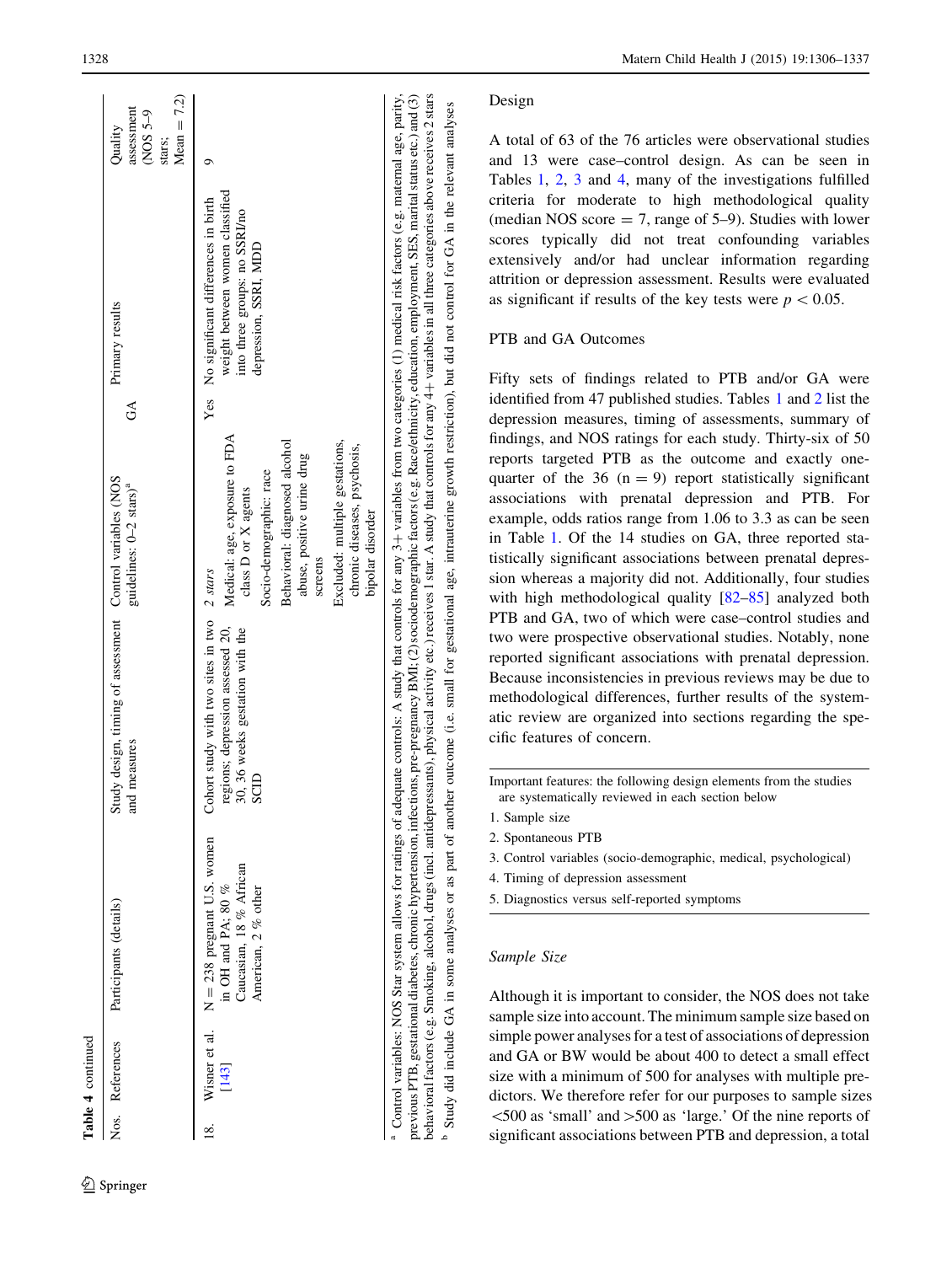of eight had samples over 500 (NOS scores from 5 to 8). Odds ratios ranged from 1.3 to 1.96. Similarly, the large majority of the 27 studies reporting null findings had samples over 500 (20 of 27; NOS scores from 6 to 9). Overall, it appears that studies with large samples and better NOS ratings were more likely to report non-significant results. For example, a methodologically rigorous antidepressant study with the largest sample  $(n = 228,876)$  found that second trimester anti-depressant use, not depression diagnosis, predicted PTB [\[23](#page-27-0)]. The authors, however, did not conduct separate analyses for SPTB. Two additional studies with large samples and strong methodological quality [[24,](#page-27-0) [86\]](#page-29-0) did address SPTB, measured depressive symptoms using standardized methods, and conducted well-controlled analyses. However, neither found significant associations between prenatal depression and SPTB.

Of the three studies reporting significant associations between prenatal depression and GA, two had sample sizes less than 500. One additional high quality study [\[87](#page-29-0)] had a larger sample of 4,044 women. When adjusted for potential confounders, the association between major depressive symptoms (CES- $D > 23$ ) and GA remained significant with a small effect size  $(-0.2$  weeks) but there were no effects for PTB [\[87](#page-29-0)]. Of the 11 non-significant results for prenatal depression and GA (see Tables [1,](#page-3-0) [2](#page-7-0)), most had relatively small samples. The largest sample of 7,697 was higher rated on quality, used the BSI screening tool, but yielded null results for both GA and PTB [[82\]](#page-29-0).

#### SPTB

Of 13 published results, ten did not find an association between prenatal depression and SPTB (NOS scores from 6 to 9). Perkin et al. [[88\]](#page-29-0), for instance, tested separate models for five different obstetric outcomes in a large sample of 1,515 pregnant women, and found no statistically significant associations between prenatal depression and either spontaneous or medically induced PTB.

## Well-Controlled Studies

Of the 36 PTB reports, 26 included adequate or good control for known PTB risk factors. Of these, only 23 %  $(n = 6)$  found significant results whereas the majority (77 %,  $n = 20$ ) did not. For example, Kramer et al. [[89\]](#page-29-0) controlled for 14 medical, socio-demographic and behavioral factors, and excluded women with major medical problems. They found that only pregnancy-specific anxiety independently predicted SPTB. The adjusted odds ratio for depression (CES-D  $\geq$ 16) was 1.4 (95 % CI 1.0, 2.1), whereas the adjusted odds ratio was 1.8 (95 % CI 1.3, 2.4) for pregnancy-specific anxiety. Although pregnancyspecific anxiety, perception of high pregnancy risk, and depression remained significantly associated with spontaneous PTB in separate multiple logistic regression analyses, only pregnancy-related anxiety retained its association in logistic models containing all 3 measures [[89\]](#page-29-0).

Of the 14 reports on prenatal depression and GA, eight included adequate controls. Of those eight, only two found significant associations, whereas six did not. Notably, in one of the rare studies to examine moderators, the authors reported a significant association of prenatal depression with fetal growth. Although they did not find a statistically significant association between prenatal depression and GA, they did find a significant association of prenatal depression and fetal growth in trimester-specific regression analyses in a subsample of over 200 women from lower occupational status households [\[90](#page-29-0)].

#### Timing of Depression Assessment

Of the 50 PTB/GA reports, a majority  $(n = 37)$  assessed depression during the second and/or third trimesters, and another 13 assessed depression more than once including the first trimester. Of the 13 with early pregnancy data, only three compared trimesters. Of these, one found that first trimester depression was associated significantly with PTB [\[91](#page-29-0)] and two did not [[92,](#page-29-0) [93\]](#page-29-0). Of the remaining ten that did not compare trimesters, most found that prenatal depression at an unspecified time in first to third trimester was not significantly associated with PTB/GA.

#### Diagnosed Depression

Of the 36 PTB reports, seven examined depression diagnoses. Notably, none of these studies found that diagnosed depression significantly predicted PTB [[23,](#page-27-0) [24](#page-27-0), [26,](#page-27-0) [85](#page-29-0), [86,](#page-29-0) [94](#page-29-0), [95\]](#page-29-0). Of the 14 reports on GA, six included depression diagnoses. Two of the 6 found that clinically diagnosed prenatal depression significantly predicted GA, although both had relatively small samples and one lacked adequate controls [[96,](#page-30-0) [97\]](#page-30-0). Of the four that reported null results [[85,](#page-29-0) [98–100](#page-30-0)], three had small samples  $(\leq 100)$ , and only one adequately controlled for covariates.

## Summary of PTB/GA Studies

In sum, individual PTB or GA studies that met most of the important methodological criteria were rare. Only two investigations with strong methodologies (one on PTB and one on GA) found significant results of depression, and another two PTB articles with strong methodologies reported no significant results. Thus, taking into account the methodological quality of studies, research on depression and PTB/GA is inconclusive at best.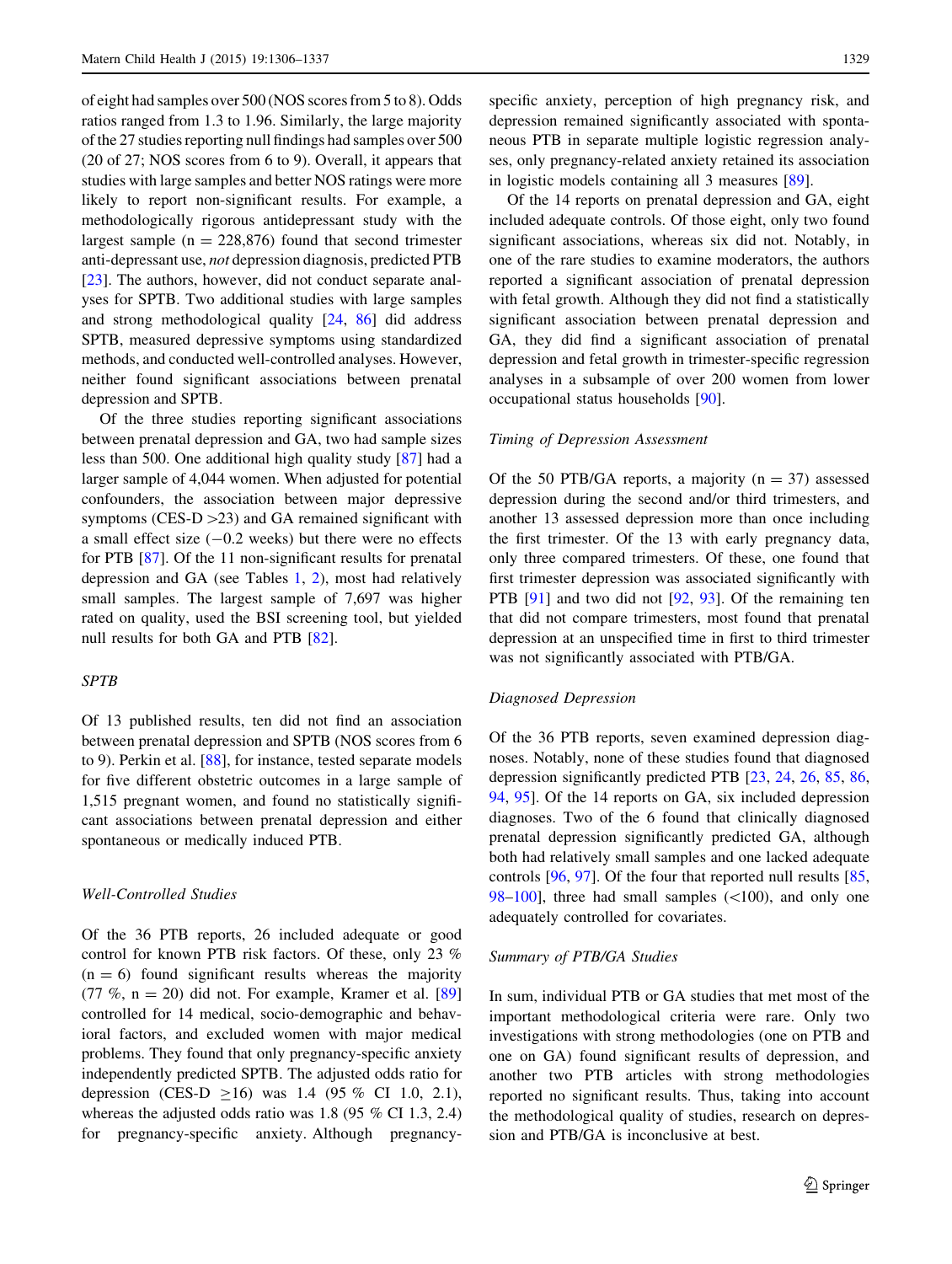#### LBW and BW Outcomes

Thirty-three published findings related to LBW and/or BW were identified from 29 studies (see Tables [3,](#page-15-0) [4\)](#page-18-0). Fifteen of 33 reports targeted LBW of which about half (53 %,  $n = 8$ ) of 15) found that prenatal depression significantly predicted LBW. For example, odds ratios range from 1.4 to 3.6, as can be seen in Table [3.](#page-15-0) Another 18 targeted BW in grams, and of these, one-third ( $n = 6$  of 18) reported statistically significant inverse associations between prenatal depression and BW. Additionally, five of the 29 LBW studies reported results for both BW and LBW. Of these, three studies found that depression was significantly associated with both LBW and BW  $[101–103]$  $[101–103]$ , whereas two studies found no effects on either variable [[82,](#page-29-0) [83](#page-29-0)].

## Sample Size

A majority of the studies on depression and LBW had larger samples sizes. Five of the eight studies that reported that prenatal depression significantly predicted LBW and six of the seven studies that did not find significant associations had samples over 500. The largest sample was composed of 14,175 racially-diverse pregnant women and results revealed significant associations between prenatal depression (measured by the EPDS) and incidence of LBW [\[104](#page-30-0)]. Although sample size was a major strength of this study, there were also weaknesses including the lack of key controls, namely pre-pregnancy BMI, antidepressant use, smoking and substance use [[105\]](#page-30-0).

## Well-Controlled Studies

The majority of the LBW reports  $(n = 11$  of 15) included adequate controls for risk factors, yet only four of the 11 obtained significant results. The two highest quality studies, however, did report that women with prenatal depression were more likely to have LBW infants, and both involved depression diagnoses and adequately controlled for confounders [[95,](#page-29-0) [103\]](#page-30-0). For example, in a sample of 1,100 racially diverse pregnant women, Rogal et al. [[95\]](#page-29-0) reported that women diagnosed with minor depression were more likely to give birth to an LBW infant (OR 1.82, 95 % CI 1.01, 3.29). Of the 18 studies on continuous BW scores, 8 included adequate controls, but only two of eight found significant associations. Furthermore, eighteen studies predicted both LBW/BW and PTB/GA outcomes and were therefore capable of statistically controlling for gestational age in testing LBW. However, only 4 of the 18 studies did so. Two of the four were of highest quality  $(NOS = 9)$ , [\[97](#page-30-0), [106\]](#page-30-0) but neither found that prenatal depression was associated with BW when controlling for GA. The other two studies that controlled for GA [[100,](#page-30-0)

[101](#page-30-0)] reported that prenatal depression significantly predicted both BW and LBW and, of note, they both used a more racially diverse sample. Earnshaw et al. [\[101](#page-30-0)] had the largest sample of the four studies  $(n = 420)$ , but did not control for any other important risk factors  $(NOS = 6)$ . Although Diego et al.  $[100]$  $[100]$  was high quality (NOS = 8), their sample was quite small  $(n = 79)$  and was not truly representative of the average pregnant community-dwelling resident. Unfortunately, close examination of all four studies does not clarify whether well-controlled studies with high quality methods are likely to find effects.

#### Timing of Depression Assessment

Of the 33 LBW/BW reports, a large majority  $(n = 25)$ assessed depression during the second and/or third trimester/s. Less than a third of these  $(n = 9 \text{ of } 25)$  found significant results. Two more studies (of the 33) assessed depression at an unspecified time over all three trimesters and found that prenatal depression significantly predicted LBW [[95](#page-29-0), [107\]](#page-30-0). For example, Liu et al. [[107\]](#page-30-0) found that compared to women with no depressed mood (CES-D), infants born to women with severe depressed mood were more likely to be LBW (OR 3.6, 95 % CI 1.1,11.4). There were no effects, however, of moderate depressed mood. Furthermore, they found that this association was limited to infants born to African American women (OR 7.2, 95 % CI 1.8, 28.7) and was more pronounced in female infants (OR 7.5, 95 % CI 1.5, 38.9) [[107\]](#page-30-0). The remaining 6 of the 33 studies with first trimester assessments reported no significant results.

#### Diagnosed Depression

Of the 15 LBW reports, only three involved diagnosed depression but two of three found that prenatal depression predicted incidence of LBW [[95,](#page-29-0) [103\]](#page-30-0), whereas the other did not. Another seven of 18 studies examined diagnosed depression and infant BW continuously, and three of the seven found significant associations between prenatal depression and BW [[96,](#page-30-0) [100](#page-30-0), [101\]](#page-30-0) whereas four did not (see Table [3,](#page-15-0) [4\)](#page-18-0).

#### Summary of LBW/BW Studies

Approximately half of the LBW and BW studies reported significant associations or odds ratios with prenatal depression. Of the four most precise and highest quality LBW studies controlling for GA, half report significant effects. However, on the whole, very few met most of the desirable methodological criteria. Indeed, only one LBW article had excellent methodology (large sample size and  $NOS = 9$ ) and it reported no significant effects.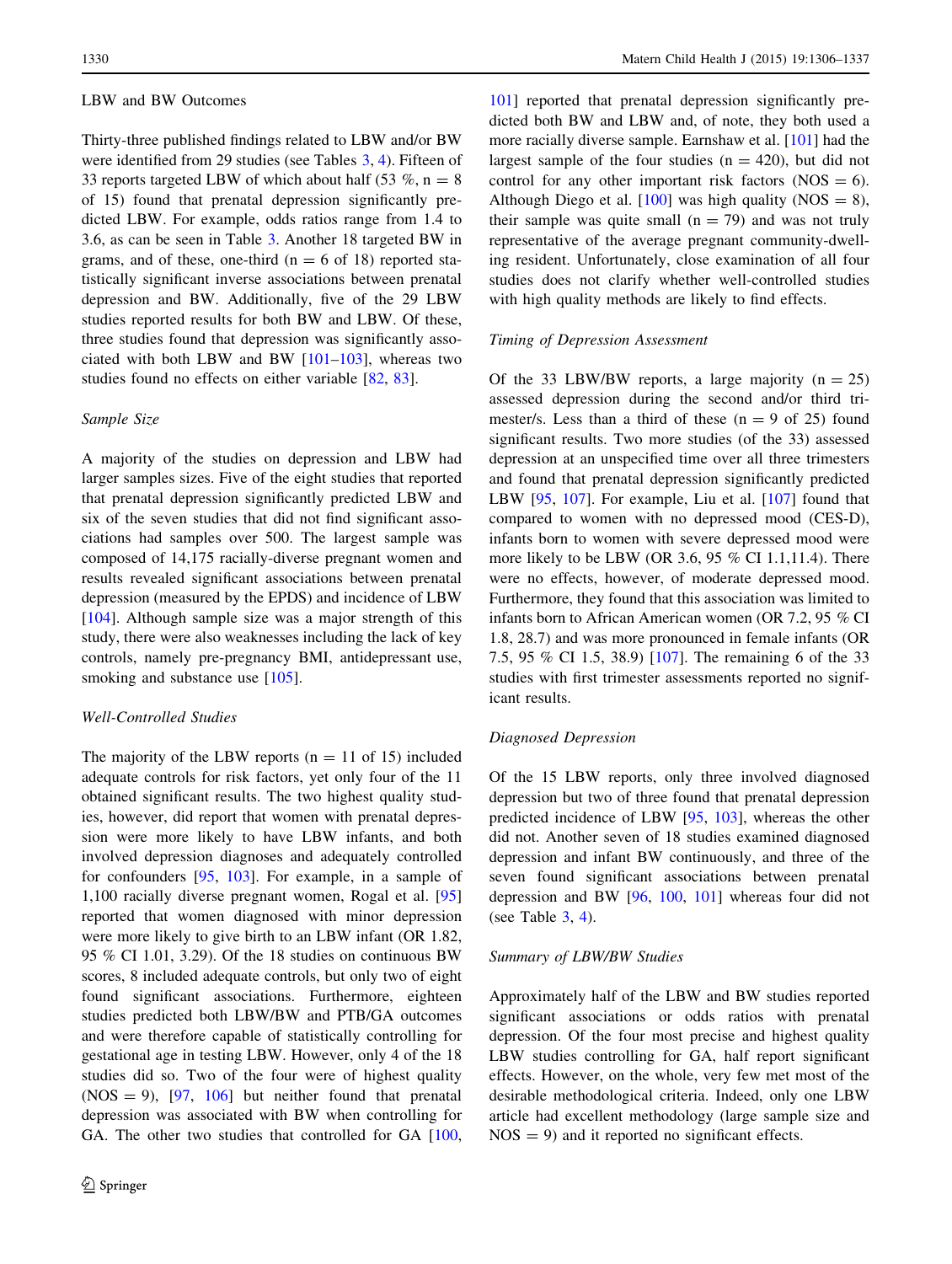#### **Discussion**

#### Main Findings

Overall, in this systematic review, there were more published reports on PTB/GA than on LBW/BW. After dissection by study features, a clear pattern emerged showing that prenatal depression is rarely associated with PTB or GA in larger, well-controlled studies. Specifically, 75 % of published PTB findings from 1977 to 2013 did not obtain statistically significant associations with prenatal depression, no matter how it was measured. Significant associations were least likely for SPTB or for clinically-diagnosed depression. Many studies used relatively short screening tools to evaluate levels of depressive symptoms and cutoff scores for identifying clinically significant depressive symptoms. Although this practice is common, it does not equate with a clinical diagnosis by a structured interview. It is also important to note that screening tools that include many somatic symptoms characteristic of depression may produce artificially high scores in pregnancy due to somatic symptoms typical of pregnancy such as fatigue. Screening tools designed for the pregnancy period (like the EPDS) do not include such symptoms.

In contrast to the literature on PTB and GA, the LBW/ BW literature is characterized by fewer studies as a whole with "small" sample sizes, less well-controlled analyses, and fewer studies using validated clinical interviews. Nonetheless, we found that about half (53 %) of published LBW findings reported statistically significant associations with prenatal depression. Additionally, of the four most precise and highest quality LBW studies controlling for GA, again half report significant effects. This makes it hard to know if the ''glass is half full or half empty'' but it provides a clear sense of what evidence we now have and of what quality. With few exceptions, researchers have failed to control for time of delivery (GA) when predicting LBW which confounds length of gestation with fetal growth rate. The advantage of analyses that control for gestational age in testing LBW is to clarify mechanisms. If a baby is LBW and it is not due to shorter gestational length, then slower or impaired fetal growth was likely to be involved. Depressive symptoms in pregnancy were associated with birth weight controlling for timing of delivery in two of the four methodologically strong studies, but much less often with GA or PTB (25 % of studies). Furthermore, when examined by race/ethnicity of the participants, the results become more consistent for depression predicting LBW/BW. Specifically, three studies with samples of mostly non-Caucasian women all found significant inverse associations of prenatal depression and LBW/BW and no significant associations for PTB/GA [[95,](#page-29-0) [100](#page-30-0), [102\]](#page-30-0).

#### Interpretation

In contrast to some prior reviews, we used systematic methods (i.e. PRISMA guidelines and NOS ratings) and covered a longer time period and more recent published studies. This systematic review also excluded all studies which used retrospective assessment of prenatal depression  $(n = 20)$ , studies using measures of depression that were clearly confounded with anxiety or stress, and studies that did not use a reliable or valid measure of depression. By excluding the large number of retrospective studies, this review helps to clarify inconsistencies in the literature further. We also refined our review by excluding studies that combined unipolar with bipolar depression (or other psychiatric diagnoses), and that grouped depression along with other ''high risk'' symptoms and behaviors. Thus, this review focused specifically on the very best evidence available, and finds that the evidence slightly favors an association between prenatal depression and LBW, and is much less clear for spontaneous PTB, let alone SGA which did not have as many, or as strong, a set of studies to review.

Among adequately controlled analyses reporting significant associations between prenatal depression and PTB, many were lower in methodological quality due to smaller sample size and lack of attention to whether the onset of labor was spontaneous or not. Additionally, the timing of depression diagnosis or screening differed between studies. We observed that studies including depression assessment during the first trimester resulted in fewer significant adverse outcomes (PTB or LBW) than depression assessed at later times in pregnancy, which may suggest that enduring or mid to late pregnancy depression has the greatest effects on fetal development. Vulnerable windows across gestation for adverse effects of prenatal depression may indicate that different mechanisms are operating at different times [[108](#page-30-0)]. Mechanisms whereby depression in mid to late pregnancy affects fetal growth and ultimately BW are likely to involve health behaviors such as diet or physical activity [[109](#page-30-0)]. Those affecting PTB via anxiety are frequently attributed to changes in the hypothalamic– pituitary–adrenal (HPA) axis [\[110\]](#page-30-0). Inflammatory mechanisms may also be involved in both pathways as these mechanisms interact with one another and are not independent. These issues require further research.

Several recent reviews and meta-analyses have mentioned that untreated prenatal depression may have more detrimental effects on birth outcomes than antidepressant use [\[16\]](#page-27-0) whereas others found antidepressants to be harmful [[18\]](#page-27-0). Some of the most methodologically rigorous studies that we reviewed  $(NOS = 9)$  were antidepressant studies, most of which found that anti-depressant use—not depression—was associated with PTB e.g. [[23](#page-27-0), [24](#page-27-0)]. This fact underlines the importance of attending to medication use in any study of depression or depressive symptoms in pregnancy.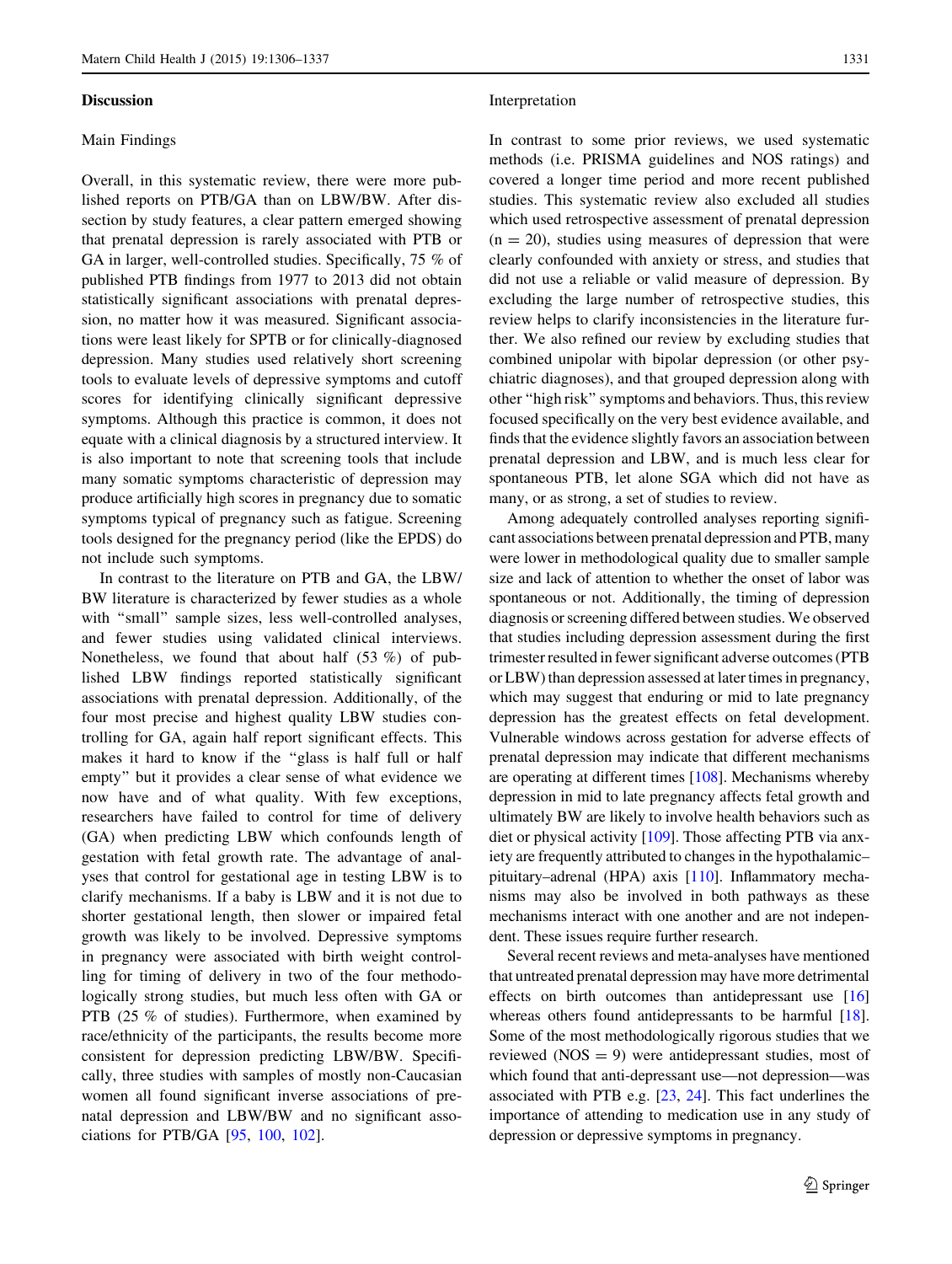#### Strengths, Limitations and Research Directions

A strength of this systematic review is full attention to the methodological quality and characteristics of research designs. Because a majority of studies reported null findings, we are not as concerned with publication bias but it cannot be ruled out. Additionally, the studies reviewed here included women from countries other than North America and Europe and women of many races and ethnicities other than Caucasian. Some limitations include the paucity of randomized controlled trials (RCT) in this literature. Although several RCTs attempting to address prenatal depression have been published, only one recent study focused on preventing adverse birth outcomes by reducing depressive symptoms [\[111](#page-30-0)]. To do so, this study provided yoga and massage therapies and found decreases in depression and anxiety and longer gestational lengths and higher birth weight in the therapy groups than the no intervention control group. Therefore, future studies applying psychosocial and complementary treatments of depression to reduce PTB and LBW might clarify the picture if designed with state of the art RCT methods. Finally, an updated meta-analysis would be worthwhile as this literature continues to grow.

#### Implications for Practice

On the basis of the evidence reviewed here, depression screening with instruments that have been validated for use during pregnancy is merited at multiple time points throughout pregnancy—not just in the first trimester. Such a practice may enable detection and timely treatment to potentially reduce risk for adverse birth outcomes and certainly reduce risk of postpartum depression. Non-pharmacological treatments for depression, such as cognitive behavioral therapy [\[112](#page-30-0), [113](#page-30-0)] and complementary treatments [\[111](#page-30-0)] can produce symptom relief with minimal sideeffects, although pharmacological treatments should not be ruled out where evidence suggests they are safe and if prescribed and monitored carefully. However, if referral and treatment systems are not in place and well-functioning, such screening is potentially unethical [\[114](#page-30-0)]. In the future, high quality prenatal care systems worldwide will develop the capacity for depression risk assessment and treatment in the context of monitoring pregnancies to successful birth.

# **Conclusion**

In conclusion, the evidence on depression and birth outcomes is equivocal despite considerable attention to the topic. When considering only the highest quality studies, prenatal depression was implicated slightly more as a risk

factor for LBW/BW than in spontaneous early labor and delivery, length of gestation, and PTB, and especially in racially diverse samples. In fact, other psychosocial factors such as stress and pregnancy anxiety have been documented more consistently as contributors in the complex etiology of PTB [\[110](#page-30-0)]. Of note, depression, anxiety, and stress are not synonymous phenomena and cannot be treated as such by researchers. Indeed, stress is usually defined in the literature in ways that are quite distinct from definitions of depression or anxiety [[115,](#page-30-0) [116\]](#page-30-0). Furthermore, depressive and anxiety symptoms can occur independently of stress exposures, although they are known to be exacerbated by stressors. For example, in the stress diathesis model, high levels of stressors such as major negative life events are posited to contribute to the onset of affective disorders  $[117]$  $[117]$ . Also, the term "distress" is often confused with stress but it refers to negative affect in general, including anxiety, depression, and other negative mood states in the literature, and not to stress per se. Finally, the symptoms of anxiety and depression are not measured in the same ways as stress. Therefore, we suggest that future studies should be designed specifically to examine the links between prenatal depression and anxiety (distinct from stress) and adverse birth outcomes.

When studying depression, which was the focus of this review, future work must include validated screening tools for prenatal depression—not retrospectively assessed symptoms and not instruments designed to study depression in the postpartum period—and should control in the research design for the timing of depression assessments during pregnancy. Researchers are also advised to collect complete medical histories for preconception, prenatal medical risks, and obtain full information on health behaviors associated with risk for PTB or LBW. We recommend sampling ethnically diverse samples of at least 500 women in such studies. Finally, the most useful studies will control for gestational age when predicting LBW, and distinguish SPTB from medically-induced PTB when this is the primary outcome. The next generation of studies on prenatal depression and birth can help inform practice with respect to screening and interventions that are designed to increase the quality of life in pregnant women suffering with depression, and perhaps may help to reduce the likelihood of adverse birth outcomes and the effects on offspring.

Acknowledgments The authors wish to thank Lisa Federer, MLIS, MA, AHIP, Research Informationist at the UCLA Biomedical Library, for assistance with the literature search. We also thank Calvin Hobel, M.D., Cedars Sinai Hospital, and Christine Guardino, Ph.D., for their comments and suggestions on a draft of this paper. Finally, we thank Jessica Pham and Kate Pearson, for administrative assistance. This research was supported by training grant fellowships from the National Institutes of Mental Health (T32MHI5750) to the first and second authors.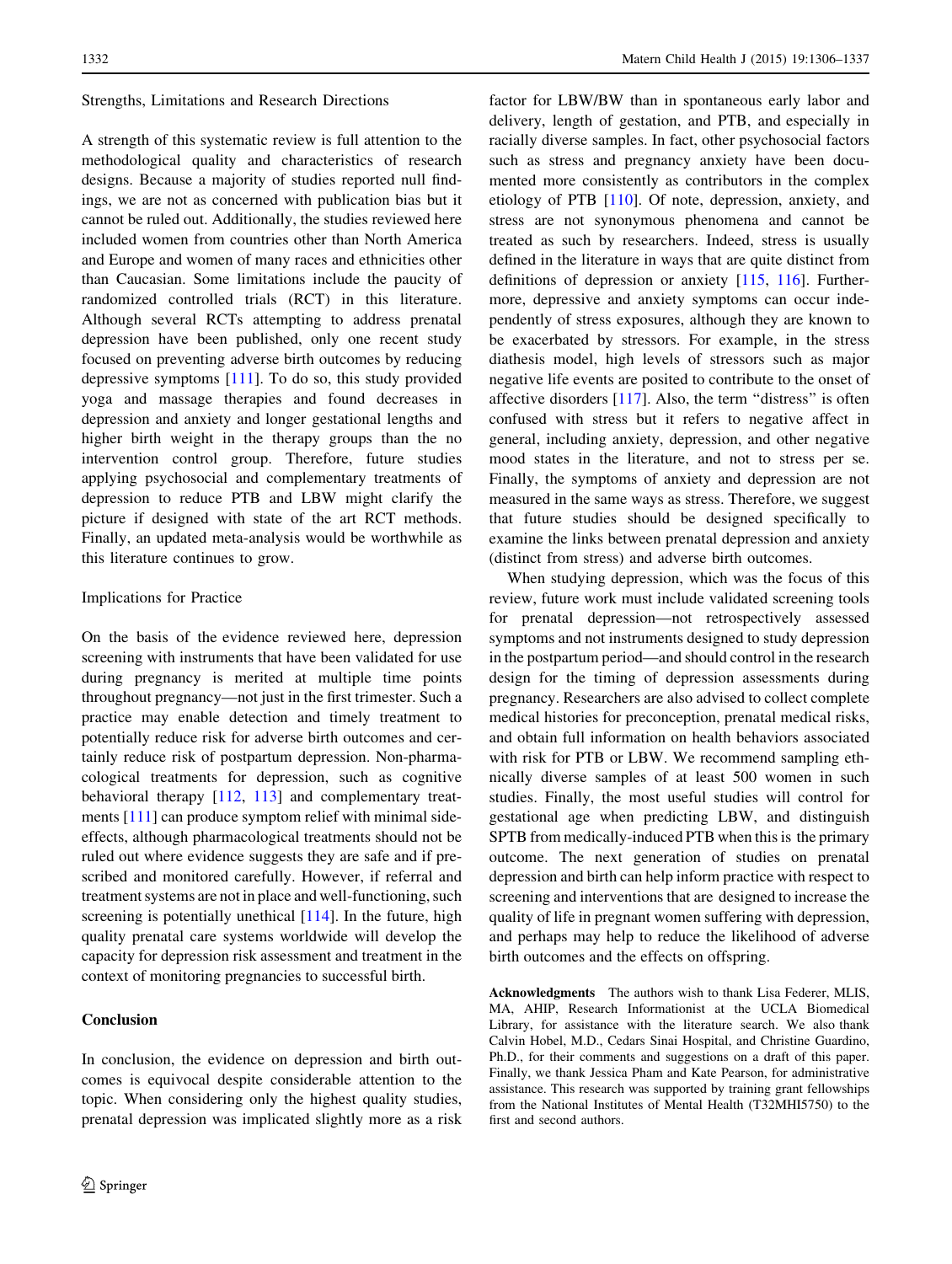<span id="page-27-0"></span>Conflict of interest The authors have no conflict of interest to report.

Ethical standard This study involved published data, and so did not require ethics approval.

## References

- 1. Blencowe, H., Cousens, S., Oestergaard, M., Chou, D., Moller, A. B., Narwal, R., et al. (2012). National, regional and worldwide estimates of preterm birth in the year 2010 with time trends since 1990 for selected countries: A systematic analysis and implications. The Lancet, 379(9832), 2162–2170.
- 2. Low Birth Weight (LBW) by Rural/Urban Residence. (2009). Centers for Disease Control and Prevention, National Center for Health Statistics, National Vital Statistics System. [http://mchb.](http://mchb.hrsa.gov/chusa12/rud/downloads/pdf/lbwpb.pdf) [hrsa.gov/chusa12/rud/downloads/pdf/lbwpb.pdf](http://mchb.hrsa.gov/chusa12/rud/downloads/pdf/lbwpb.pdf)
- 3. Institute of Medicine. (2007). Preterm birth: Causes, consequences, and prevention. Washington, DC: National Academies Press.
- 4. Muglia, L. J., & Katz, M. (2010). The enigma of spontaneous preterm birth. New England Journal of Medicine, 362(6), 529–535.
- 5. Behrman, R. E., & Butler, A. S. (Eds.). (2006). Preterm birth: Causes, consequences, and prevention. Washington, DC: National Academies Press.
- 6. Dunkel Schetter, C. (2011). Psychological science on pregnancy: Stress processes, biopsychosocial models, and emerging research issues. Annual Review of Psychology, 62, 531–558.
- 7. Bennett, H. A., Einarson, A., Taddio, A., Koren, G., & Einarson, T. R. (2004). Prevalence of depression during pregnancy: Systematic review. Obstetrics and Gynecology, 103(4), 698–709.
- 8. Andersson, L., Sundström-Poromaa, I., Bixo, M., Wulff, M., Bondestam, K., & Aström, M. (2003). Point prevalence of psychiatric disorders during the second trimester of pregnancy: A population-based study. American Journal of Obstetrics and Gynecology, 189(1), 148–154.
- 9. Lee, A. M., Lam, S. K., Lau, S. M. S. M., Chong, C. S. Y., Chui, H. W., & Fong, D. Y. T. (2007). Prevalence, course, and risk factors for antenatal anxiety and depression. Obstetrics and Gynecology, 110(5), 1102–1112.
- 10. McDonald, S. W., Lyon, A. W., Benzies, K. M., McNeil, D. A., Lye, S. J., Dolan, S. M., & Tough, S. C. (2013). The All Our Babies pregnancy cohort: Design, methods, and participant characteristics. BMC Pregnancy and Childbirth, 13(Suppl 1), S2.
- 11. Gotlib, I. H., & Hammen, C. L. (Eds.). (2008). Handbook of depression. New York: Guilford Press.
- 12. Zuckerman, B., Amaro, H., Bauchner, H., & Cabral, H. (1989). Depressive symptoms during pregnancy: Relationship to poor health behaviors. American Journal of Obstetrics and Gynecology, 160, 1107–1111.
- 13. Burt, V. K., & Stein, K. (2002). Epidemiology of depression throughout the female life cycle. Journal of Clinical Psychiatry, 63, 9–15.
- 14. Grote, N. K., Bridge, J. A., Gavin, A. R., Melville, J. L., Iyengar, S., & Katon, W. J. (2010). A meta-analysis of depression during pregnancy and the risk of preterm birth, low birth weight, and intrauterine growth restriction. Archives of General Psychiatry, 67(10), 1012–1024.
- 15. Alder, J., Fink, N., Bitzer, J., Hösli, I., & Holzgreve, W. (2007). Depression and anxiety during pregnancy: A risk factor for obstetric, fetal and neonatal outcome? A critical review of the

literature. Journal of Maternal-Fetal and Neonatal Medicine, 20(3), 189–209.

- 16. Bonari, L., Pinto, N., Ahn, E., Einarson, A., Steiner, M., & Koren, G. (2004). Perinatal risks of untreated depression during pregnancy. Canadian Journal Psychiatry, 49(11), 726–735.
- 17. Davalos, D. B., Yadon, C. A., & Tregellas, H. C. (2012). Untreated prenatal maternal depression and the potential risks to offspring: A review. Archives of Women's Mental Health, 15(1),  $1 - 14.$
- 18. Ross, L. E., Grigoriadis, S., Mamisashvili, L., VonderPorten, E. H., Roerecke, M., Rehm, J., et al. (2013). Selected pregnancy and delivery outcomes after exposure to antidepressant medication: A systematic review and meta-analysis. Outcomes after antidepressant use in pregnancy. JAMA Psychiatry, 70(4), 436–443.
- 19. Szegda, K., Markenson, G., Bertone-Johnson, E. R., & Chasan-Taber, L. (2014). Depression during pregnancy: A risk factor for adverse neonatal outcomes? A critical review of the literature. Journal of Maternal-Fetal and Neonatal Medicine, 27(9), 960–967.
- 20. Stewart, R. C. (2007). Maternal depression and infant growth— A review of recent evidence. Maternal & Child Nutrition, 3(2), 94–107.
- 21. Moher, D., Liberati, A., Tetzlaff, J., & Altman, D. G. (2009). Preferred reporting items for systematic reviews and metaanalyses: The PRISMA statement. Annals of Internal Medicine, 151(4), 264–269.
- 22. Wells, G. A., Shea, B., O'Connell, D., Peterson, J., Welch, V., Losos, M., et al. The Newcastle-Ottawa Scale (NOS) for assessing the quality of nonrandomised studies in meta-analyses. Retrieved from [http://www.ohri.ca/programs/clinical\\_epide](http://www.ohri.ca/programs/clinical_epidemiology/oxford.htm) [miology/oxford.htm](http://www.ohri.ca/programs/clinical_epidemiology/oxford.htm). Accessed September 3, 2013
- 23. Hayes, R. M., Wu, P., Shelton, R. C., Cooper, W. O., Dupont, W. D., Mitchel, E., et al. (2012). Maternal antidepressant use and adverse outcomes: A cohort study of 228,876 pregnancies. American Journal of Obstetrics Gynecology, 207(1), 49.e1–49.e9.
- 24. Yonkers, K. A., Norwitz, E. R., Smith, M. V., Lockwood, C. J., Gotman, N., Luchansky, E., et al. (2012). Depression and serotonin reuptake inhibitor treatment as risk factors for preterm birth. Epidemiology, 23(5), 677–685.
- 25. Engel, S. M., Berkowitz, G. S., Wolff, M. S., & Yehuda, R. (2005). Psychological trauma associated with the World Trade Center attacks and its effect on pregnancy outcome. Pediatric and Perinatal Epidemiology, 19(5), 334–341.
- 26. Okun, M. L., Luther, J. F., Wisniewski, S. R., Sit, D., Prairie, B. A., & Wisner, K. L. (2012). Disturbed sleep, a novel risk factor for preterm birth? Journal of Women's Health, 21(1), 54–60.
- 27. Walker, L., & Kim, M. (2002). Psychosocial thriving during late pregnancy: Relationship to ethnicity, gestational weight gain, and birth weight. Journal of Obstetric Gynecology Neonatal Nursing, 31, 263–274.
- 28. Borders, A. E. B., Grobman, W., Amsden, L., & Holl, J. (2007). Chronic stress and low birth weight neonates in a low-income population of women. Obstetrics and Gynecology, 109, 331–338.
- 29. Sanchez, S. E., Puente, G. C., Atencio, G., Qiu, C., Yanez, D., Gelaye, B., et al. (2013). Risk of spontaneous preterm birth in relation to maternal depressive, anxiety, and stress symptoms. Journal of Reproductive Medicine, 58(1), 25–33.
- 30. Uguz, F., Sahingoz, M., Sonmez, E. O., Karsidag, C., Yuksel, G., Annagur, B. B., et al. (2013). The effects of maternal major depression, generalized anxiety disorder, and panic disorder on birth weight and gestational age: A comparative study. Journal of Psychosomatic Research, 75(1), 87–89.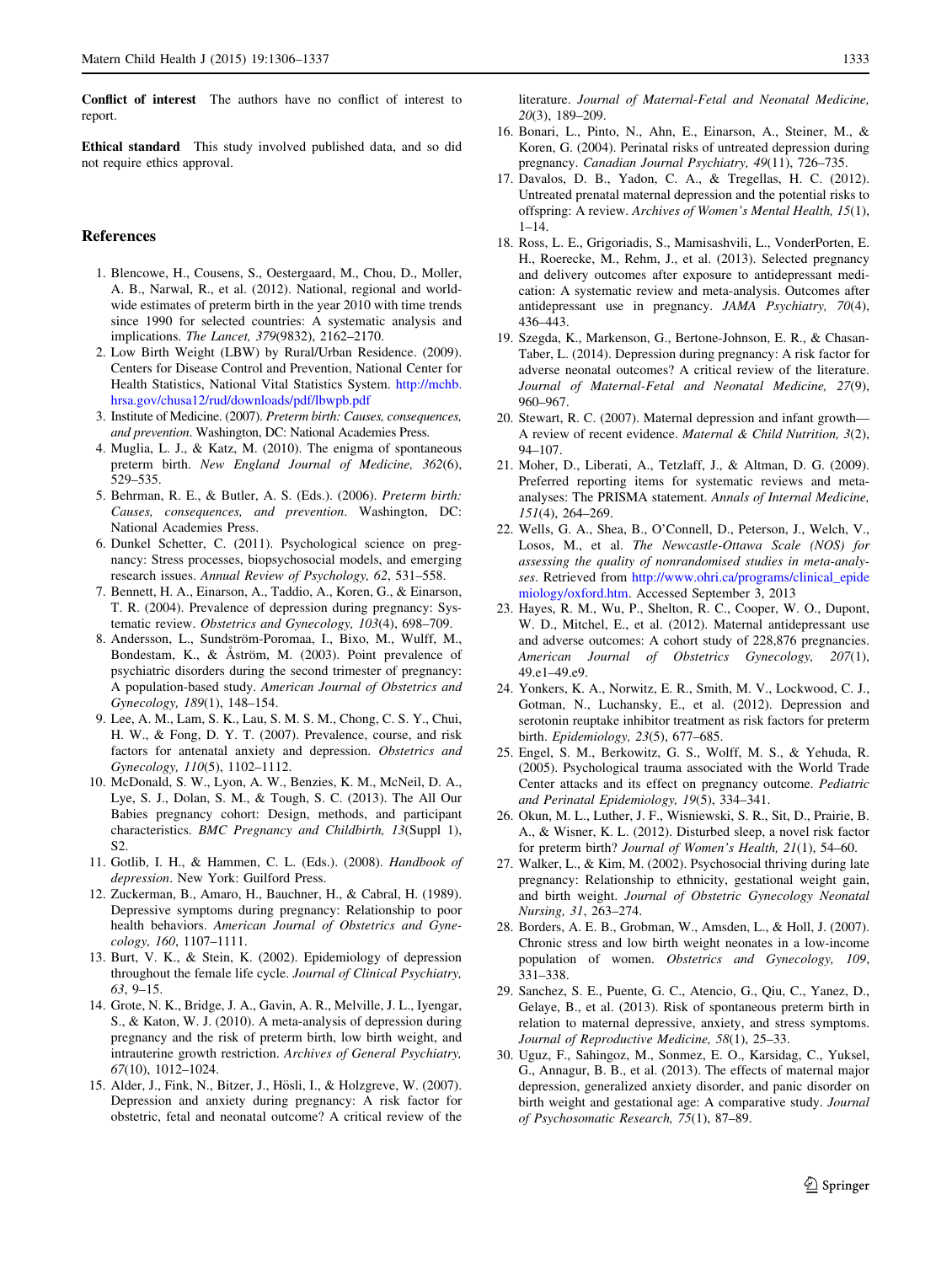- <span id="page-28-0"></span>31. Fransson, E., Dubicke, A., Bystrom, B., Ekman-Ordeberg, G., Hjelmstedt, A., & Lekander, M. (2012). Negative emotions and cytokines in maternal and cord serum at preterm birth. American Journal of Reproductive Immunology, 67(6), 506–514.
- 32. Urquia, M. L., O'Campo, P. J., Heaman, M. I., Janssen, P. A., & Thiessen, K. R. (2011). Experiences of violence before and during pregnancy and adverse pregnancy outcomes: An analysis of the Canadian Maternity Experiences Survey. BMC Pregnancy and Childbirth, 11, 42.
- 33. Chen, C. H., & Lin, H. C. (2011). Prenatal care and adverse pregnancy outcomes among women with depression: A nationwide population-based study. Canadian Journal of Psychiatry, 56(5), 273–280.
- 34. Gudmundsson, P., Andersson, S., Gustafson, D., Waern, M., Ostling, S., Hallstrom, T., & Hulthen, L. (2011). Depression in Swedish women: Relationship to factors at birth. European Journal of Epidemiology, 26(1), 55–60.
- 35. Smith, M. V., Shao, L., Howell, H., Lin, H., & Yonkers, K. A. (2011). Perinatal depression and birth outcomes in a Healthy Start project. Maternal Child Health Journal, 15(3), 401–409.
- 36. Misra, D., Strobino, D., & Trabert, B. (2010). Effects of social and psychosocial factors on risk of preterm birth in black women. Pediatric and Perinatal Epidemiology, 24(6), 546–554.
- 37. Phillips, G. S., Wise, L. A., Rich-Edwards, J. W., Stampfer, M. J., & Rosenberg, L. (2010). Prepregnancy depressive symptoms and preterm birth in the Black Women's Health Study. Annals of Epidemiology, 20(1), 8–15.
- 38. Ferri, C. P., Mitsuhiro, S. S., Barros, M. C., Chalem, E., Guinsburg, R., Patel, V., et al. (2007). The impact of maternal experience of violence and common mental disorders on neonatal outcomes: A survey of adolescent mothers in Sao Paulo. Brazil. BMC Public Health, 7(1), 209.
- 39. Mustillo, S., Krieger, N., Gunderson, E. P., Sidney, S., McCreath, H., & Kiefe, C. I. (2004). Self-reported experiences of racial discrimination and Black–White differences in preterm and low-birthweight deliveries: The CARDIA Study. American Journal of Public Health, 94(12), 2125–2131.
- 40. Walker, L. O., & Kim, M. (2002). Psychosocial thriving during late pregnancy: Relationship to ethnicity, gestational weight gain, and birth weight. Journal of Obstetric, Gynecologic, and Neonatal Nursing, 31(3), 263–274.
- 41. O'Callaghan, M. J., Harvey, J. M., Tudehope, D. I., & Gray, P. H. (1997). Aetiology and classification of small for gestational age infants. Journal of Pediatrics and Child Health, 33(3), 213–218.
- 42. Gungor, I., Oskay, U., & Beji, N. K. (2011). Biopsychosocial risk factors for preterm birth and postpartum emotional wellbeing: A case–control study on Turkish women without chronic illnesses. Journal of Clinical Nursing, 20(5–6), 653–665.
- 43. Bansil, P., Kuklina, E. V., Meikle, S. F., Posner, S. F., Kourtis, A. P., Ellington, S. R., et al. (2010). Maternal and fetal outcomes among women with depression. Journal of Women's Health, 19(2), 329–334.
- 44. Miceli, P. J., Goeke-Morey, M. C., Whitman, T. L., Kolberg, K. S., Miller-Loncar, C., & White, R. D. (2000). Brief report: Birth status, medical complications, and social environment: Individual differences in development of preterm, very low birth weight infants. *Journal of Pediatric Psychology*, 25(5), 353–358.
- 45. Turner, R. J., Grindstaff, C. F., & Phillips, N. (1990). Social support and outcome in teenage pregnancy. Journal of Health and Social Behavior, 31, 43–57.
- 46. Gavin, A. R., Holzman, C., Siefert, K., & Tian, Y. (2009). Maternal depressive symptoms, depression, and psychiatric medication use in relation to risk of preterm delivery. Women's Health Issues, 19(5), 325–334.
- 47. Heaman, M., Kingston, D., Chalmers, B., Sauve, R., Lee, L., & Young, D. (2013). Risk factors for preterm birth and small-forgestational-age births among Canadian women. Pediatric Perinatal Epidemiology, 27(1), 54–61.
- 48. Cripe, S. M., Frederick, I. O., Qiu, C., & Williams, M. A. (2011). Risk of preterm delivery and hypertensive disorders of pregnancy in relation to maternal co-morbid mood and migraine disorders during pregnancy. Paediatric Perinatal Epidemiology, 25(2), 116–123.
- 49. El-Mohandes, A. A., Kiely, M., Gantz, M. G., & El-Khorazaty, M. N. (2011). Very preterm birth is reduced in women receiving an integrated behavioral intervention: A randomized controlled trial. Maternal Child Health Journal, 15(1), 19–28.
- 50. Oberlander, T. F., Warburton, W., Misri, S., Aghajanian, J., & Hertzman, C. (2006). Neonatal outcomes after prenatal exposure to selective serotonin reuptake inhibitor antidepressants and maternal depression using population-based linked health data. Archives of General Psychiatry, 63(8), 898.
- 51. Jesse, D. E., Seaver, W., & Wallace, D. C. (2003). Maternal psychosocial risks predict preterm birth in a group of women from Appalachia. Journal of Midwifery & Women's Health, 19(3), 191–202.
- 52. Kiely, M., El-Mohandes, A. A., Gantz, M. G., Chowdhury, D., Thornberry, J. S., & El-Khorazaty, M. N. (2011). Understanding the association of biomedical, psychosocial and behavioral risks with adverse pregnancy outcomes among African-Americans in Washington, DC. Maternal Child Health Journal, 15(1), S85–S95.
- 53. Nordeng, H., van Gelder, M. M., Spigset, O., Koren, G., Einarson, A., & Eberhard-Gran, M. (2012). Pregnancy outcome after exposure to antidepressants and the role of maternal depression: Results from the Norwegian Mother and Child Cohort Study. Journal of Clinical Psychopharmacology, 32(2), 186–194.
- 54. Gonzalez-Calvo, J., Jackson, J., Hansford, C., & Woodman, C. (1998). Psychosocial factors and birth outcome: African American women in case management. Journal of Health Care Poor Underserved, 9, 395–419.
- 55. Hodgkinson, S., Colantuoni, E., Roberts, D., et al. (2010). Depressive symptoms and birth outcomes among pregnant teenagers. Journal of Pediatric Adolescent Gynecology, 23, 16–22.
- 56. Klieger-Grossmann, C., Weitzner, B., Panchaud, A., Pistelli, A., Einarson, T., Koren, G., & Einarson, A. (2012). Pregnancy outcomes following use of escitalopram: A prospective comparative cohort study. Journal of Clinical Pharmacology, 52(5), 766–770.
- 57. Sit, D., Perel, J. M., Wisniewski, S. R., Helsel, J. C., Luther, J. F., & Wisner, K. L. (2011). Mother–infant antidepressant levels, maternal depression and perinatal events. The Journal of Clinical Psychiatry, 72(7), 994.
- 58. Latendresse, G., & Ruiz, R. J. (2011). Maternal corticotropinreleasing hormone and the use of selective serotonin reuptake inhibitors independently predict the occurrence of preterm birth. Journal of Midwifery & Women's Health, 56(2), 118–126.
- 59. Loomans, E. M., Van Dijk, A. E., Vrijkotte, T. G., van Eijsden, M., Stronks, K., Gemke, R. J., et al. (2013). Psychosocial stress during pregnancy is related to adverse birth outcomes: Results from a large multi-ethnic community-based birth cohort. European Journal of Public Health, 23(3), 485–491.
- 60. Maina, G., Saracco, P., Giolito, M. R., Danelon, D., Bogetto, F., & Todros, T. (2008). Impact of maternal psychological distress on fetal weight, prematurity and intrauterine growth retardation. Journal of Affect Disorders, 111(2–3), 214–220.
- 61. Schneid-Kofman, N., Sheiner, E., & Levy, A. (2008). Psychiatric illness and adverse pregnancy outcome. International Journal of Gynecology & Obstetrics, 101(1), 53-56.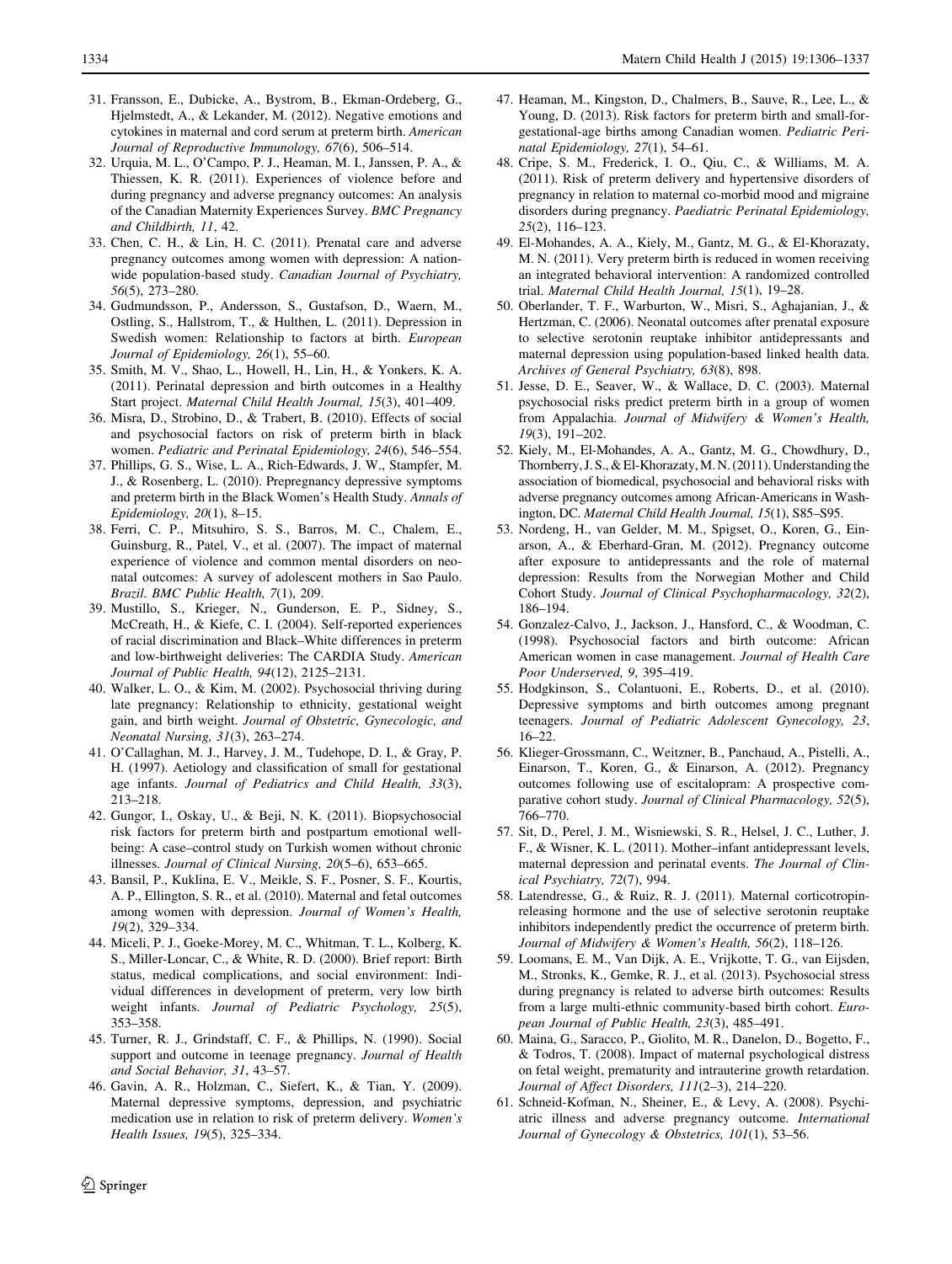- <span id="page-29-0"></span>62. Jablensky, A. V., Morgan, V., Zubrick, S. R., Bower, C., & Yellachich, L. A. (2005). Pregnancy, delivery, and neonatal complications in a population cohort of women with schizophrenia and major affective disorders. American Journal of Psychiatry, 162(1), 79–91.
- 63. Ponirakis, A., Susman, E. J., & Stifter, C. A. (1998). Negative emotionality and cortisol during adolescent pregnancy and its effects on infant health and autonomic nervous system reactivity. Developmental Psychobiology, 33(2), 163–174.
- 64. Zimmer-Gembeck, M. J., & Helfand, M. (1996). Low birthweight in a public prenatal care program: Behavioral and psychosocial risk factors and psychosocial intervention. Social Science and Medicine, 43(2), 187–197.
- 65. Stevens-Simon, C., & McAnarney, E. R. (1994). Childhood victimization: Relationship to adolescent pregnancy outcome. Child Abuse and Neglect, 18(7), 569–575.
- 66. Fogel, C. I. (1993). Pregnant inmates. Journal of Obstetric, Gynecologic, and Neonatal Nursing, 22(1), 33–39.
- 67. MacDonald, L. D., Peacock, J. L., & Anderson, H. R. (1992). Marital status: Association with social and economic circumstances, psychological state and outcomes of pregnancy. Journal of Public Health, 14(1), 26–34.
- 68. Field, T., Diego, M., & Hernandez-Reif, M. (2008). Prenatal dysthymia versus major depression effects on the neonate. Infant Behavior & Development, 31(2), 190–193.
- 69. Field, T., Diego, M., Hernandez-Reif, M., Figueiredo, B., Deeds, O., Ascencio, A., et al. (2010). Comorbid depression and anxiety effects on pregnancy and neonatal outcome. Infant Behavior & Development, 33(1), 23–29.
- 70. Dole, N., Savitz, D. A., Hertz-Picciotto, I., Siega-Riz, A. M., McMahon, M. J., & Buekens, P. (2003). Maternal stress and preterm birth. American Journal of Epidemiology, 157(1), 14–24.
- 71. Rahman, A., Bunn, J., Lovel, H., & Creed, F. (2007). Association between antenatal depression and low birthweight in a developing country. Acta Psychiatrica Scandinavica, 115(6), 481–486.
- 72. Dayan, J., Creveuil, C., Herlicoviez, M., Herbel, C., Baranger, E., Savoye, C., et al. (2002). Role of anxiety and depression in the onset of spontaneous preterm labor. American Journal of Epidemiology, 155(4), 293–301.
- 73. Radloff, L. S. (1977). The CES-D Scale: A self-report depression scale for research in the general population. Applied Psychological Measurement, 1(3), 385–401.
- 74. Beck, A. T., Ward, C., & Mendelson, M. (1961). Beck depression inventory (BDI). Archives of General Psychiatry, 4(6), 561–571.
- 75. Cox, J. L., Holden, J. M., & Sagovsky, R. (1987). Detection of postnatal depression. Development of the 10-item Edinburgh Postnatal Depression Scale. The British Journal of Psychiatry, 150(6), 782–786.
- 76. Goldberg, D. P., & Hillier, V. F. (1979). A scaled version of the General Health Questionnaire. Psychological Medicine, 9, 139–145.
- 77. Williams, J. B. (1988). A structured interview guide for the Hamilton Depression Rating Scale. Archives of General Psychiatry, 45(8), 742–747.
- 78. Derogatis, L. R., & Melisaratos, N. (1983). The Brief Symptom Inventory: An introductory report. Psychological Medicine, 3, 595–605.
- 79. Dunkel Schetter, C., & Glynn, L. M. (2011). Stress in pregnancy: Empirical evidence and theoretical issues to guide interdisciplinary research. In R. Contrada & A. Baum (Eds.), The Handbook of Stress Science: Biology, Psychology, and Health (pp. 321–343). New York, NY: Springer.
- 80. Battaglia, F. C., & Lubchenco, L. O. (1967). A practical classification of newborn infants by weight and gestational age. The Journal of pediatrics, 71(2), 159–163.
- 81. Divon, M. Y. (2014). Fetal growth restriction: Causes and risk factors. In C. J. Lockwood & V. A. Barss (Eds.), UpToDate. Retrieved from <http://www.uptodate.com/home/index.html>
- 82. El Marroun, H., Jaddoe, V. W., Hudziak, J. J., Roza, S. J., Steegers, E. A., Hofman, A., et al. (2012). Maternal use of selective serotonin reuptake inhibitors, fetal growth, and risk of adverse birth outcomes. Archives of General Psychiatry, 69(7), 706–714.
- 83. Goldenberg, R. L., Cliver, S. P., Mulvihill, F. X., Hickey, C. A., Hoffman, H. J., Klerman, L. V., et al. (1996). Medical, psychosocial, and behavioral risk factors do not explain the increased risk for low birth weight among black women. American Journal of Obstetrics and Gynecology, 175(5), 1317–1324.
- 84. Ibanez, G., Charles, M. A., Forhan, A., Magnin, G., Thiebaugeorges, O., Kaminski, M., & Eden Mother–Child Cohort Study. (2012). Depression and anxiety in women during pregnancy and neonatal outcome: Data from the EDEN mother–child cohort. Early Human Development, 88(8), 643–649.
- 85. Suri, R., Altshuler, L., Hellemann, G., Burt, V., Aquino, A., & Mintz, J. (2007). Effects of antenatal depression and antidepressant treatment on gestational age at birth and risk of preterm birth. American Journal of Psychiatry, 164(8), 1206–1213.
- 86. Andersson, L. (2004). Neonatal outcome following maternal antenatal depression and anxiety: A population-based study. American Journal of Epidemiology, 159(9), 872–881.
- 87. Van Dijk, A. E., Van Eijsden, M., Stronks, K., Gemke, R. J., & Vrijkotte, T. G. (2010). Maternal depressive symptoms, serum folate status, and pregnancy outcome: Results of the Amsterdam Born Children and their Development study. American Journal of Obstetrics & Gynecology, 203(6), 563.e1–563.e7.
- 88. Perkin, M. R., Bland, J. M., Peacock, J. L., & Anderson, H. R. (1993). The effect of anxiety and depression during pregnancy on obstetric complications. BJOG: An International Journal of Obstetrics & Gynecology, 100(7), 629–634.
- 89. Kramer, M. S., Lydon, J., Seguin, L., Goulet, L., Kahn, S. R., McNamara, H., et al. (2009). Stress pathways to spontaneous preterm birth: The role of stressors, psychological distress, and stress hormones. American Journal Epidemiology, 169(11), 1319–1326.
- 90. Hoffman, S., & Hatch, M. C. (2000). Depressive symptomatology during pregnancy: Evidence for an association with decreased fetal growth in pregnancies of lower social class women. Health Psychology, 19(6), 535.
- 91. Li, D., Liu, L., & Odouli, R. (2009). Presence of depressive symptoms during early pregnancy and the risk of preterm delivery: A prospective cohort study. Human Reproduction, 24(1), 146–153.
- 92. Bodecs, T., Horvath, B., Szilagyi, E., Gonda, X., Rihmer, Z., & Sandor, J. (2011). Effects of depression, anxiety, self-esteem, and health behaviour on neonatal outcomes in a populationbased Hungarian sample. European Journal of Obstetric Gynecological Reproductive Biology, 154(1), 45–50.
- 93. Kumar, R., & Robson, K. M. (1984). A prospective study of emotional disorders in childbearing women. The British Journal of Psychiatry, 144(1), 35–47.
- 94. Benute, G. R. G., Nomura, R. M. Y., Reis, J. S., Junior, R. F., Lucia, M. C. S. D., & Zugaib, M. (2010). Depression during pregnancy in women with a medical disorder: Risk factors and perinatal outcomes. Clinics, 65(11), 1127–1131.
- 95. Rogal, S. S., Poschman, K., Belanger, K., Howell, H. B., Smith, M. V., Medina, J., et al. (2007). Effects of posttraumatic stress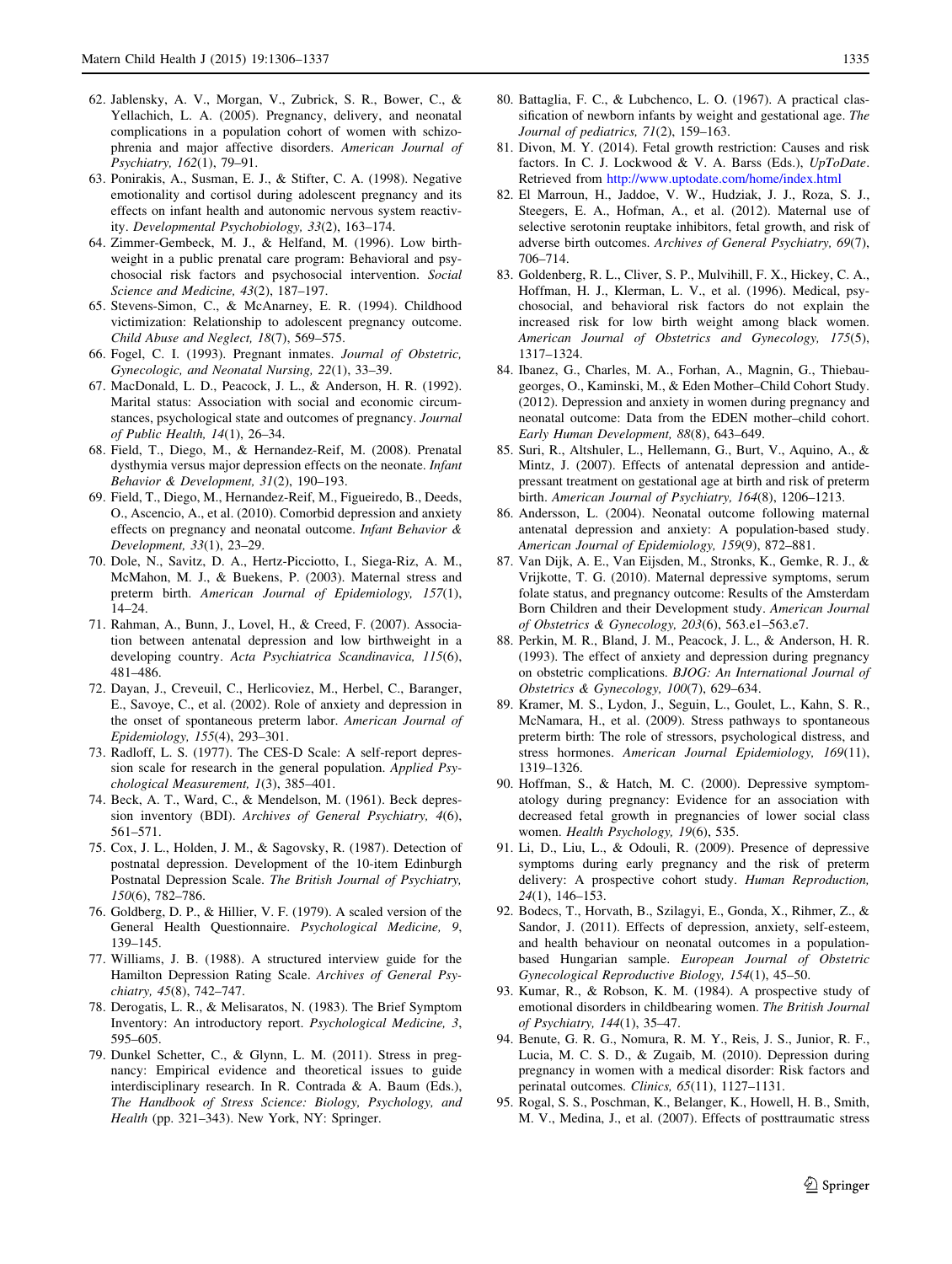<span id="page-30-0"></span>disorder on pregnancy outcomes. Journal Affect Disorders, 102(1–3), 137–143.

- 96. Field, T., Diego, M., Hernandez-Reif, M., Figueiredo, B., Schanberg, S., Kuhn, C., et al. (2008). Chronic prenatal depression and neonatal outcome. International Journal of Neuroscience, 118(1), 95–103.
- 97. Nylen, K. J., O'Hara, M. W., & Engeldinger, J. (2012). Perceived social support interacts with prenatal depression to predict birth outcomes. Journal of Behavioral Medicine, 36(4), 427–440.
- 98. Suri, R., Altshuler, L., Hendrick, V., Rasgon, N., Lee, E., & Mintz, J. (2004). The impact of depression and fluoxetine treatment on obstetrical outcome. Archives of Womens' Mental Health, 7(3), 193–200.
- 99. Gawlik, S., Waldeier, L., Muller, M., Szabo, A., Sohn, C., & Reck, C. (2013). Subclinical depressive symptoms during pregnancy and birth outcome: A pilot study in a healthy German sample. Archives of Womens' Mental Health, 16(2), 93–100.
- 100. Diego, M. A., Field, T., Hernandez-Reif, M., Schanberg, S., Kuhn, C., & Gonzalez-Quintero, V. H. (2009). Prenatal depression restricts fetal growth. Early Human Development, 85(1), 65–70.
- 101. Earnshaw, V. A., Rosenthal, L., Lewis, J. B., Stasko, E. C., Tobin, J. N., Lewis, T. T., et al. (2013). Maternal experiences with everyday discrimination and infant birth weight: A test of mediators and moderators among young, urban women of color. Annual Behavioral Medicine, 45(1), 13–23.
- 102. Neggers, Y., Goldenberg, R., Cliver, S., & Hauth, J. (2006). The relationship between psychosocial profile, health practices, and pregnancy outcomes. Acta Obstetricia et Gynecologica Scandinavica, 85(3), 277–285.
- 103. Rahman, A., Iqbal, Z., Bunn, J., Lovel, H., & Harrington, R. (2004). Impact of maternal depression on infant nutritional status and illness: A cohort study. Archives of General Psychiatry, 61(9), 946.
- 104. Straub, H., Adams, M., Kim, J. J., & Silver, R. K. (2012). Antenatal depressive symptoms increase the likelihood of preterm birth. American Journal of Obstetrics & Gynecology, 207(4), 329e1–329e4.
- 105. Accortt, E. E., & Schetter, C. D. (2013). Pregnant women screening positive for depressive symptoms at 24–28 weeks may have increased risk of preterm birth but more precise research is needed. Evidence Based Nursing, 17(1), 11–12.
- 106. Wisner, K. L., Bogen, D. L., Sit, D., McShea, M., Hughes, C., Rizzo, D., et al. (2013). Does fetal exposure to SSRIs or maternal depression impact infant growth? American Journal of Psychiatry, 170(5), 485–493.
- 107. Liu, Y., Murphy, S. K., Murtha, A. P., Fuemmeler, B. F., Schildkraut, J., Huang, Z., & Hoyo, C. (2012). Depression in pregnancy, infant birth weight and DNA methylation of imprint regulatory elements. Epigenetics, 7(7), 735–746.
- 108. Van den Bergh, B. R., Mulder, E. J., Mennes, M., & Glover, V. (2005). Antenatal maternal anxiety and stress and the neurobehavioural development of the fetus and child: Links and possible mechanisms. A review. Neuroscience & Biobehavioral Reviews, 29(2), 237–258.
- 109. Dunkel Schetter, C., & Lobel, M. (2011). Pregnancy and birth: A multilevel analysis of stress and birth weight. In T. Revenson, A. Baum, & J. Singer (Eds.), Handbook of health psychology (2nd ed., pp. 427–453). Mahwah, NJ: Lawrence Erlbaum.
- 110. Dunkel Schetter, C. (2011). Psychological science on pregnancy: Stress processes, biopsychosocial models, and emerging research issues. Annual Review of Psychology, 62, 531–558.
- 111. Field, T., Diego, M., Hernandez-Reif, M., Medina, L., Delgado, J., & Hernandez, A. (2012). Yoga and massage therapy reduce

prenatal depression and prematurity. Journal of bodywork and movement therapies, 16(2), 204-209.

- 112. Burns, A., Heather, O., Baxter, H., Bennert, K., Wiles, N., Ramchandani, P., et al. (2013). A pilot randomised controlled trial of cognitive behavioural therapy for antenatal depression. BMC Psychiatry, 13(1), 33.
- 113. O'Mahen, H., Himle, J. A., Fedock, G., Henshaw, E., & Flynn, H. (2013). A pilot randomized controlled trial of cognitive behavioral therapy for perinatal depression adapted for women with low incomes. Depression and Anxiety, 30(7), 679–687.
- 114. Dunkel Schetter, C., & Tanner, L. (2012). Anxiety, depression and stress in pregnancy: Implications for mothers, children, research, and practice. Current Opinion in Psychiatry, 25(2), 141–148.
- 115. Lazarus, R. S., & Folkman, S. (1984). Stress, appraisal, and coping. New York: Springer.
- 116. Cohen, S., Kessler, R., & Gordon, L. U. (1995). Measuring stress: A guide for health and social scientists. New York: Oxford University Press.
- 117. Hammen, C. (2005). Stress and depression. Annual Review Clinical Psychology, 1, 293–319.
- 118. Bae, H. S., Kim, S. Y., Ahnv, H. S., & Cho, Y. K. (2010). Comparison of nutrient intake, life style variables, and pregnancy outcomes by the depression degree of pregnant women. Nutrition Research and Practice, 4(4), 323–331.
- 119. Berle, J. O., Mykletun, A., Daltveit, A. K., Rasmussen, S., Holsten, F., & Dahl, A. A. (2005). Neonatal outcomes in offspring of women with anxiety and depression during pregnancy. A linkage study from The Nord-Trondelag Health Study (HUNT) and Medical Birth Registry of Norway. Archives of Womens' Mental Health, 8(3), 181–189.
- 120. Copper, R. L., Goldenberg, R. L., Das, A., Elder, N., Swain, M., Norman, G., et al. (1996). The preterm prediction study: Maternal stress is associated with spontaneous preterm birth at less than thirty-five weeks' gestation. American Journal of Obstetrics and Gynecology, 175(5), 1286–1292.
- 121. Subramanian, S., Katz, K. S., Rodan, M., Gantz, M. G., El-Khorazaty, N. M., Johnson, A., et al. (2012). An integrated randomized intervention to reduce behavioral and psychosocial risks: Pregnancy and neonatal outcomes. Maternal Child Health Journal, 16(3), 545–554.
- 122. Xiong, X., Harville, E. W., Mattison, D. R., Elkind-Hirsch, K., Pridjian, G., & Buekens, P. (2008). Exposure to Hurricane Katrina, post-traumatic stress disorder and birth outcomes. American Journal of the Medical Sciences, 336(2), 111–115.
- 123. Wang, S. Y., & Chen, C. H. (2010). The association between prenatal depression and obstetric outcome in Taiwan: A prospective study. Journal of Women's Health, 19(12), 2247–2251.
- 124. Nordentoft, M., Lou, H. C., Hansen, D., Nim, J., Pryds, O., Rubin, P., et al. (1996). Intrauterine growth retardation and premature delivery: The influence of maternal smoking and psychosocial factors. American Journal of Public Health, 86(3), 347–354.
- 125. Dayan, J., Creveuil, C., Marks, M. N., Conroy, S., Herlicoviez, M., Dreyfus, M., et al. (2006). Prenatal depression, prenatal anxiety, and spontaneous preterm birth: A prospective cohort study among women with early and regular care. Psychosomatic Medicine, 68(6), 938–946.
- 126. Drewett, R., Blair, P., Emmett, P., & Emond, A. (2004). Failure to thrive in the term and preterm infants of mothers depressed in the postnatal period: A population-based birth cohort study. Journal of Child Psychology and Psychiatry, 45(2), 359–366.
- 127. Rondo, P. H. C., Ferreira, R. F., Nogueira, F., Ribeiro, M. C. N., Lobert, H., & Artes, R. (2003). Maternal psychological stress and distress as predictors of low birth weight, prematurity and